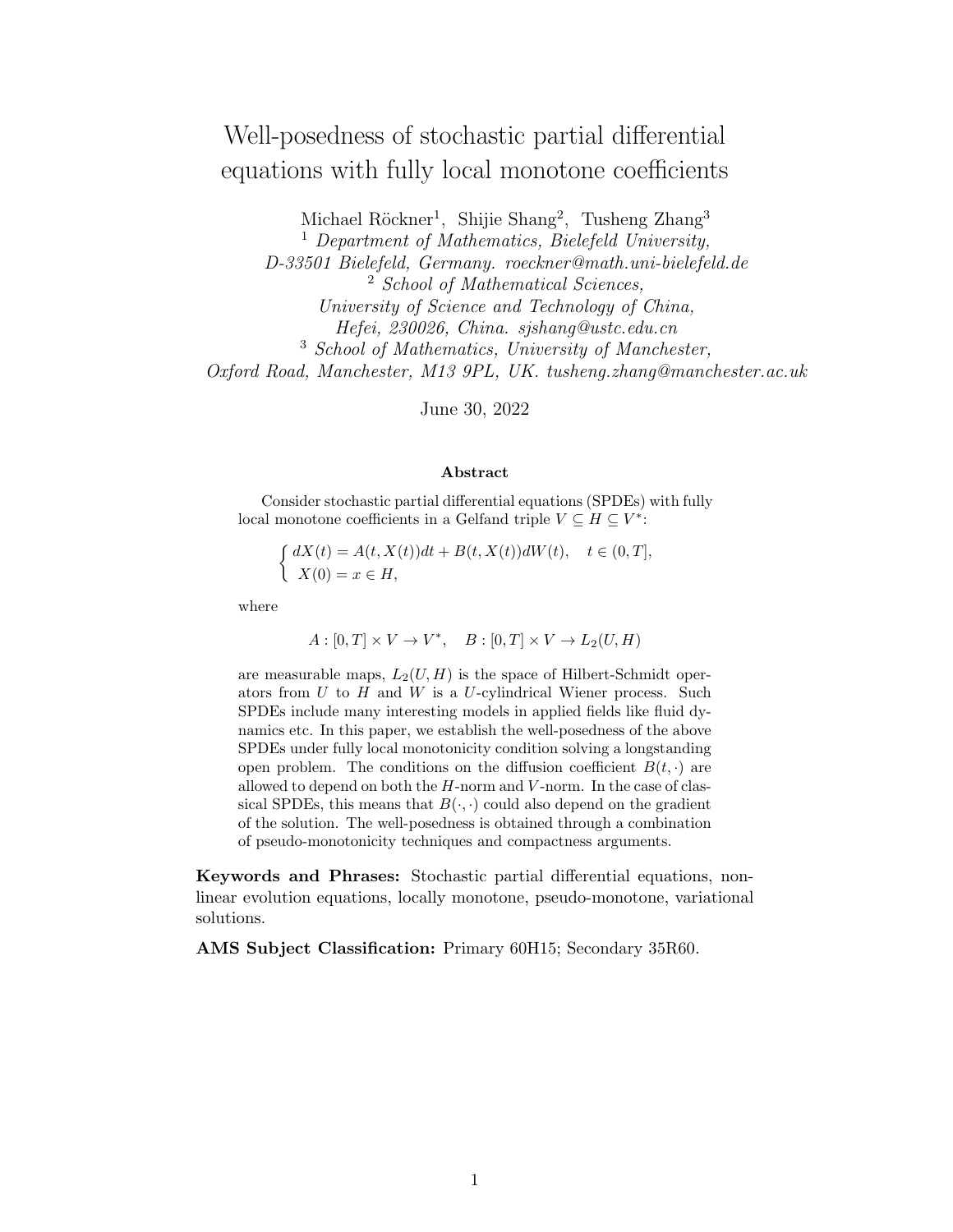### Contents

| 1 Introduction                             | $\mathbf 2$           |
|--------------------------------------------|-----------------------|
| 2 Part I<br>2.2 Proofs of the Main Results | $\overline{4}$<br>- 7 |
| 3 Part II                                  | 23                    |
| 4 Applications                             | 33                    |
| 5 Appendix                                 |                       |

# <span id="page-1-0"></span>1 Introduction

Let H be a separable Hilbert space with inner product  $(\cdot, \cdot)$  and norm  $|| \cdot ||_H$ . Let V be a reflexive Banach space that is continuously and densely embedded into  $H$ . The norms of  $V$  and its dual space  $V^*$  are denoted by  $|| \cdot ||_V$  and  $|| \cdot ||_{V^*}$  respectively. If we identify the Hilbert space H with its dual space  $H^*$  by the Riesz representation, then we obtain a Gelfand triple

$$
V\subseteq H\subseteq V^*.
$$

We denote by  $\langle f, v \rangle$  the dual pairing between  $f \in V^*$  and  $v \in V$ . It is easy to see that

$$
(u, v) = \langle u, v \rangle, \quad \forall u \in H, \quad \forall v \in V. \tag{1.1}
$$

Let W be a cylindrical Wiener process on another separable Hilbert space U defined on some probability space  $(\Omega, \mathcal{F}, \mathbb{P})$  with normal filtration  $\{\mathcal{F}_t\}.$ 

Let  $T > 0$  be fixed in this paper. Consider the following stochastic partial differential equations (SPDEs),

$$
\begin{cases} dX(t) = A(t, X(t))dt + B(t, X(t))dW(t), & t \in (0, T], \\ X(0) = x \in H, \end{cases}
$$
\n(1.2)

<span id="page-1-1"></span>where

$$
A: [0, T] \times V \to V^*, \quad B: [0, T] \times V \to L_2(U, H) \tag{1.3}
$$

are measurable maps. Here  $L_2(U, H)$  is the space of Hilbert-Schmidt operators from U to H with the norm denoted by  $\|\cdot\|_{L_2}$ .

In this paper, we are concerned with the existence and uniqueness of variational solutions for the above SPDEs in the Gelfand triple.

In variational approach, monotone operators play a key role. The theory of monotone operators was initiated in the fundamental work of Minty [\[29\]](#page-43-0), and then studied systematically by Browder, and later developed by Leray and Lions, Hartman and Stampacchia, We refer the reader to [\[21,](#page-43-1) [44\]](#page-44-0) for a detailed exposition.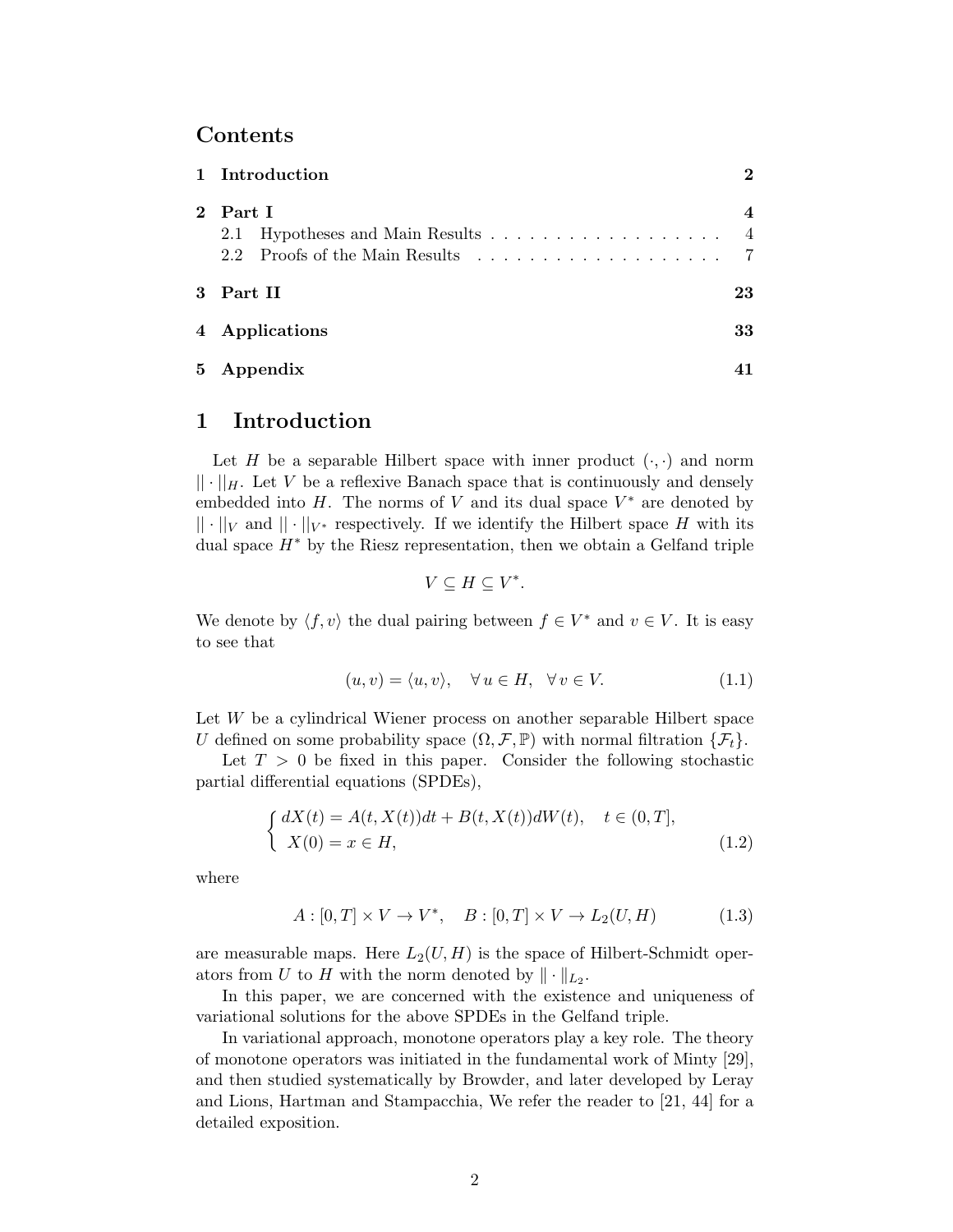In the case of SPDEs, the monotone method was initially introduced by Pardoux in his pioneering work [\[32,](#page-44-1) [33\]](#page-44-2). Celebrated work was then carried out by Krylov and Rozovskii [\[19\]](#page-43-2) and Gyongy [\[14\]](#page-43-3). We refer to [\[34,](#page-44-3) [35,](#page-44-4) [37,](#page-44-5) [38,](#page-44-6) [45\]](#page-44-7) and references therein for the early applications of the variational approach to SPDEs. Now, there exists an enormous literature on the well-posedness of SPDEs within the variational framework, some of which we like to mention here. Please see [\[25,](#page-43-4) [23,](#page-43-5) [11,](#page-42-0) [30,](#page-43-6) [12\]](#page-42-1) for SPDEs with generalized coercivity conditions or Lyapunov conditions, [\[7,](#page-42-2) [31,](#page-44-8) [18\]](#page-43-7) for SPDEs driven by Levy noise, [\[13\]](#page-43-8) for martingale solutions of SPDEs, and [\[3\]](#page-42-3) for stochastic porous media equations as well as other references.

In 2010, the classical framework of the variational approach was sub-stantially extended by Liu and Röckner [\[24\]](#page-43-9) for SPDEs with coefficients satisfying local monotonicity conditions, more precisely, for  $u, v \in V$ ,

<span id="page-2-0"></span>
$$
\langle A(t, u) - A(t, v), u - v \rangle \le [C + \rho(u) + \eta(v)] \|u - v\|_{H}^{2}, \qquad (1.4)
$$

where  $\rho(u)$  or  $\eta(v)$  are functions on the smaller space V, which are bounded on V-balls. However, in [\[24\]](#page-43-9) it was required that only one of  $\rho(u)$  and  $\eta(v)$ is non-zero, namely, either  $\rho(u) \equiv 0$  or  $\eta(v) \equiv 0$ . Nevertheless, many interesting examples such as stochastic 2D Navier–Stokes equations can be included into this framework. Later in 2011, Liu [\[22\]](#page-43-10) (see also [\[26\]](#page-43-11)) studied SPDEs satisfying a more general type of locally monotonicity conditions, i.e. both  $\rho(u)$  and  $\eta(v)$  in [\(1.4\)](#page-2-0) are not zero. Liu used pseudo-monotone operators within the variational approach, but only SPDEs with additive noise were solved. Since then, the well-posedness of SPDEs driven by multiplicative noise with fully local monotone coefficients has been left as an open problem, which was mentioned a number of times in the literature (see e.g. [\[24,](#page-43-9) [22,](#page-43-10) [26,](#page-43-11) [25,](#page-43-4) [7,](#page-42-2) [23\]](#page-43-5)).

The purpose of this paper is to establish the well-posedness of SPDEs driven by multiplicative noise with fully local monotone coefficients, solving this problem in the field, which has been open for some time. The notion of pseudo-monotone operators plays an important role. Pseudo-monotone operators (see Definition [2.1](#page-3-2) in Section [2\)](#page-3-0) were initially introduced by Brézis in [\[4\]](#page-42-4), and further developed by many authors, see [\[21,](#page-43-1) [44\]](#page-44-0) and references therein. Pseudo-monotone operators constitute a more general class than monotone operators.

Now we describe our approach in detail. We distinguish two cases depending on whether the diffusion coefficient  $B$  is continuous on the Hilbert space H or  $B(t, u)$  is allowed to depend on the gradient  $\nabla u$  of the solution function  $u$ . In Part I, we treat the case where  $B$  is continuous on H. We will combine compactness arguments with techniques from the theory of pseudo-monotone operators. Firstly, we establish some improved uniform moment estimates for the Galerkin approximating solutions  $\{X_n\}$ (see [\(2.16\)](#page-6-1) below). Secondly, we prove the tightness of the laws of  $\{X_n\}$ in the space  $C([0,T], V^*) \cap L^{\alpha}([0,T], H)$ . Thirdly, we apply the Prohorov theorem and the Skorohod representation theorem to obtain that on some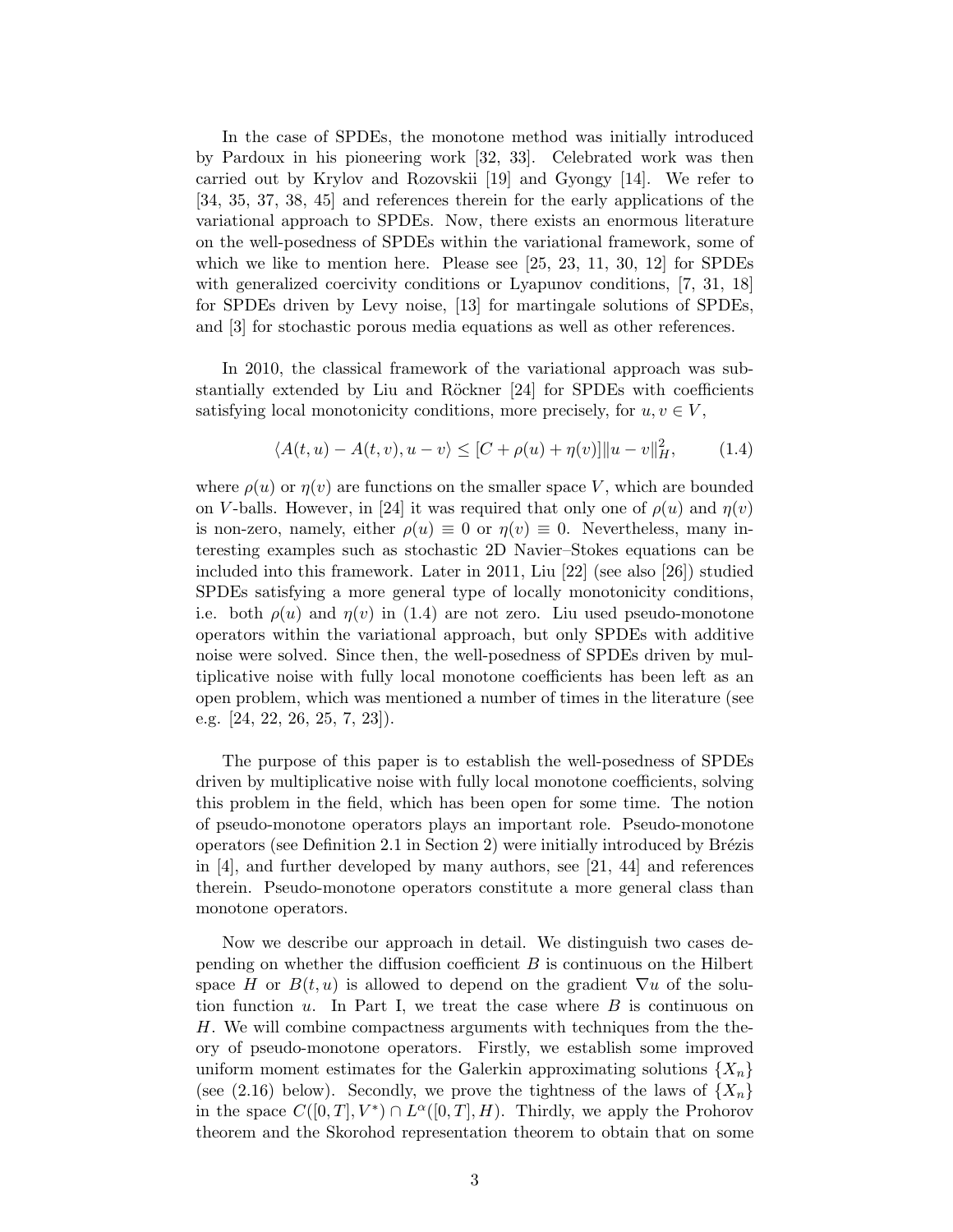new probability space,  $X_n$  converges almost surely to some element X in  $C([0,T], V^*) \cap L^{\alpha}([0,T], H)$  (along a subsequence). Finally, we show that  $B(\cdot, X_n(\cdot))$  converges strongly to  $B(\cdot, X(\cdot))$  and that  $A(\cdot, X_n(\cdot))$  converges weakly to  $A(\cdot, X(\cdot))$ . To this end, it is essential to show that  $Y(\cdot) \rightarrow$  $A(\cdot, Y(\cdot))$  is pseudo-monotone in certain  $L^{\alpha}$ -spaces. Hence X will be a probabilistically weak solution. The existence of probabilistically strong solutions follows from the pathwise uniqueness and the Yamada-Watanabe theorem. In part II, we deal with the case where  $B$  is allowed to depend on the gradient of the solution. We shall modify the steps from Part I. We establish the tightness of the laws of  $\{X_n\}$  in the space  $L^{\alpha}([0,T], H)$ . To identify every limit point X as a solution of the SPDE  $(1.2)$ , we use in an essential way the fact that the  $X_n$  converges almost surely to some element X in the space  $L^{\alpha}([0,T], H)$  on some new probability space. Monotonicity techniques also play an important role.

The results of this paper can be applied to establish the existence and uniqueness of solutions for many interesting stochastic nonlinear evolution equations. Examples are provided in Section [4.](#page-32-0) It should be pointed out that all the examples considered in [\[34,](#page-44-3) [26,](#page-43-11) [24,](#page-43-9) [22\]](#page-43-10) can be covered by our framework, including the 2D Navier-Stokes equations, porous media equations, fast-diffusion equations,  $p$ -Laplacian equations, Burgers equations, Allen-Cahn equations, 3D Leray- $\alpha$  model, 2D Boussinesq system, 2D magneto-hydrodynamic equations, 2D Boussinesq model for the Bénard convection, 2D magnetic B´enard equations, some shell models of turbulence (GOY, Sabra, dyadic), power law fluids, the Ladyzhenskaya model, and the Kuramoto-Sivashinsky equations. Moreover, our main results are also applicable to the 3D tamed Navier-Stokes equations, some quasilinear PDEs, Cahn-Hilliard equations, liquid crystal models and Allen-Cahn-Navier-Stokes systems, which are not covered by the framework in [\[24,](#page-43-9) [26,](#page-43-11) [34\]](#page-44-3).

### <span id="page-3-0"></span>2 Part I

#### <span id="page-3-1"></span>2.1 Hypotheses and Main Results

Let us first recall the definition of pseudo-monotone operators.

<span id="page-3-2"></span>**Definition 2.1.** An operator A from  $V$  to  $V^*$  is said to be pseudo-monotone, if the following property holds: if  $u_n$  converges weakly to u in V and

$$
\liminf_{n \to \infty} \langle A(u_n), u_n - u \rangle \ge 0,
$$
\n(2.1)

then

$$
\limsup_{n \to \infty} \langle A(u_n), u_n - v \rangle \le \langle A(u), u - v \rangle, \quad \forall v \in V. \tag{2.2}
$$

<span id="page-3-3"></span>**Remark 2.2.** If A is a bounded operator from V to  $V^*$ , i.e. A maps every bounded set of  $V$  to a bounded set of  $V^*$ , then the pseudo-monotonicity of A is equivalent to the following property: if  $u_n$  converges weakly to u in V and

$$
\liminf_{n \to \infty} \langle A(u_n), u_n - u \rangle \ge 0,
$$
\n(2.3)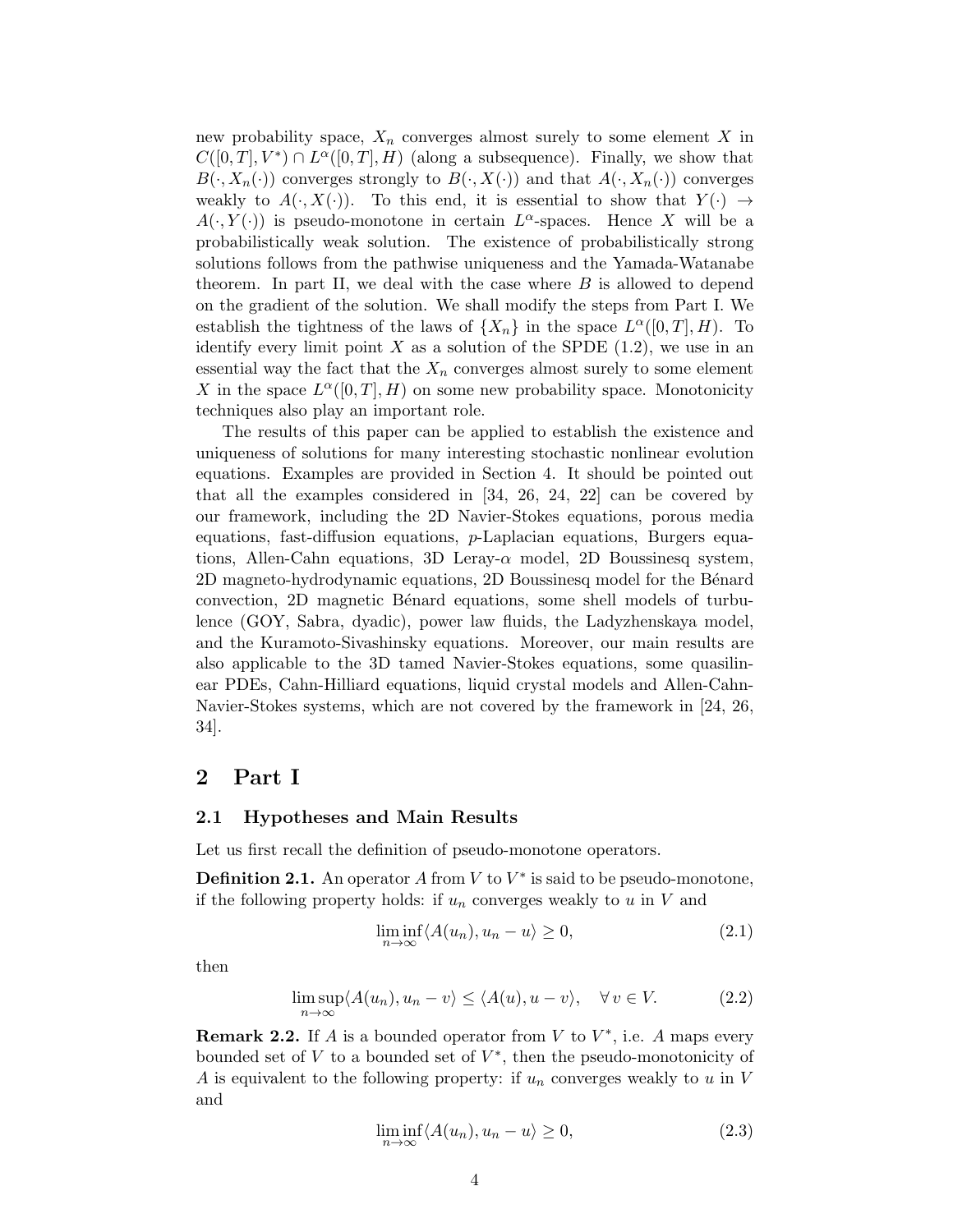then  $A(u_n)$  converges to  $A(u)$  in the weak-\* topology of  $V^*$  and

$$
\lim_{n \to \infty} \langle A(u_n), u_n \rangle = \langle A(u), u \rangle. \tag{2.4}
$$

We refer the reader to Proposition 27.7 in [\[44\]](#page-44-0) or Remark 5.2.12 in [\[26\]](#page-43-11).

We introduce the following conditions on the coefficients  $A$  and  $B$ . Let  $f \in L^1([0,T], \mathbb{R}_+)$  and  $\alpha \in (1, \infty)$ .

- (H1) Hemicontinuity: for a.e.  $t \in [0, T]$ , the map  $\mathbb{R} \ni \lambda \mapsto \langle A(t, u +$  $\lambda v, x \rangle \in \mathbb{R}$  is continuous for any  $u, v, x \in V$ .
- (H2) Local monotonicity: there exist nonnegative constants  $\gamma$  and C such that for a.e.  $t \in [0, T]$  and any  $u, v, x \in V$ ,

$$
2\langle A(t, u) - A(t, v), u - v \rangle + ||B(t, u) - B(t, v)||_{L_2}^2
$$
  
\n
$$
\leq [f(t) + \rho(u) + \eta(v)] ||u - v||_H^2,
$$
  
\n
$$
|\rho(u)| + |\eta(u)| \leq C(1 + ||u||_V^{\alpha})(1 + ||u||_H^{\gamma}),
$$
\n(2.5)

where  $\rho$  and  $\eta$  are two measurable functions from V to R.

 $(H2)'$  General local monotonicity: for any  $R > 0$ , there exists a function  $K(R) \in L^1([0,T], \mathbb{R}_+)$  such that for a.e.  $t \in [0,T]$  and any  $u, v, x \in V$ with  $||u||_V \vee ||u||_V \leq R$ ,

$$
\langle A(t, u) - A(t, v), u - v \rangle \le K_t(R) \|u - v\|_H^2.
$$
 (2.6)

**Remark 2.3.** Obviously,  $(H2)'$  is weaker than  $(H2)$ . It turns out that the assumption (H2)′ is sufficient for the existence of solutions, while (H2) is used for the pathwise uniqueness of solutions.

(H3) Coercivity: there exists a constant  $c > 0$  such that for a.e.  $t \in [0, T]$ and any  $u \in V$ ,

$$
2\langle A(t, u), u \rangle + \|B(t, u)\|_{L_2}^2 \le f(t)(1 + \|u\|_{H}^2) - c\|u\|_{V}^{\alpha}.
$$
 (2.7)

(H4) Growth: there exist nonnegative constants  $\beta$  and C such that for a.e.  $t \in [0, T]$  and any  $u \in V$ ,

$$
||A(t, u)||_{V^*}^{\frac{\alpha}{\alpha - 1}} \le (f(t) + C||u||_V^{\alpha}) \left(1 + ||u||_H^{\beta}\right).
$$
 (2.8)

(H5) For a.e.  $t \in [0, T]$  and any sequence  $\{u_n\}_{n=1}^{\infty}$  and u in V satisfying  $||u_n - u||_H \to 0,$ 

$$
||B(t, u_n) - B(t, u)||_{L_2} \to 0,
$$
\n(2.9)

Moreover, there exists  $g \in L^1([0,T], \mathbb{R}_+)$  such that for a.e.  $t \in [0,T]$ and any  $u \in V$ ,

$$
||B(t, u)||_{L_2}^2 \le g(t)(1 + ||u||_H^2).
$$
 (2.10)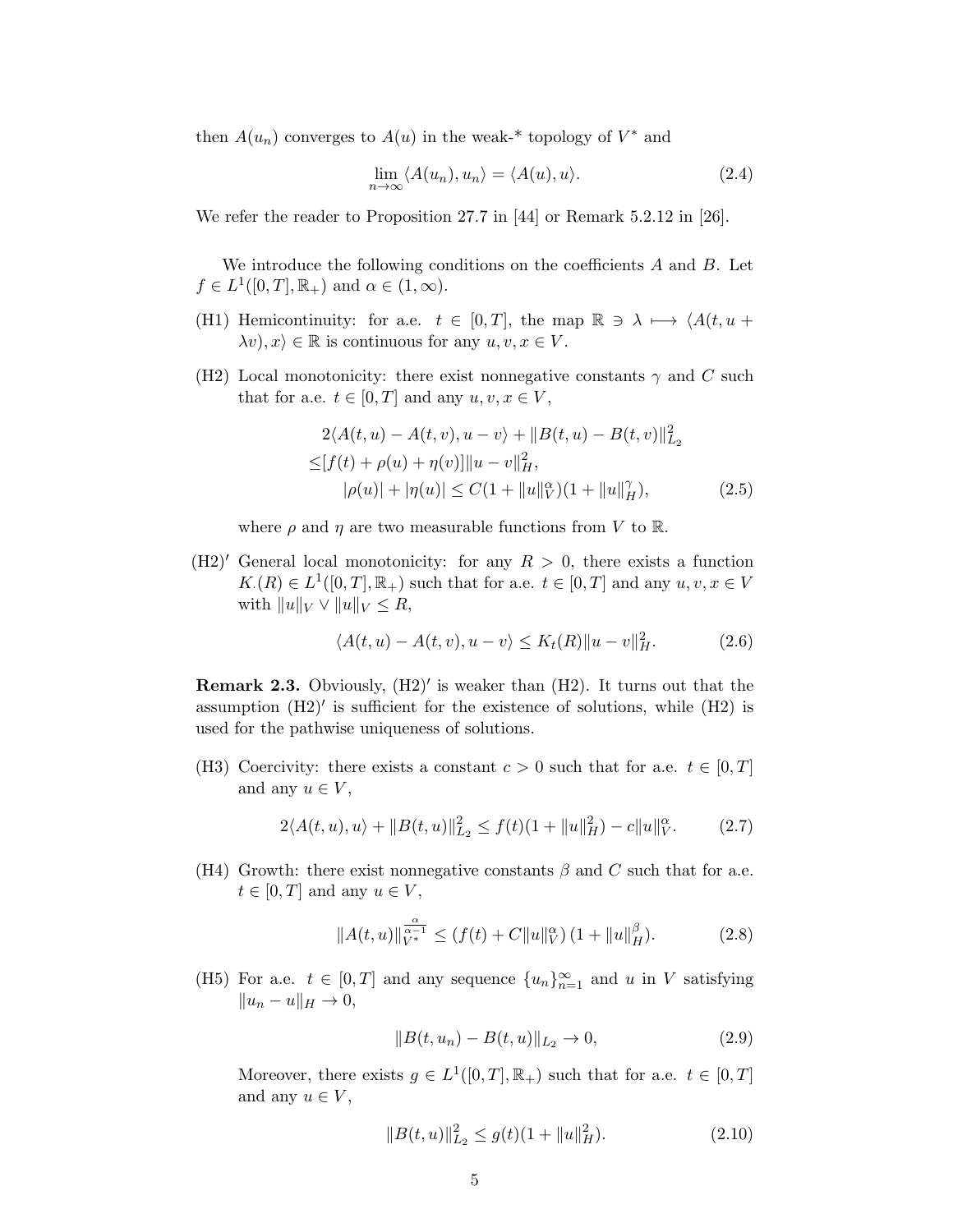**Remark 2.4.** In many applications, the coefficient  $B$  is assumed to be locally Lipschitz and of linear growth with respect to  $u$  in  $H$ -norm. So, (H5) is satisfied. The case where  $||B(t, u)||_{L_2}$  also allows  $\alpha$ -growth in the V -norm will be studied in Section [3.](#page-22-0)

Let us recall the following definition of variational solutions to stochastic partial differential euqation [\(1.2\)](#page-1-1).

Definition 2.5. An H-valued continuous and adapted stochastic process  $(X(t))_{t\in[0,T]}$  is called a solution to equation [\(1.2\)](#page-1-1), if for its  $dt\otimes\mathbb{P}$ -equivalence class  $\hat{X}$  we have

$$
\hat{X} \in L^{\alpha}([0,T] \times \Omega, dt \otimes \mathbb{P}, V) \cap L^{2}([0,T] \times \Omega, dt \otimes \mathbb{P}, H)
$$

with  $\alpha$  in (H3) and P-a.s.

$$
X(t) = X_0 + \int_0^t A(s, \bar{X}(s))ds + \int_0^t B(s, \bar{X}(s))dW(s), \quad \forall \ t \in [0, T],
$$

where  $\bar{X}$  is any V-valued progressively measurable  $dt \otimes \mathbb{P}$ -version of  $\hat{X}$ .

Our main results in this section read as follows.

<span id="page-5-0"></span>**Theorem 2.6.** Suppose that the embedding  $V \subseteq H$  is compact and (H1) (H2)<sup>'</sup> (H3) (H4) (H5) hold. Then for any initial value  $x \in H$ , there exists a probabilistically weak solution to equation [\(1.2\)](#page-1-1). Furthermore, for any  $p \geq 2$ , the following moment estimate holds:

<span id="page-5-1"></span>
$$
\mathbb{E}\Big\{\sup_{t\in[0,T]}\|X(t)\|_{H}^{p}\Big\}+\mathbb{E}\left\{\Big(\int_{0}^{T}\|X(s)\|_{V}^{\alpha}ds\Big)^{\frac{p}{2}}\right\}<\infty.\tag{2.11}
$$

Moreover, if (H2) is satisfied, then pathwise uniqueness holds for solutions of equation  $(1.2)$  and hence there exists a unique probabilistically strong solution to equation [\(1.2\)](#page-1-1).

From the proof of Theorem [2.6,](#page-5-0) we obtain the following corollary.

<span id="page-5-3"></span>**Corollary 2.7.** Assume the embedding  $V \subseteq H$  is compact, the operator  $A(t, \cdot)$  is pseudo-monotone for a.e.  $t \in [0, T]$ , and (H1) (H3) (H4) (H5) hold. Then for any initial value  $x \in H$ , there exists a probabilistically weak solution to equation  $(1.2)$ , and estimate  $(2.11)$  holds.

<span id="page-5-2"></span>**Theorem 2.8.** Suppose that the embedding  $V \subseteq H$  is compact and (H1) (H2) (H3) (H4) (H5) hold. Let  $\{x_n\}_{n=1}^{\infty}$  and x be a sequence with  $||x_n$  $x\Vert_H \to 0$ . Let  $X(t, x)$  be the unique solution of [\(1.2\)](#page-1-1) with the initial value x. Then for any  $p > 0$ ,

$$
\lim_{n \to \infty} \mathbb{E} \Big[ \sup_{t \le T} \| X(t, x_n) - X(t, x) \|_{H}^{p} \Big] = 0. \tag{2.12}
$$

Remark 2.9. Compared with the local monotonicity condition used in [\[24\]](#page-43-9), the major difference is that in condition (H2) both  $\rho$  and  $\eta$  can be nonzero. In fact, in [\[24\]](#page-43-9) it is required that  $\rho(u) + \eta(v)$  either only depend on u or only depend on  $v$  when the equation is driven by multiplicative noise. This requirement was crucially used in [\[24\]](#page-43-9).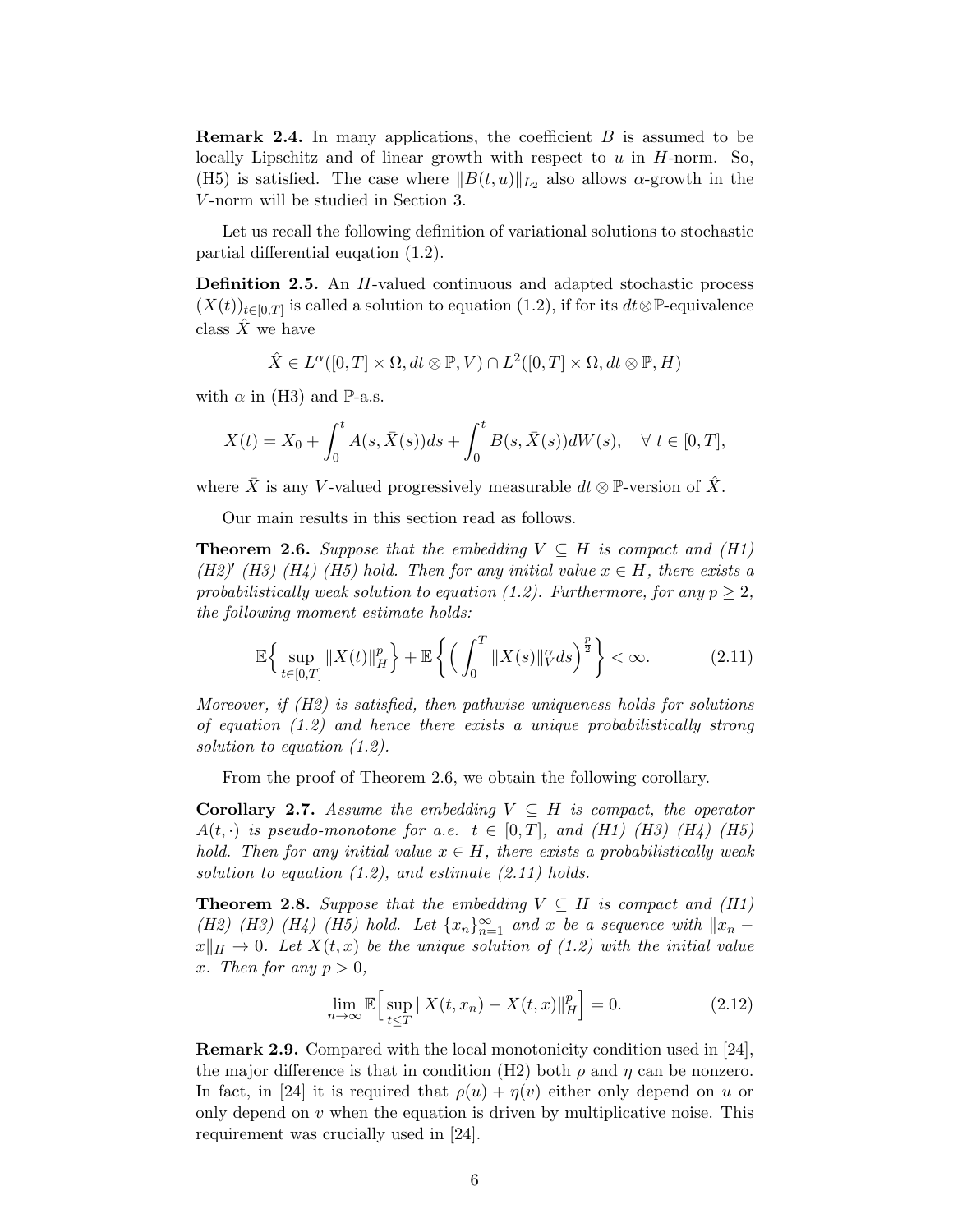#### <span id="page-6-0"></span>2.2 Proofs of the Main Results

In this section, we will prove Theorem [2.6](#page-5-0) and Theorem [2.8.](#page-5-2) Throughout this part, we will assume that the embedding  $V \subseteq H$  is compact and (H1) (H2)′ (H3) (H4) (H5) hold.

We will construct approximating solutions using the Galerkin method and then establish the tightness of the laws of the approximating solutions in an appropriate space in order to obtain the existence of probabilistically weak solutions.

Let  ${e_i}_{i=1}^{\infty} \subset V$  be an orthonormal basis of H. Let  $H_n$  denote the ndimensional subspace of H spanned by  $\{e_1, \ldots, e_n\}$ . Let  $P_n : V^* \to H_n$  be defined by

$$
P_n u := \sum_{i=1}^n \langle u, e_i \rangle e_i.
$$
\n(2.13)

Clearly,  $P_n|_H$  is just the orthogonal projection of H onto  $H_n$ . Let  $\{h_i\}_{i=1}^{\infty}$ be an orthonormal basis of Hilbert space U. Set

<span id="page-6-4"></span><span id="page-6-1"></span>
$$
W_n(t) = Q_n W(t) := \sum_{i=1}^n \langle W(t), h_i \rangle h_i,
$$
\n(2.14)

where  $Q_n$  is the orthogonal projection onto  $\text{span}\{h_1, \dots, h_n\}$  in U.

For any integer  $n \geq 1$ , we consider the following stochastic differential equation in the finite-dimensional space  $H_n$ ,

$$
Y_n(t) = P_n x + \int_0^t P_n A(s, Y_n(s)) ds + \int_0^t P_n B(s, Y_n(s)) Q_n dW(s), \quad (2.15)
$$

It's well-known that there exists a unique probabilistically strong solution to the above equation, see [\[34,](#page-44-3) [26\]](#page-43-11). We have the following uniform estimates for  ${Y_n}$ .

<span id="page-6-3"></span>**Lemma 2.10.** For any  $p \geq 2$ , there exists a constant  $C_p$  such that

$$
\sup_{n \in \mathbb{N}} \left\{ \mathbb{E} \Big[ \sup_{t \le T} \|Y_n(t)\|_H^p \Big] + \mathbb{E} \Big( \int_0^T \|Y_n(t)\|_V^\alpha dt \Big)^{\frac{p}{2}} \right\} < C_p (1 + \|x\|_H^p). \tag{2.16}
$$

Remark 2.11. The above improved estimates (compared to Lemma 2.2 in [\[24\]](#page-43-9) and Lemma 4.2.9 in [\[34\]](#page-44-3)) are crucial in the analysis below. In [\[12\]](#page-42-1), the authors obtained a similar estimate as above under a different set of conditions.

**Proof.** It suffices to prove this lemma for large p. By Ito's formula,

<span id="page-6-2"></span>
$$
||Y_n(t)||_H^2 = ||P_n x||_H^2 + \int_0^t \left[ 2\langle A(s, Y_n(s)), Y_n(s) \rangle + ||P_n B(s, Y_n(s))Q_n||_{L_2}^2 \right] ds
$$
  
+ 
$$
2 \int_0^t \left( Y_n(s), B(s, Y_n(s))Q_n dW(s) \right). \tag{2.17}
$$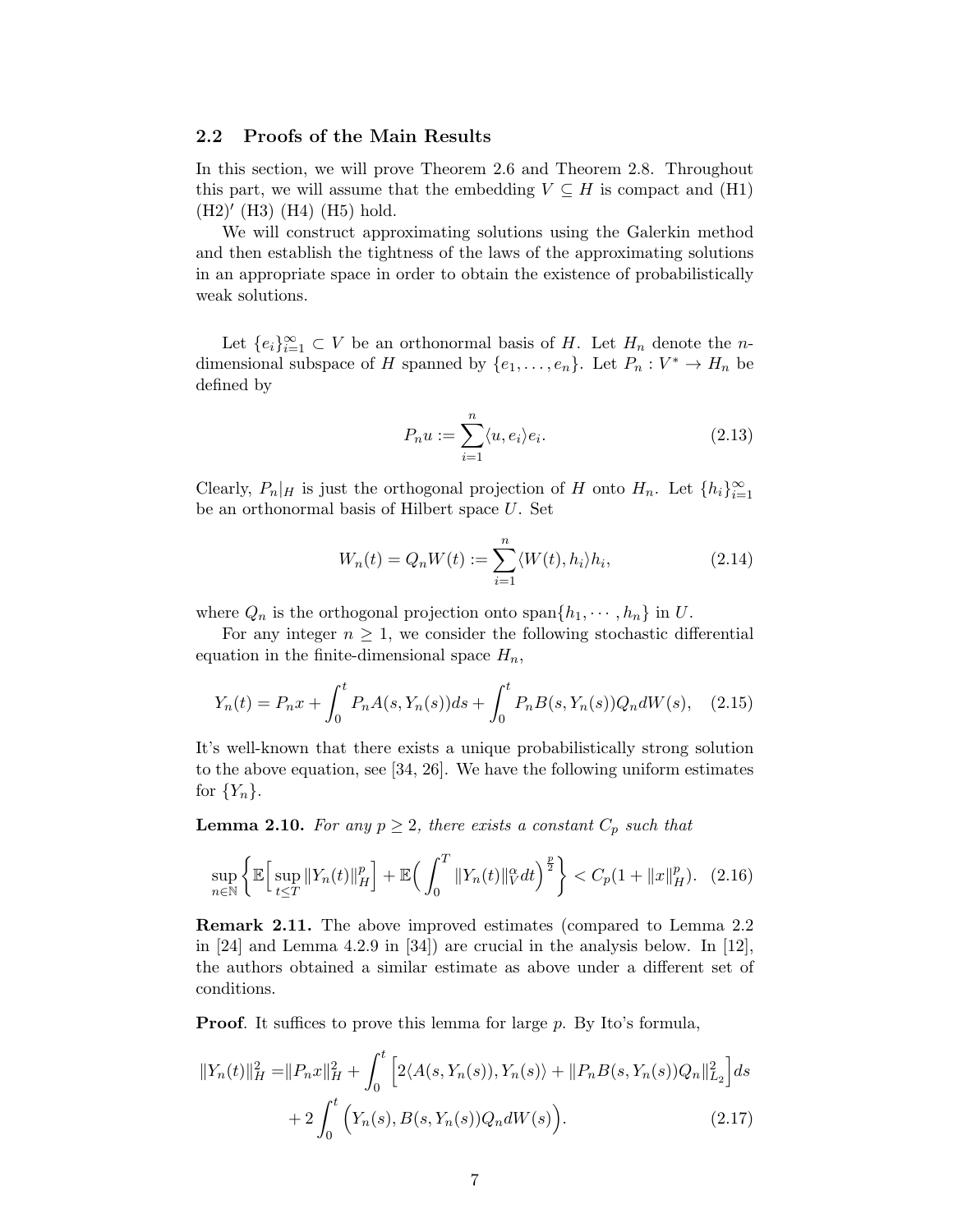Apply Ito's formula to the real-valued process  $||Y_n(t)||_H^2$  to get

$$
||Y_n(t)||_H^p = ||P_n x||_H^p + \frac{p}{2} \int_0^t ||Y_n(s)||_H^{p-2} \Big[ 2\langle A(s, Y_n(s)), Y_n(s) \rangle + ||P_n B(s, Y_n(s))Q_n||_{L_2}^2 \Big] ds + \frac{p(p-2)}{2} \int_0^t ||Y_n(s)||_H^{p-4} ||(B(s, Y_n(s))Q_n)^* Y_n(s)||_U^2 ds + p \int_0^t ||Y_n(s)||_H^{p-2} \Big(Y_n(s), B(s, Y_n(s))Q_n dW(s) \Big). \tag{2.18}
$$

In view of  $(H3)$  and  $(H5)$ , it follows from  $(2.18)$  that there exist some positive constants  $c, C$  such that

<span id="page-7-0"></span>
$$
||Y_n(t)||_H^p + \frac{pc}{2} \int_0^t ||Y_n(s)||_V^{\alpha} ||Y_n(s)||_H^{p-2} ds
$$
  
\n
$$
\leq ||P_n x||_H^p + C \int_0^t [f(s) + g(s)](1 + ||Y_n(s)||_H^2) ||Y_n(s)||_H^{p-2} ds
$$
  
\n
$$
+ p \int_0^t ||Y_n(s)||_H^{p-2} (Y_n(s), B(s, Y_n(s))Q_n dW(s)).
$$
\n(2.19)

Set

<span id="page-7-1"></span>
$$
\tau_{n,H}^M := \inf\{t \ge 0 : ||Y_n(t)||_H > M\} \wedge T. \tag{2.20}
$$

Then  $\tau_{n,H}^M \to T$ , P-a.s. as  $M \to \infty$ , for every n. Taking the supremum over  $t \leq r \wedge \tau_{n,H}^M$  and then taking expectations on both sides of the above inequality yield

$$
\mathbb{E}\Big[\sup_{t\leq r\wedge\tau_{n,H}^{M}}\|Y_{n}(t)\|_{H}^{p}\Big] + \frac{pc}{2}\mathbb{E}\int_{0}^{r\wedge\tau_{n,H}^{M}}\|Y_{n}(s)\|_{V}^{\alpha}\|Y_{n}(s)\|_{H}^{p-2}ds
$$
  
\n
$$
\leq \|x\|_{H}^{p} + C\int_{0}^{T}[f(s) + g(s)]ds + C\mathbb{E}\int_{0}^{r\wedge\tau_{n,H}^{M}}[f(s) + g(s)]\|Y_{n}(s)\|_{H}^{p}ds
$$
  
\n
$$
+ p\mathbb{E}\Big\{\sup_{t\leq r\wedge\tau_{n,H}^{M}}\Big|\int_{0}^{t}\|Y_{n}(s)\|_{H}^{p-2}\Big(Y_{n}(s), B(s,Y_{n}(s))Q_{n}dW(s)\Big)\Big|\Big\}.\tag{2.21}
$$

By the BDG inequality and (H5), we have, for any  $\varepsilon > 0$ ,

$$
p\mathbb{E}\left\{\sup_{t\leq r\wedge\tau_{n,H}^{M}}\left|\int_{0}^{t}\|Y_{n}(s)\|_{H}^{p-2}\left(Y_{n}(s),B(s,Y_{n}(s))Q_{n}dW(s)\right)\right|\right\}\leq C\mathbb{E}\left(\int_{0}^{r\wedge\tau_{n,H}^{M}}\|Y_{n}(s)\|_{H}^{2p-2}\|B(s,Y_{n}(s))\|_{L_{2}}^{2}ds\right)^{\frac{1}{2}}\leq C\mathbb{E}\left(\sup_{s\leq r\wedge\tau_{n,H}^{M}}\|Y_{n}(s)\|_{H}^{p}\cdot\int_{0}^{r\wedge\tau_{n,H}^{M}}\|Y_{n}(s)\|_{H}^{p-2}\|B(s,Y_{n}(s))\|_{L_{2}}^{2}ds\right)^{\frac{1}{2}}\leq \varepsilon\mathbb{E}\left[\sup_{s\leq r\wedge\tau_{n,H}^{M}}\|Y_{n}(s)\|_{H}^{p}\right]+C_{\varepsilon}\mathbb{E}\int_{0}^{r\wedge\tau_{n,H}^{M}}\|Y_{n}(s)\|_{H}^{p-2}\|B(s,Y_{n}(s))\|_{L_{2}}^{2}ds
$$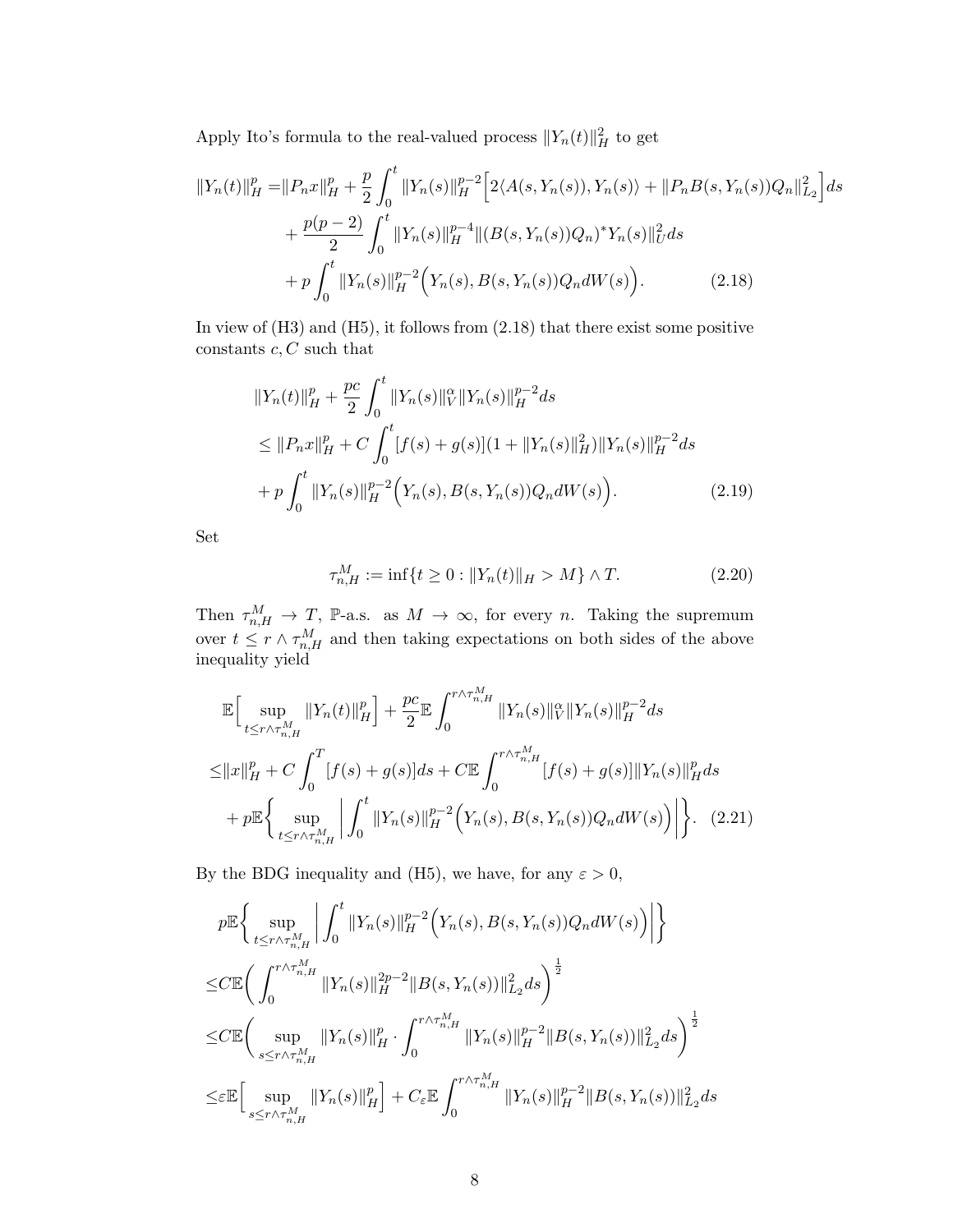$$
\leq \varepsilon \mathbb{E} \Big[ \sup_{s \leq r \wedge \tau_{n,H}^M} \|Y_n(s)\|_H^p \Big] + C_{\varepsilon} \int_0^T g(s) ds + C_{\varepsilon} \mathbb{E} \int_0^{r \wedge \tau_{n,H}^M} g(s) \|Y_n(s)\|_H^p ds. \tag{2.22}
$$

Combining [\(2.21\)](#page-7-1) and [\(2.22\)](#page-8-0) together, appropriately choosing the parameter  $\varepsilon$  and applying Gronwall's inequality give

<span id="page-8-0"></span>
$$
\mathbb{E}\Big[\sup_{t\leq r\wedge\tau_{n,H}^{M}}\|Y_{n}(t)\|_{H}^{p}\Big] + C\mathbb{E}\int_{0}^{r\wedge\tau_{n,H}^{M}}\|Y_{n}(s)\|_{V}^{\alpha}\|Y_{n}(s)\|_{H}^{p-2}ds
$$
  

$$
\leq C\Big(\|x\|_{H}^{p} + \int_{0}^{T}[f(s) + g(s)]ds\Big)\exp\Big(C\int_{0}^{T}[f(s) + g(s)]ds\Big).
$$
 (2.23)

Letting  $M \to \infty$  and applying Fatou's lemma, we obtain

$$
\sup_{n \in \mathbb{N}} \left\{ \mathbb{E} \Big[ \sup_{t \le T} \|Y_n(t)\|_H^p \Big] + \mathbb{E} \int_0^T \|Y_n(s)\|_V^\alpha \|Y_n(s)\|_H^{p-2} ds \right\} < \infty. \tag{2.24}
$$

Using (H3), it follows from [\(2.17\)](#page-6-2) that

<span id="page-8-1"></span>
$$
||Y_n(t)||_H^2 + c \int_0^t ||Y_n(s)||_V^\alpha ds
$$
  
\n
$$
\leq ||P_nx||_H^2 + \int_0^t [f(s) + g(s)](1 + ||Y_n(s)||_H^2) ds
$$
  
\n
$$
+ 2 \int_0^t \left(Y_n(s), B(s, Y_n(s))Q_n dW(s)\right).
$$

Hence

$$
\mathbb{E}\left(\int_{0}^{t} \|Y_{n}(s)\|_{V}^{\alpha}ds\right)^{\frac{p}{2}} \leq C\|x\|_{H}^{p} + C\mathbb{E}\left(\int_{0}^{t} [f(s) + g(s)](1 + \|Y_{n}(s)\|_{H}^{2})ds\right)^{\frac{p}{2}} \n+ C\mathbb{E}\left|\int_{0}^{t} \left(Y_{n}(s), B(s, Y_{n}(s))Q_{n}dW(s)\right)\right|^{\frac{p}{2}} \n\leq C\|x\|_{H}^{p} + C\left(1 + \mathbb{E}\left[\sup_{s\leq T} \|Y_{n}(s)\|_{H}^{p}\right]\right) \n+ C\mathbb{E}\left|\int_{0}^{t} \left(Y_{n}(s), B(s, Y_{n}(s))Q_{n}dW(s)\right)\right|^{\frac{p}{2}}.
$$
\n(2.25)

Again by the BDG inequality and (H5), we have

$$
C \mathbb{E} \left| \int_0^t \left( Y_n(s), B(s, Y_n(s)) Q_n dW(s) \right) \right|^{\frac{p}{2}}
$$
  
\n
$$
\leq C \mathbb{E} \left( \int_0^t \|Y_n(s)\|_H^2 \|B(s, Y_n(s))\|_{L_2}^2 ds \right)^{\frac{p}{4}}
$$
  
\n
$$
\leq C \mathbb{E} \left( \int_0^T g(s) ds \cdot \left[ 1 + \sup_{s \leq T} \|Y_n(s)\|_H^4 \right] \right)^{\frac{p}{4}}
$$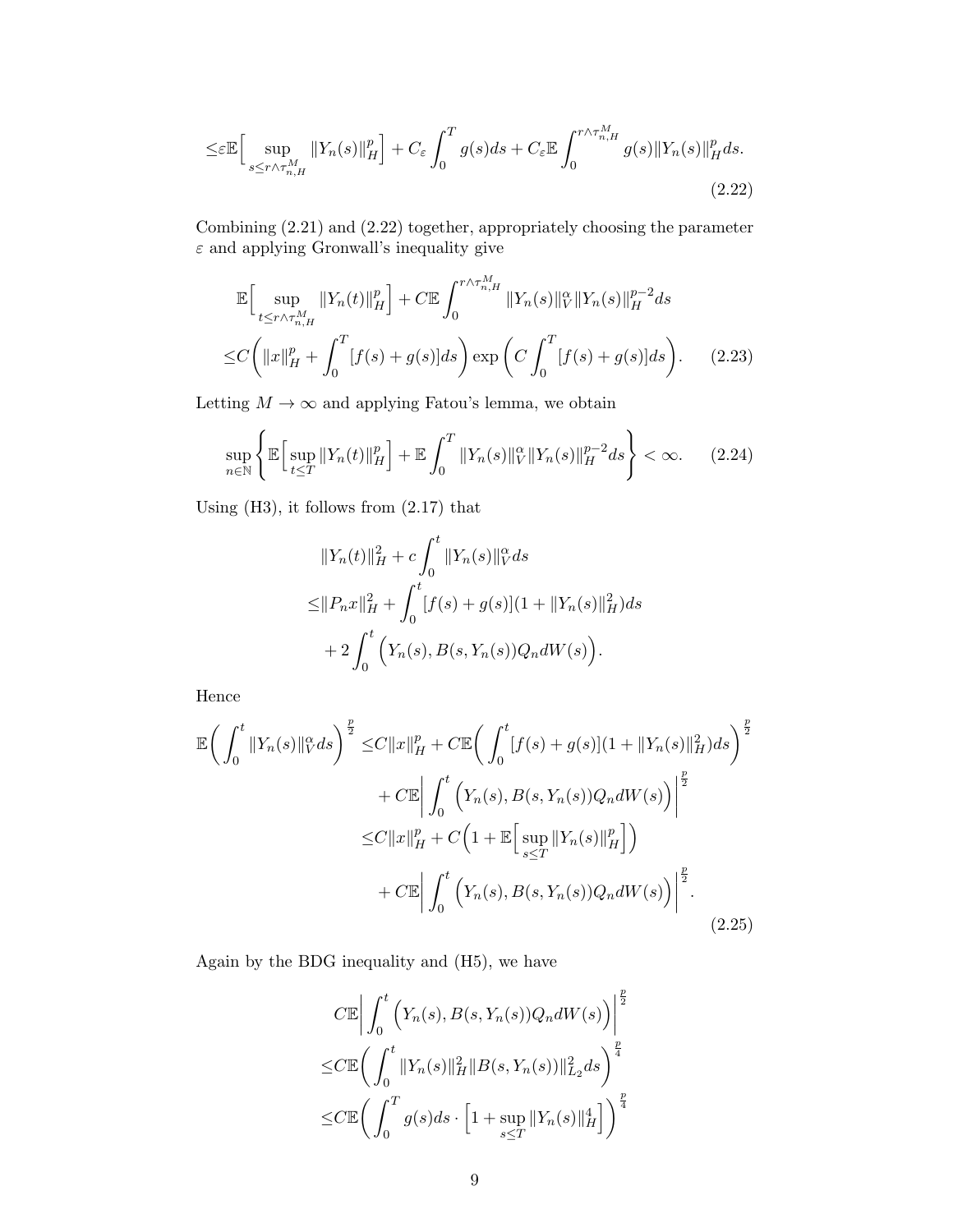$$
\leq C \left( 1 + \mathbb{E} \left[ \sup_{s \leq T} \| Y_n(s) \|_H^p \right] \right). \tag{2.26}
$$

Combining [\(2.24\)](#page-8-1)-[\(2.26\)](#page-9-0) together yields

<span id="page-9-0"></span>
$$
\sup_{n \in \mathbb{N}} \mathbb{E} \bigg( \int_0^T \|Y_n(s)\|_V^\alpha ds \bigg)^{\frac{p}{2}} < \infty. \tag{2.27}
$$

The proof is complete. ■

Define stopping times as follows,

$$
\tau_n^M := T \wedge \inf \left\{ t \ge 0 : ||Y_n(t)||_H^2 > M \right\}
$$

$$
\wedge \inf \left\{ t \ge 0 : \int_0^t ||Y_n(s)||_V^\alpha ds > M \right\}.
$$
 (2.28)

with the convention inf  $\emptyset = \infty$ . By the Chebyshev inequality, Lemma [2.10](#page-6-3) implies that

<span id="page-9-2"></span><span id="page-9-1"></span>
$$
\lim_{M \to \infty} \sup_{n \in \mathbb{N}} \mathbb{P}(\tau_n^M < T) = 0. \tag{2.29}
$$

The next result gives the tightness of the laws of  $\{Y_n\}$ .

<span id="page-9-5"></span>**Lemma 2.12.**  ${Y_n}_{n=1}^{\infty}$  is tight in the space  $C([0,T], V^*) \cap L^{\alpha}([0,T], H)$ . **Proof.** It suffices to prove that  ${Y_n}_{n=1}^{\infty}$  is tight in  $C([0,T], V^*)$  and in

 $L^2([0,T], H)$  separately.

We first show that  ${Y_n}_{n=1}^{\infty}$  is tight in  $C([0, T], V^*)$ . Since H is compactly embedded into  $V^*$ , and

$$
\lim_{M \to \infty} \sup_{n \in \mathbb{N}} \mathbb{P}\Big(\sup_{t \le T} \|Y_n(t)\|_{H} > \sqrt{M}\Big) \le \lim_{M \to \infty} \sup_{n \in \mathbb{N}} \mathbb{P}(\tau_n^M < T) = 0,\tag{2.30}
$$

by Theorem 3.1 in [\[17\]](#page-43-12), it is sufficient to show that for every  $e \in P_m H$ ,  $m \in \mathbb{N}, \ \{\langle Y_n, e \rangle\}_{n=1}^{\infty}$  is tight in the space  $C([0, T], \mathbb{R})$ . By  $(2.30)$  and the Aldou's tightness criterion (see Theorem 1 in [\[1\]](#page-42-5)), it suffices to show that for any stopping time  $0 \le \zeta_n \le T$  and for any  $\varepsilon > 0$ ,

<span id="page-9-4"></span><span id="page-9-3"></span>
$$
\lim_{\delta \to 0} \sup_{n \in \mathbb{N}} \mathbb{P}\Big( |\langle Y_n(\zeta_n + \delta) - Y_n(\zeta_n), e \rangle| > \varepsilon \Big) = 0, \tag{2.31}
$$

where  $\zeta_n + \delta := T \wedge (\zeta_n + \delta) \vee 0$ . Set  $Y_n^M(t) := Y_n(t \wedge \tau_n^M)$ . By the Chebyshev inequality, we have

$$
\mathbb{P}\Big(\left|\langle Y_n(\zeta_n+\delta)-Y_n(\zeta_n),e\rangle\right|>\varepsilon\Big)
$$
\n
$$
\leq \mathbb{P}\Big(\left|\langle Y_n(\zeta_n+\delta)-Y_n(\zeta_n),e\rangle\right|>\varepsilon,\tau_n^M\geq T\Big)+\mathbb{P}(\tau_n^M\n
$$
\leq \frac{1}{\varepsilon^{\alpha}}\mathbb{E}|\langle Y_n^M(\zeta_n+\delta)-Y_n^M(\zeta_n),e\rangle|^{\alpha}+\mathbb{P}(\tau_n^M
$$
$$

By the equation [\(2.15\)](#page-6-4) and the BDG inequality, it follows that

$$
\mathbb{E}|\langle Y^M_n(\zeta_n+\delta)-Y^M_n(\zeta_n),e\rangle |^{\alpha}
$$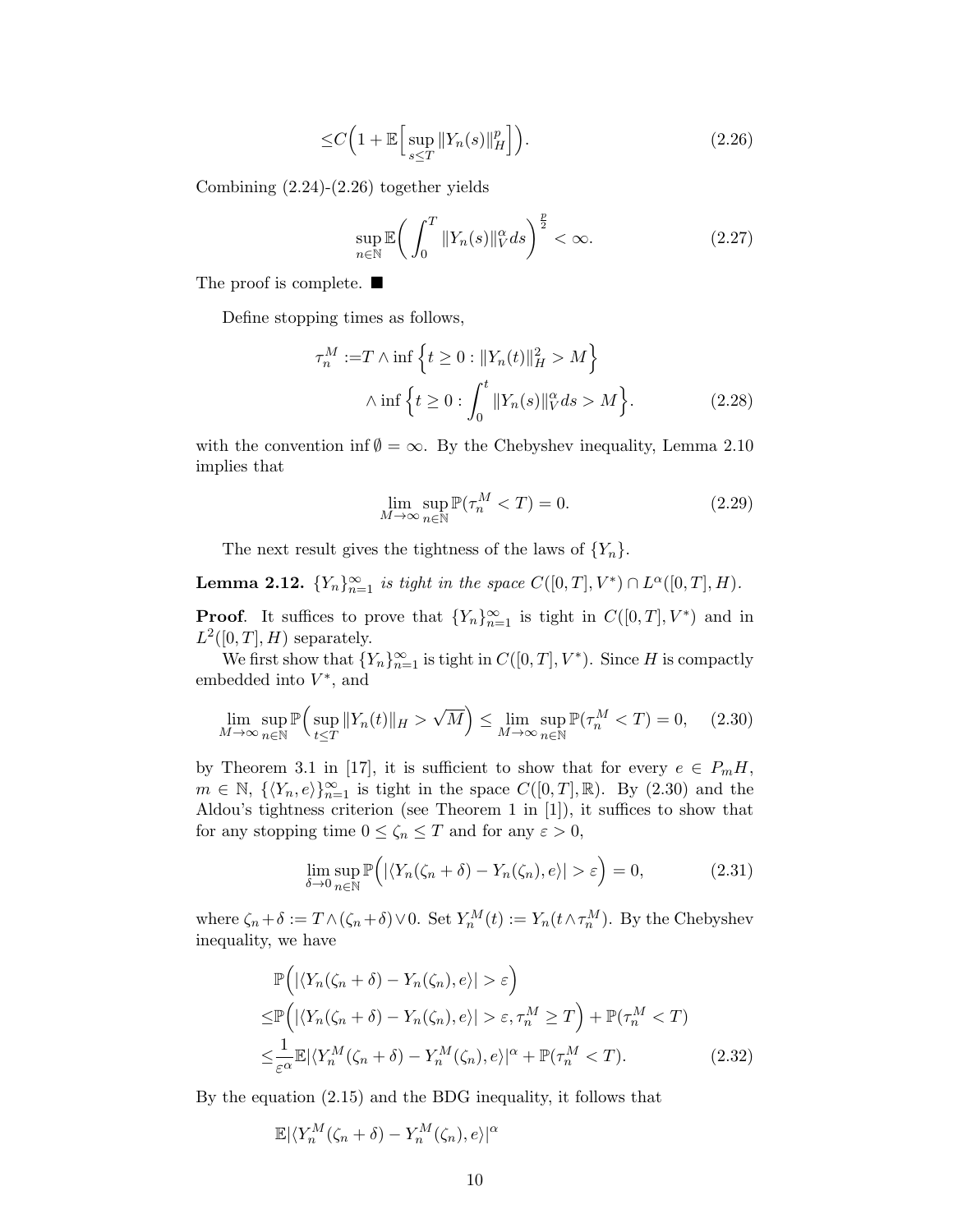$$
\leq 2^{\alpha-1} \mathbb{E} \left( \int_{\zeta_n \wedge \tau_n^M}^{(\zeta_n + \delta) \wedge \tau_n^M} |\langle P_n A(s, Y_n(s)), e \rangle| ds \right)^{\alpha} + 2^{\alpha-1} \mathbb{E} \left( \int_{\zeta_n \wedge \tau_n^M}^{(\zeta_n + \delta) \wedge \tau_n^M} \|e\|_H^2 \|P_n B(s, Y_n(s)) Q_n\|_{L_2}^2 ds \right)^{\frac{\alpha}{2}} =: I_n + II_n.
$$
 (2.33)

Since  $e \in P_m H$ , we have

<span id="page-10-0"></span>
$$
\sup_{n\in\mathbb{N}}||P_ne||_V<\infty.
$$

By Hölder's inequality,  $(H4)$  and the above inequality, it follows that

$$
I_n \leq C \mathbb{E} \left\{ |\delta| \times \left[ \int_{\zeta_n \wedge \tau_n^M}^{(\zeta_n + \delta) \wedge \tau_n^M} |\langle A(s, Y_n(s)), P_n e \rangle|^{\frac{\alpha}{\alpha - 1}} ds \right]^{\alpha - 1} \right\}
$$
  
\n
$$
\leq C |\delta| \mathbb{E} \left[ \int_0^{T \wedge \tau_n^M} \|P_n e\|_{V}^{\frac{\alpha}{\alpha - 1}} (f(s) + C \|Y_n(s)\|_{V}^{\alpha}) (1 + \|Y_n(s)\|_{H}^{\beta}) ds \right]^{\alpha - 1}
$$
  
\n
$$
\leq C_M |\delta|.
$$
\n(2.34)

Similarly, by (H5) we have

$$
II_n \leq C \mathbb{E} \left( \int_{\zeta_n \wedge \tau_n^M}^{(\zeta_n + \delta) \wedge \tau_n^M} \|e\|_H^2 g(s) (1 + \|Y_n(s)\|_H^2) ds \right)^{\frac{\alpha}{2}}
$$
  

$$
\leq C_M \mathbb{E} \left( \int_{\zeta_n \wedge \tau_n^M}^{(\zeta_n + \delta) \wedge \tau_n^M} g(s) ds \right)^{\frac{\alpha}{2}}.
$$

Note that  $g \in L^1([0,T], \mathbb{R}_+)$ . By the absolute continuity of the Lebesgue integral, we get

<span id="page-10-2"></span><span id="page-10-1"></span>
$$
\lim_{\delta \to 0} \sup_{n \in \mathbb{N}} II_n = 0. \tag{2.35}
$$

Combining [\(2.33\)](#page-10-0)-[\(2.35\)](#page-10-1) together yields

$$
\lim_{\delta \to 0} \sup_{n \in \mathbb{N}} \mathbb{E} |\langle Y_n^M(\zeta_n + \delta) - Y_n^M(\zeta_n), e \rangle|^\alpha = 0. \tag{2.36}
$$

In view of [\(2.29\)](#page-9-2) and [\(2.36\)](#page-10-2), letting  $\delta \to 0$  and then  $M \to \infty$  in [\(2.32\)](#page-9-3) yield [\(2.31\)](#page-9-4). Thus we complete the proof of the tightness of  ${Y_n}_{n=1}^{\infty}$  in  $C([0,T], V^*)$ .

Next, we prove that  ${Y_n}_{n=1}^{\infty}$  is tight in  $L^{\alpha}([0,T], H)$ . Since

<span id="page-10-3"></span>
$$
\sup_{n \in \mathbb{N}} \mathbb{E} \int_0^T \|Y_n(t)\|_V^\alpha dt < \infty,\tag{2.37}
$$

by Lemma [5.2](#page-41-0) in Appendix, it is sufficient to show that for any  $\epsilon > 0$ ,

$$
\lim_{\delta \to 0+} \sup_{n \in \mathbb{N}} \mathbb{P}\left(\int_0^{T-\delta} \|Y_n(t+\delta) - Y_n(t)\|_H^{\alpha} dt > \epsilon\right) = 0. \tag{2.38}
$$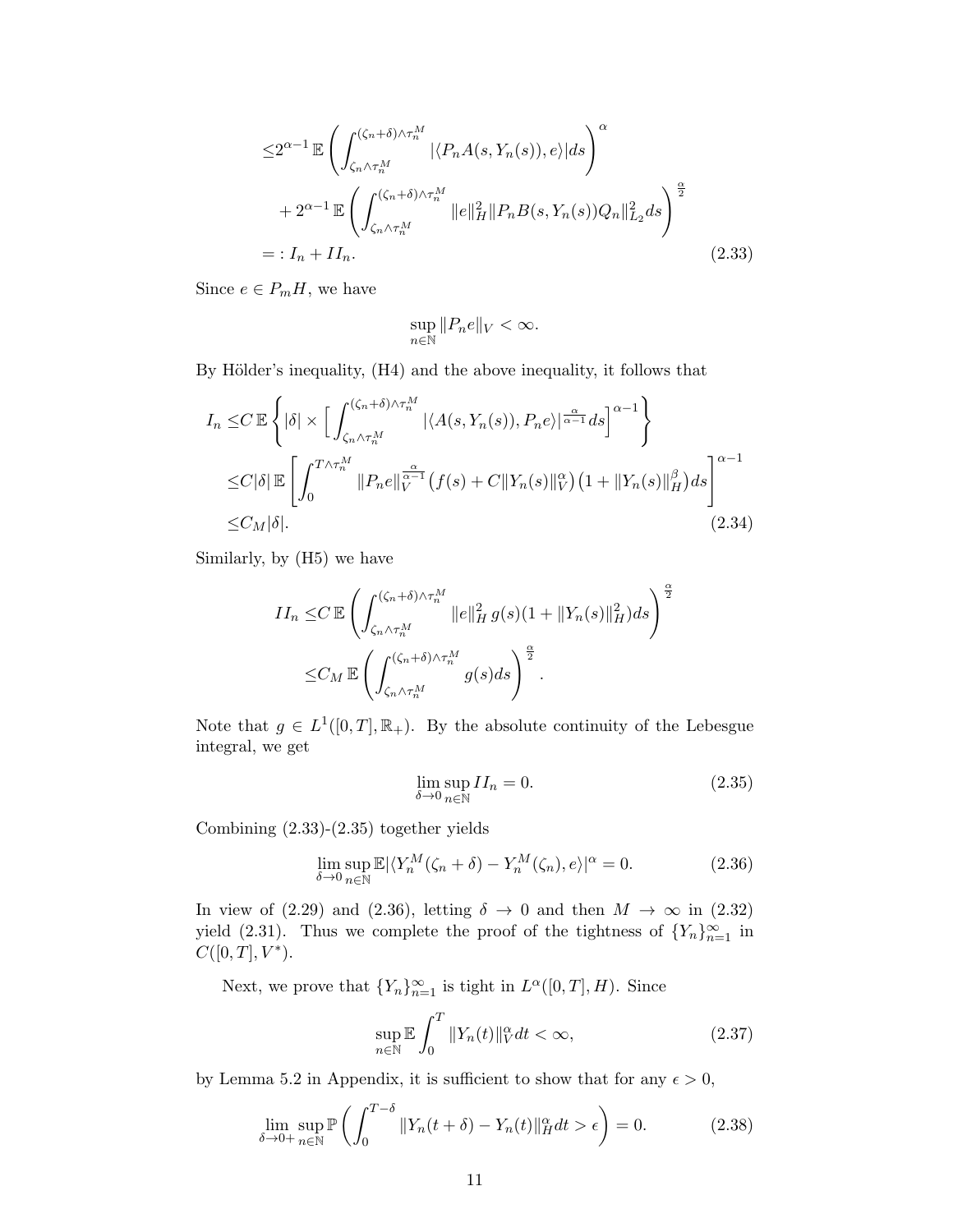Set  $Y_n^M(t) := Y_n(t \wedge \tau_n^M)$  as before and note that

$$
\mathbb{P}\left(\int_{0}^{T-\delta} \|Y_{n}(t+\delta) - Y_{n}(t)\|_{H}^{p} dt > \epsilon\right)
$$
\n
$$
\leq \mathbb{P}\left(\int_{0}^{T-\delta} \|Y_{n}(t+\delta) - Y_{n}(t)\|_{H}^{\alpha} dt > \epsilon, \tau_{n}^{M} \geq T\right) + \mathbb{P}\left(\tau_{n}^{M} < T\right)
$$
\n
$$
\leq \frac{1}{\epsilon} \mathbb{E}\int_{0}^{T-\delta} \|Y_{n}^{M}(t+\delta) - Y_{n}^{M}(t)\|_{H}^{\alpha} dt + \mathbb{P}\left(\tau_{n}^{M} < T\right). \tag{2.39}
$$

If we have proved that for any fixed  $M > 0$ ,

<span id="page-11-1"></span><span id="page-11-0"></span>
$$
\lim_{\delta \to 0+} \sup_{n \in \mathbb{N}} \mathbb{E} \int_0^{T-\delta} \|Y_n^M(t+\delta) - Y_n^M(t)\|_H^{\alpha} dt = 0, \tag{2.40}
$$

then, in light of [\(2.29\)](#page-9-2), letting  $\delta \to 0$  and then  $M \to \infty$  in [\(2.39\)](#page-11-0) we have [\(2.38\)](#page-10-3), completing the proof of the tightness of  ${Y_n}_{n=1}^{\infty}$  in  $L^{\alpha}([0,T], H)$ . Therefore, it remains to prove  $(2.40)$ . To this end, we consider two cases according to the value of  $\alpha$ .

We first consider the case  $1 < \alpha \leq 2$ . By Ito's formula,

$$
\mathbb{E}||Y_n^M(t+\delta) - Y_n^M(t)||_H^2
$$
\n
$$
= \mathbb{E} \int_{t \wedge \tau_n^M}^{(t+\delta)\wedge \tau_n^M} 2\langle A(r, Y_n(r)), Y_n(r) - Y_n(t \wedge \tau_n^M) \rangle dr
$$
\n
$$
+ \mathbb{E} \int_{t \wedge \tau_n^M}^{(t+\delta)\wedge \tau_n^M} ||P_n B(r, Y_n(r)) Q_n||_{L_2}^2 dr. \tag{2.41}
$$

It follows that

$$
\mathbb{E} \int_{0}^{T-\delta} \|Y_{n}^{M}(t+\delta) - Y_{n}^{M}(t)\|_{H}^{2} dt
$$
\n
$$
= \mathbb{E} \int_{0}^{T-\delta} dt \int_{t \wedge \tau_{n}^{M}}^{(t+\delta)\wedge \tau_{n}^{M}} [2\langle A(r, Y_{n}(r)), Y_{n}(r) \rangle + \|P_{n}B(r, Y_{n}(r))Q_{n}\|_{L_{2}}^{2}] dr
$$
\n
$$
- 2 \mathbb{E} \int_{0}^{T-\delta} dt \int_{t \wedge \tau_{n}^{M}}^{(t+\delta)\wedge \tau_{n}^{M}} \langle A(r, Y_{n}(r)), Y_{n}(t \wedge \tau_{n}^{M}) \rangle dr
$$
\n
$$
= : I_{1} + I_{2}.
$$
\n(2.42)

<span id="page-11-2"></span>By the Fubini theorem and (H3) it follows that

$$
I_{1} = \mathbb{E} \int_{0}^{T \wedge \tau_{n}^{M}} \left[ 2 \langle A(r, Y_{n}(r)), Y_{n}(r) \rangle + \| P_{n} B(r, Y_{n}(r)) Q_{n} \|_{L_{2}}^{2} \right] dr \int_{0 \vee (r - \delta)}^{r} \mathbf{1}_{\{\tau_{n}^{M} > t\}} dt
$$
  
\n
$$
\leq \delta \mathbb{E} \int_{0}^{T \wedge \tau_{n}^{M}} f(s) (1 + \| Y_{n}(s) \|_{H}^{2}) ds
$$
  
\n
$$
\leq C_{M} \delta.
$$
\n(2.43)

Applying the Fubini theorem and (H4) it follows that

<span id="page-11-3"></span>
$$
|I_2| = 2 \left| \mathbb{E} \int_0^{T \wedge \tau_n^M} dr \int_{0 \vee (r-\delta)}^r \mathbf{1}_{\{\tau_n^M > t\}} \langle A(r, Y_n(r)), Y_n(t \wedge \tau_n^M) \rangle dt \right|
$$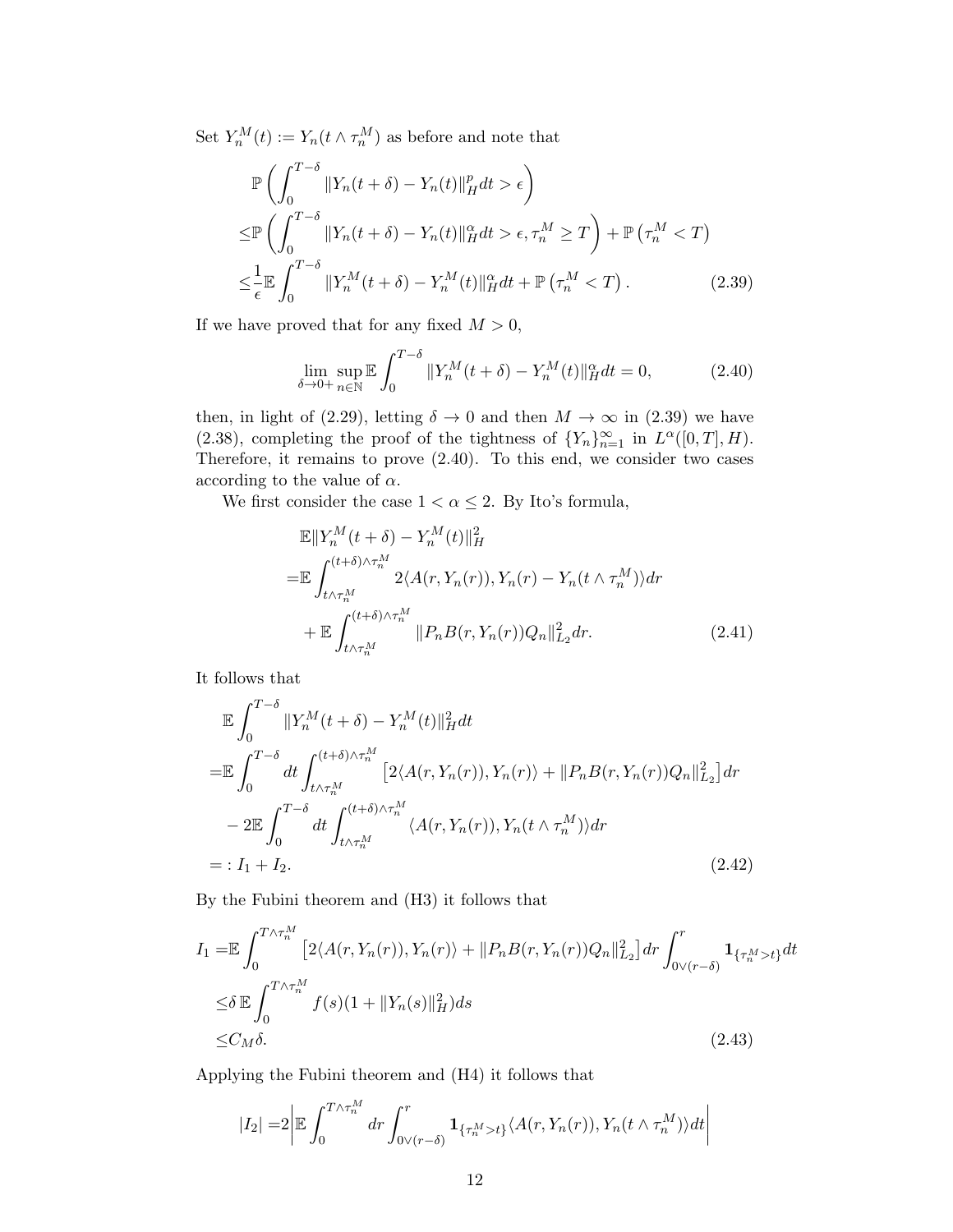<span id="page-12-0"></span>
$$
\leq 2 \mathbb{E} \int_0^{T \wedge \tau_n^M} \|A(r, Y_n(r))\|_{V^*} dr \int_{0 \vee (r-\delta)}^r \|Y_n(t \wedge \tau_n^M)\|_{V} dt
$$
  

$$
\leq 2 \delta^{\frac{\alpha-1}{\alpha}} \mathbb{E} \int_0^{T \wedge \tau_n^M} \|A(r, Y_n(r))\|_{V^*} dr \left( \int_0^{T \wedge \tau_n^M} \|Y_n(t)\|_{V}^\alpha dt \right)^{\frac{1}{\alpha}}
$$
  

$$
\leq C_M \delta^{\frac{\alpha-1}{\alpha}}.
$$
 (2.44)

Combining [\(2.42\)](#page-11-2)-[\(2.44\)](#page-12-0) together yields

$$
\sup_{n\in\mathbb{N}} \mathbb{E} \int_0^{T-\delta} \|Y_n^M(t+\delta) - Y_n^M(t)\|_H^2 dt \le C_M(\delta + \delta^{\frac{\alpha-1}{\alpha}}). \tag{2.45}
$$

By Hölder's inequality, we see that

$$
\lim_{\delta \to 0+} \sup_{n \in \mathbb{N}} \mathbb{E} \int_0^{T-\delta} \|Y_n^M(t+\delta) - Y_n^M(t)\|_H^{\alpha} ds
$$
  
\n
$$
\leq C \bigg( \lim_{\delta \to 0+} \sup_{n \in \mathbb{N}} \mathbb{E} \int_0^{T-\delta} \|Y_n^M(t+\delta) - Y_n^M(t)\|_H^2 ds \bigg)^{\frac{\alpha}{2}} = 0.
$$
 (2.46)

Thus we have proved [\(2.40\)](#page-11-1) for the case:  $\alpha \leq 2$ .

Now, we consider the remaining case:  $\alpha > 2$ . Applying Ito's formula to the function  $\|\cdot\|_H^{\alpha}$  and then taking expectations, we have

$$
\mathbb{E}||Y_n^M(t+\delta) - Y_n^M(t)||_H^{\alpha}
$$
\n
$$
= \frac{\alpha}{2} \mathbb{E} \int_{t \wedge \tau_n^M}^{(t+\delta)\wedge \tau_n^M} ||Y_n(r) - Y_n(t \wedge \tau_n^M)||_H^{\alpha-2} \Big[ 2\langle A(r, Y_n(r)),
$$
\n
$$
Y_n(r) - Y_n(t \wedge \tau_n^M) \rangle + ||P_n B(r, Y_n(r))Q_n||_{L_2}^2 \Big] dr
$$
\n
$$
+ \frac{\alpha(\alpha-2)}{2} \mathbb{E} \int_{t \wedge \tau_n^M}^{(t+\delta)\wedge \tau_n^M} ||Y_n(r) - Y_n(t \wedge \tau_n^M) ||_H^{\alpha-4}
$$
\n
$$
\times ||(B(r, Y_n(r))Q_n)^*(Y_n(r) - Y_n(t \wedge \tau_n^M))||_U^2 dr. \tag{2.47}
$$

By the Fubini theorem, it follows that

<span id="page-12-1"></span>
$$
\mathbb{E} \int_{0}^{T-\delta} ||Y_{n}^{M}(t+\delta) - Y_{n}^{M}(t)||_{H}^{\alpha} dt
$$
\n
$$
= \frac{\alpha}{2} \mathbb{E} \int_{0}^{T-\delta} dt \int_{t \wedge \tau_{n}^{M}}^{(t+\delta) \wedge \tau_{n}^{M}} ||Y_{n}(r) - Y_{n}(t \wedge \tau_{n}^{M})||_{H}^{\alpha-2}
$$
\n
$$
\times \left[2\langle A(r, Y_{n}(r)), Y_{n}(r)\rangle + ||P_{n}B(r, Y_{n}(r))Q_{n}||_{L_{2}}^{2}\right] dr
$$
\n
$$
- \alpha \mathbb{E} \int_{0}^{T-\delta} dt \int_{t \wedge \tau_{n}^{M}}^{(t+\delta) \wedge \tau_{n}^{M}} ||Y_{n}(r) - Y_{n}(t \wedge \tau_{n}^{M})||_{H}^{\alpha-2} \langle A(r, Y_{n}(r)), Y_{n}(t \wedge \tau_{n}^{M})\rangle dr
$$
\n
$$
+ \frac{\alpha(\alpha-2)}{2} \mathbb{E} \int_{0}^{T-\delta} dt \int_{t \wedge \tau_{n}^{M}}^{(t+\delta) \wedge \tau_{n}^{M}} ||Y_{n}(r) - Y_{n}(t \wedge \tau_{n}^{M})||_{H}^{\alpha-4}
$$
\n
$$
\times ||(B(r, Y_{n}(r))Q_{n})^{*}(Y_{n}(r) - Y_{n}(t \wedge \tau_{n}^{M}))||_{U}^{2} dr
$$
\n
$$
=: J_{1} + J_{2} + J_{3}.
$$
\n(2.48)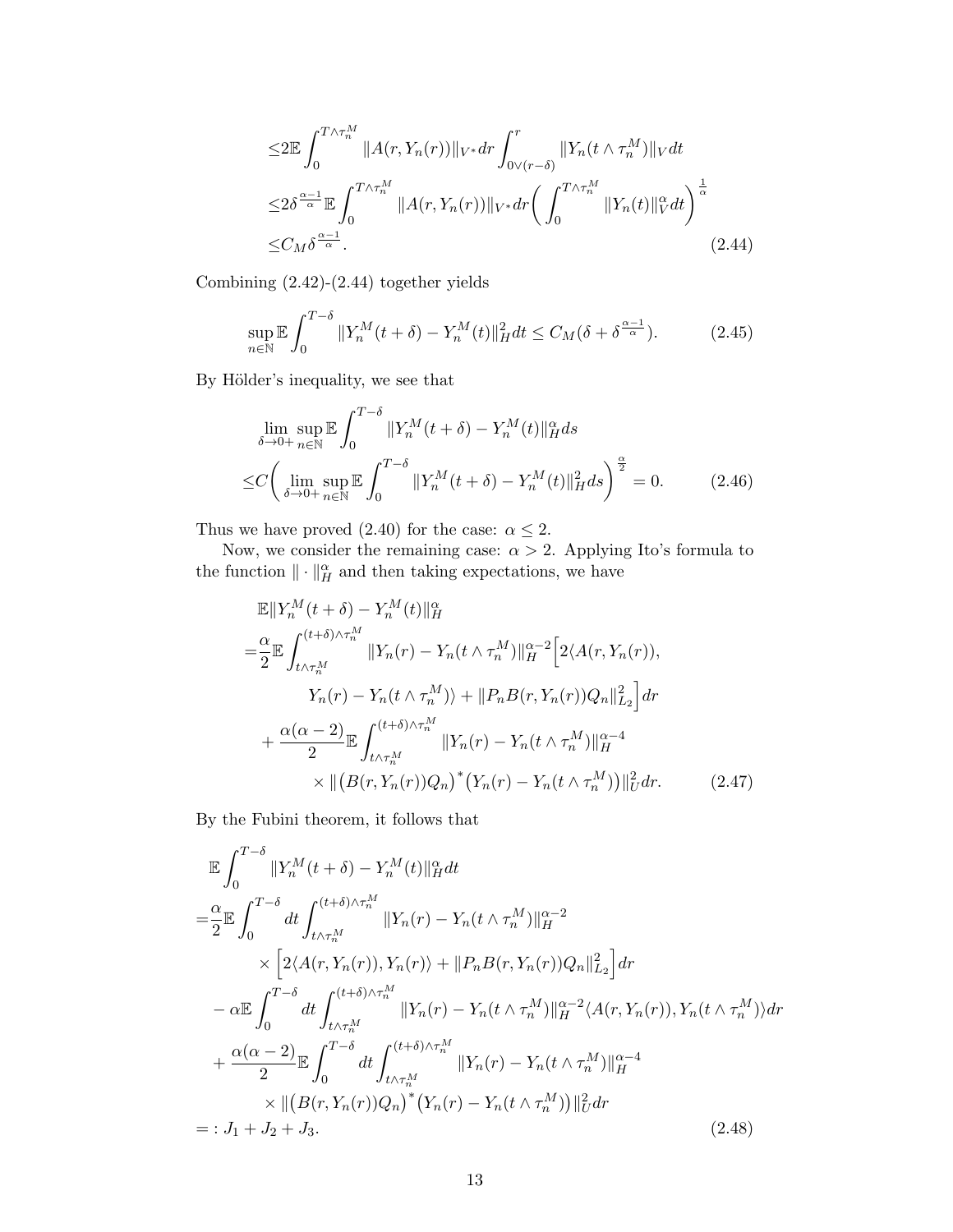Similarly to [\(2.43\)](#page-11-3) and [\(2.44\)](#page-12-0), one can show that

$$
J_1 \leq C_M \delta,\tag{2.49}
$$

<span id="page-13-0"></span>
$$
|J_2| \leq C_M \delta^{\frac{\alpha - 1}{\alpha}}.\tag{2.50}
$$

On the other hand, by (H5) and the Fubini theorem it follows that

$$
J_3 \leq C_M \mathbb{E} \int_0^{T \wedge \tau_n^M} \|P_n B(r, Y_n(r)) Q_n\|_{L_2}^2 dr \int_0^r \mathbf{1}_{\{\tau_n^M > t\}} dt
$$
  
 
$$
\leq C_M \delta.
$$
 (2.51)

Combining [\(2.48\)](#page-12-1)-[\(2.51\)](#page-13-0) together, we obtain

$$
\sup_{n\in\mathbb{N}} \mathbb{E} \int_0^{T-\delta} \|Y_n^M(t+\delta) - Y_n^M(t)\|_H^{\alpha} dt \le C_M(\delta + \delta^{\frac{\alpha-1}{\alpha}}). \tag{2.52}
$$

Therefore,  $(2.40)$  is proved. Thus, we complete the proof of this lemma.  $\blacksquare$ 

Set

$$
\Upsilon := [L^{\alpha}([0,T],H) \cap C([0,T],V^*)] \times C([0,T],U_1),
$$

where  $U_1$  is a Hilbert space such that the imbedding  $U \subset U_1$  is Hilbert-Schmidt. From Lemma [2.12,](#page-9-5) we know that the family of the laws  $\mathcal{L}(Y_n, W)$ of the random vectors  $(Y_n, W)$  is tight in  $\Upsilon$ . By the Prohorov theorem and the modified Skorohod representation theorem (see Theorem A.1 in [\[31\]](#page-44-8) or Theorem C.1 in [\[5\]](#page-42-6)), there exist a new probability space  $(\Omega, \mathcal{F}, \mathbb{P})$  and a sequence of  $\Upsilon$ -valued random vectors  $\{(\widetilde{X}_n, \widetilde{W}_n)\}\$ and  $(\widetilde{X}, \widetilde{W})$  such that

(i)  $\widetilde{W}_n = \widetilde{W}$  for any  $n \in \mathbb{N},~\widetilde{\mathbb{P}}\text{-a.s.}$  ;

(ii) 
$$
\mathcal{L}(\widetilde{X}_n, \widetilde{W}_n) = \mathcal{L}(Y_n, W);
$$

(iii)  $\widetilde{\mathbb{P}}$ -a.s.,

$$
\|\widetilde{X}_n - \widetilde{X}\|_{L^{\alpha}([0,T],H)} + \|\widetilde{X}_n - \widetilde{X}\|_{C([0,T],V^*)} \to 0. \tag{2.53}
$$

Next, we will show that  $(\widetilde{X}, \widetilde{W})$  is a solution to equation [\(1.2\)](#page-1-1).

Let  $\widetilde{\mathcal{F}}_t$  be the filtration satisfying the usual conditions and generated by

<span id="page-13-2"></span><span id="page-13-1"></span>
$$
\{\widetilde{X}_n(s), \widetilde{X}(s), \widetilde{W}(s) : s \le t\}.
$$

Then  $\widetilde{W}$  is an  $\{\widetilde{\mathcal{F}}_t\}$ -cylindrical Wiener process on U. From the equation  $(2.15)$  satisfied by the random vector  $(Y_n, W)$ , it follows that

$$
\widetilde{X}_n(t) = P_n x + \int_0^t P_n A(s, \widetilde{X}_n(s)) ds + \int_0^t P_n B(s, \widetilde{X}_n(s)) Q_n d\widetilde{W}(s), \quad t \in [0, T].
$$
\n(2.54)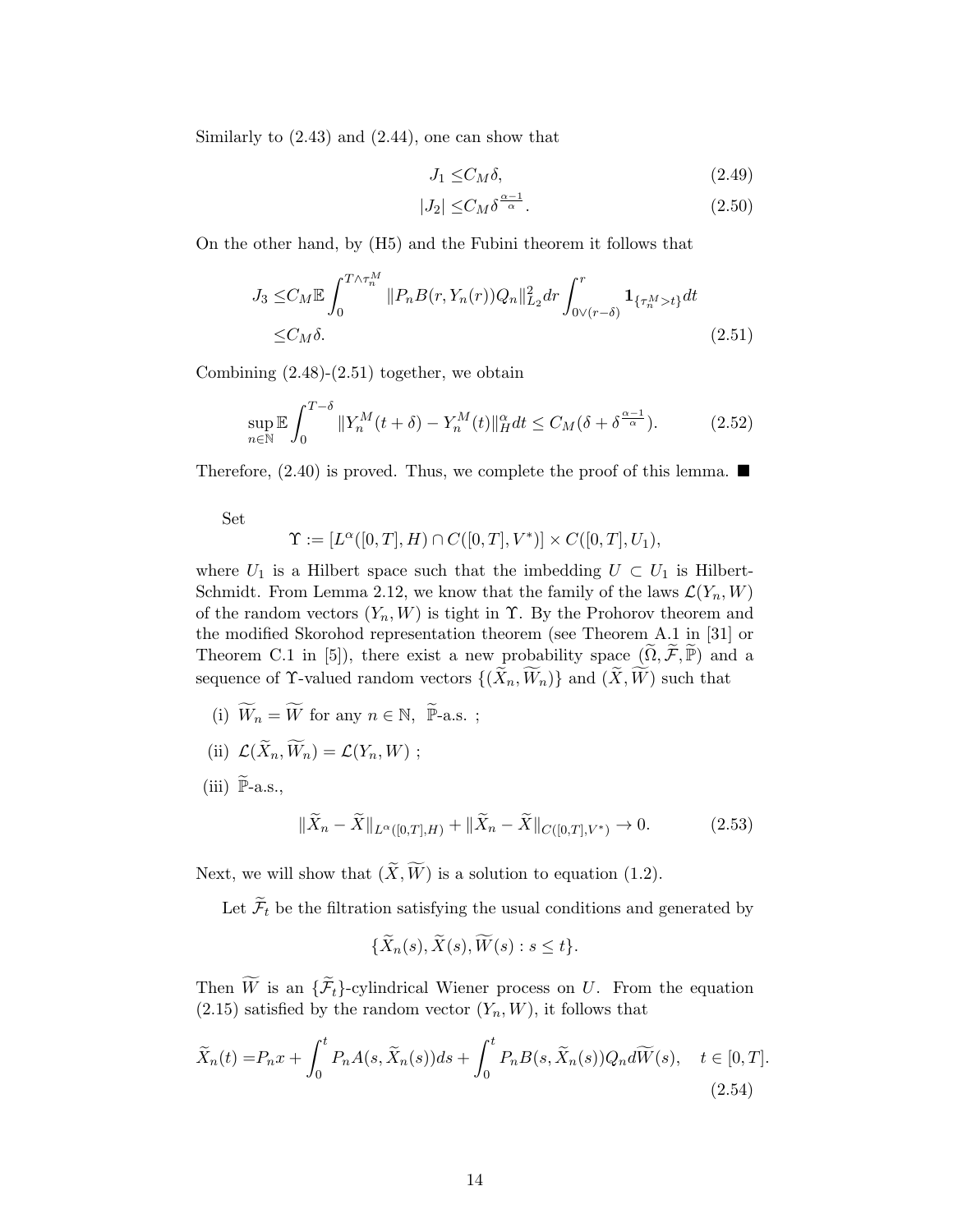Moreover,  $\{\widetilde{X}_n\}$  also satisfies the same moment estimates as  $\{Y_n\}$  in Lemma [2.10,](#page-6-3) i.e. for any  $p \geq 2$ ,

$$
\sup_{n\in\mathbb{N}}\left\{\widetilde{\mathbb{E}}\Big[\sup_{t\leq T}\|\widetilde{X}_n(t)\|_{H}^p\Big]+\widetilde{\mathbb{E}}\Big(\int_0^T\|\widetilde{X}_n(t)\|_{V}^{\alpha}dt\Big)^{\frac{p}{2}}\right\}<\infty.\tag{2.55}
$$

Since  $\|\cdot\|_H$  and  $\|\cdot\|_V$  are lower semicontinuous in  $V^*$ , by [\(2.53\)](#page-13-1) and Fatou's lemma, we obtain

<span id="page-14-0"></span>
$$
\widetilde{\mathbb{E}} \sup_{t \in [0,T]} \|\widetilde{X}(t)\|_{H}^{p} \leq \widetilde{\mathbb{E}} \sup_{t \in [0,T]} \liminf_{n \to \infty} \|\widetilde{X}_{n}(t)\|_{H}^{p}
$$
\n
$$
\leq \widetilde{\mathbb{E}} \liminf_{n \to \infty} \sup_{t \in [0,T]} \|\widetilde{X}_{n}(t)\|_{H}^{p}
$$
\n
$$
\leq \liminf_{n \to \infty} \widetilde{\mathbb{E}} \sup_{t \in [0,T]} \|\widetilde{X}_{n}(t)\|_{H}^{p} < \infty. \tag{2.56}
$$

Similarly,

<span id="page-14-3"></span><span id="page-14-2"></span>
$$
\widetilde{\mathbb{E}}\Big(\int_0^T \|\widetilde{X}(s)\|_V^\alpha ds\Big)^{\frac{p}{2}} < \infty. \tag{2.57}
$$

Furthermore, by [\(2.55\)](#page-14-0), (H4) and (H5), the following estimates hold.

Lemma 2.13. We have the following estimates,

$$
\sup_{n\in\mathbb{N}} \mathbb{E} \int_0^T \|A(t, \widetilde{X}_n(t))\|_{V^*}^{\frac{\alpha}{\alpha-1}} dt < \infty,
$$
\n(2.58)

$$
\sup_{n\in\mathbb{N}} \mathbb{E} \int_0^T \|P_n B(t, \widetilde{X}_n(t)) Q_n\|_{L_2}^2 dt < \infty. \tag{2.59}
$$

The above estimates together imply that there exist  $\widehat{X} \in L^{\alpha}(\widetilde{\Omega} \times [0, T], V)$ ,  $\widetilde{\mathcal{A}} \in L^{\frac{\alpha}{\alpha-1}}(\widetilde{\Omega} \times [0,T], V^*)$  and  $\widetilde{\mathcal{B}} \in L^2(\widetilde{\Omega} \times [0,T], L_2(U,H))$  such that, taking a subsequence if necessary,

<span id="page-14-5"></span><span id="page-14-4"></span>
$$
\widetilde{X}_n \rightharpoonup \widehat{X} \quad \text{in } L^{\alpha}(\widetilde{\Omega} \times [0, T], V), \tag{2.60}
$$

$$
A(\cdot, \widetilde{X}_n(\cdot)) \rightharpoonup \widetilde{A} \quad \text{in } L^{\frac{\alpha}{\alpha-1}}(\widetilde{\Omega} \times [0, T], V^*), \tag{2.61}
$$

$$
P_n B(\cdot, \widetilde{X}_n(\cdot)) Q_n \rightharpoonup \widetilde{B} \quad \text{in } L^2(\widetilde{\Omega} \times [0, T], L_2(U, H)), \tag{2.62}
$$

$$
\int_0^\cdot P_n B(s, \widetilde{X}_n(s)) Q_n d\widetilde{W}(s) \rightharpoonup \int_0^\cdot \widetilde{\mathcal{B}}(s) d\widetilde{W}(s) \quad \text{in } L^\infty([0, T], L^2(\widetilde{\Omega}, H)),
$$
\n(2.63)

here the notation " $\rightarrow$ " stands for the weak convergence. Set

$$
\overline{X}(t) := x + \int_0^t \widetilde{\mathcal{A}}(s)ds + \int_0^t \widetilde{\mathcal{B}}(s)d\widetilde{W}(s).
$$
 (2.64)

Then it is easy to see that

<span id="page-14-6"></span><span id="page-14-1"></span>
$$
\widetilde{X} = \widehat{X} = \overline{X}, \quad \widetilde{\mathbb{P}} \otimes dt\text{-a.s.} \tag{2.65}
$$

In fact, the equality on the far right is known in the literature, see e.g. pages 87-88 in [\[34\]](#page-44-3). The first equality in [\(2.65\)](#page-14-1) follows from the uniqueness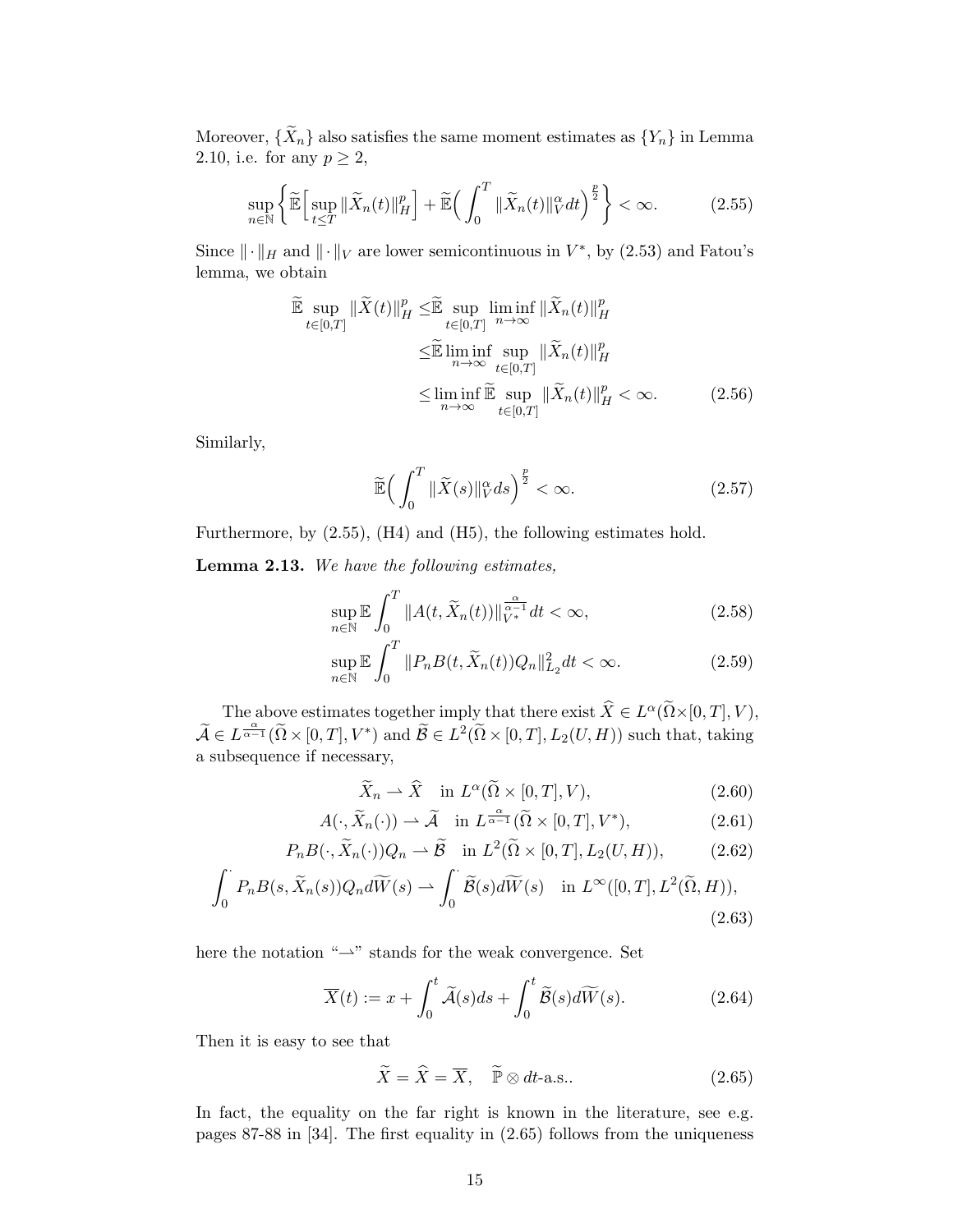of the limits. Moreover, by Theorem 4.2.5 in [\[26\]](#page-43-11), we also know that  $\overline{X}$  is an H-valued continuous process. In view of  $(2.56)$ , X is H-valued, and by its continuity in  $V^*, \tilde{X}$  is weakly continuous in H. Therefore,  $\tilde{X}$  and  $\overline{X}$  are indistinguishable.

From now on, we will work on the new filtered probability space  $(\widetilde{\Omega}, \widetilde{\mathcal{F}}, \{\widetilde{\mathcal{F}}_t\}_{t>0}, \widetilde{\mathbb{P}})$ . However, we will drop all the superscripts  $\tilde{c}$  to simplify the notations, for example, we write  $\tilde{X}_n$  and  $\tilde{X}$  as  $X_n$  and X respectively. Thus, [\(2.53\)](#page-13-1) reads as

$$
||X_n - X||_{L^{\alpha}([0,T],H)} + ||X_n - X||_{C([0,T],V^*)} \to 0, \quad \mathbb{P}\text{-a.s..} \tag{2.66}
$$

<span id="page-15-4"></span>**Lemma 2.14.**  $\mathcal{B}(\cdot) = B(\cdot, X(\cdot)), \ \mathbb{P} \otimes dt$  almost everywhere.

**Proof.** Since  $||X_n - X||_{L^{\alpha}([0,T],H)} \to 0$ , P-a.s., in view of [\(2.55\)](#page-14-0) and [\(2.57\)](#page-14-3), we see that

<span id="page-15-5"></span>
$$
\lim_{n \to \infty} \mathbb{E} \int_0^T \|X_n(t) - X(t)\|_H^\kappa dt = 0, \quad \forall \ \kappa \in [1, \alpha). \tag{2.67}
$$

Therefore, we can find a subsequence still denoted by  $\{X_n\}$  such that

<span id="page-15-7"></span><span id="page-15-6"></span><span id="page-15-2"></span>
$$
\lim_{n \to \infty} ||X_n(t, \omega) - X(t, \omega)||_H = 0, \quad a.e. \ (t, \omega). \tag{2.68}
$$

Thus by  $(H5)$ ,  $(2.55)$  and  $(2.56)$ , we have

$$
\lim_{n \to \infty} \mathbb{E} \int_0^T \|P_n B(t, X_n(t))Q_n - B(t, X(t))\|_{L_2}^2 dt = 0.
$$
 (2.69)

[\(2.62\)](#page-14-4) and the uniqueness of the limit imply that  $\mathcal{B}(\cdot) = B(\cdot, X(\cdot))$ .

To proceed, we will use the pseudo-monotonicity of the operator A. In Lemma  $5.2.13$  of [\[26\]](#page-43-11) (see also Lemma  $2.2$  of [\[22\]](#page-43-10)), A was shown to be pseudomonotone under conditions (H1), (H2) and compact embedding  $V \subseteq H$ . By the similar methods, we can show that  $A$  is still pseudo-monotone if we replace condition (H2) by the weaker condition (H2)′ . Here we give the proof for readers' convenience.

<span id="page-15-3"></span>**Lemma 2.15.** Assume (H1) and (H2)<sup> $\prime$ </sup> hold, the embedding  $V \subseteq H$  is compact. Then  $A(t, \cdot)$  is pseudo-monotone from V to  $V^*$  for a.e.  $t \in [0, T]$ .

**Proof.** Let  $\mathcal{N} \subseteq [0, T]$  be a null-set such that the assumptions (H1) and (H2) hold for any  $t \in [0,T]\setminus\mathcal{N}$ . We fix  $t \in [0,T]\setminus\mathcal{N}$  and denote  $A(t, \cdot)$  by  $A(\cdot).$ 

We need to show that if  $u_n$  converges weakly to u in V and

<span id="page-15-1"></span><span id="page-15-0"></span>
$$
\liminf_{n \to \infty} \langle A(u_n), u_n - u \rangle \ge 0,
$$
\n(2.70)

then for any  $v \in V$ ,

$$
\limsup_{n \to \infty} \langle A(u_n), u_n - v \rangle \le \langle A(u), u - v \rangle. \tag{2.71}
$$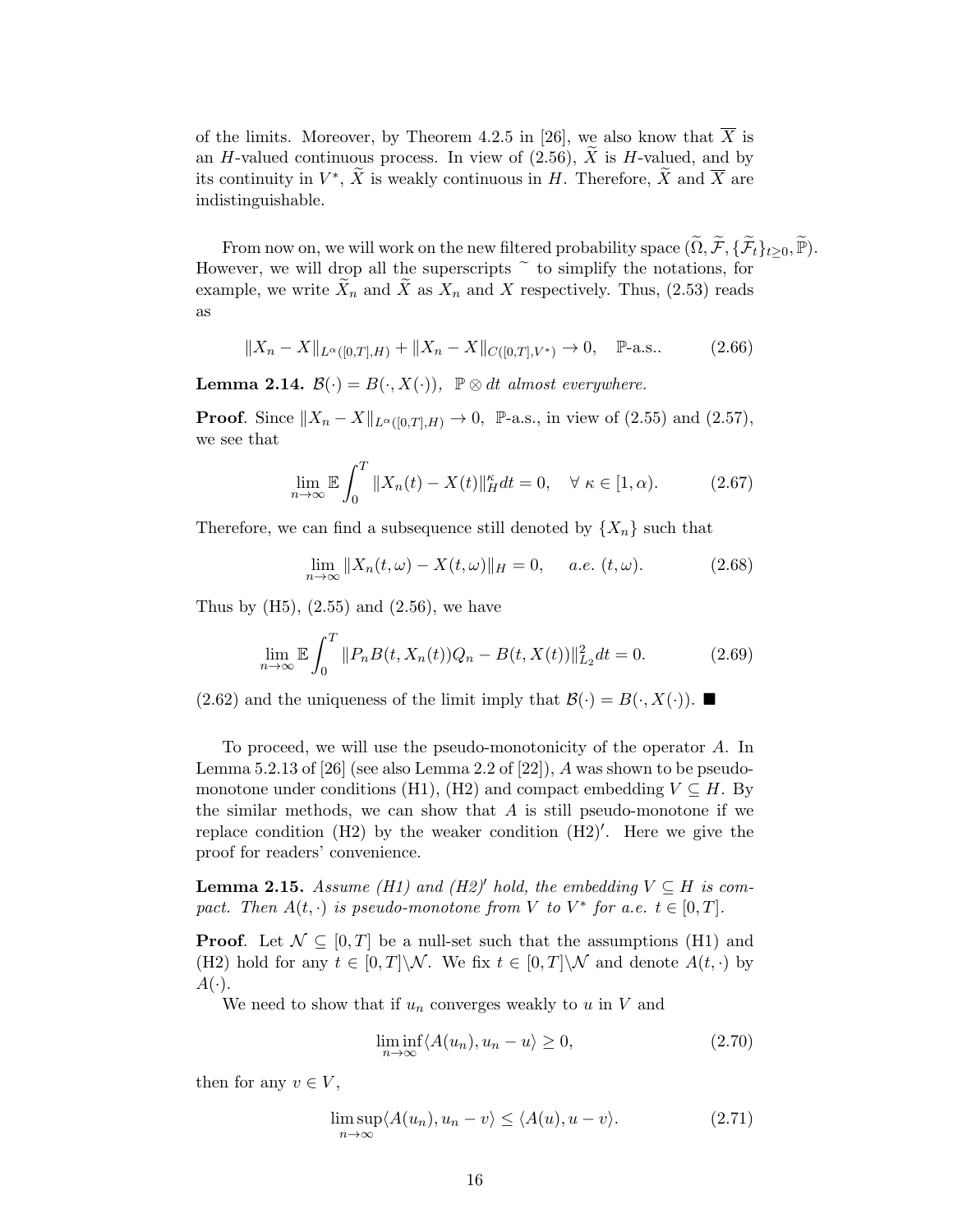Fix  $v \in V$ . Set  $R = ||v||_V + \sup_{n \in \mathbb{N}} ||u_n||_V$ . Since the embedding  $V \subseteq H$  is compact, we have  $||u_n - u||_H \to 0$  and

$$
\lim_{n \to \infty} \langle K_t(R)u_n, u_n - v \rangle = \langle K_t(R)u, u - v \rangle, \tag{2.72}
$$

where  $K_t(R)$  is the constant in  $(H2)'$  with R above. Hence to prove  $(2.71)$ , it suffices to prove

<span id="page-16-1"></span>
$$
\limsup_{n \to \infty} \langle A_0(u_n), u_n - v \rangle \le \langle A_0(u), u - v \rangle,
$$
\n(2.73)

where  $A_0(u) = A(u) - K_t(R)u$ .

By  $(H2)'$  and the weak convergence of  $u_n$ , we have

$$
\limsup_{n \to \infty} \langle A_0(u_n), u_n - u \rangle \le \limsup_{n \to \infty} \langle A_0(u), u_n - u \rangle \le 0.
$$
 (2.74)

This together with [\(2.70\)](#page-15-1) implies that

<span id="page-16-0"></span>
$$
\lim_{n \to \infty} \langle A_0(u_n), u_n - u \rangle = 0. \tag{2.75}
$$

Let  $z = u + t(v - u)$  for  $t \in (0, 1)$ , then  $||z||_V \leq R$ . (H2)' yields

$$
\langle A_0(u_n) - A_0(z), u_n - z \rangle \le 0 \tag{2.76}
$$

and hence

$$
\langle A_0(u_n), u_n - u \rangle - \langle A_0(z), u_n - u \rangle + t \langle A_0(u_n), u - v \rangle \le t \langle A_0(z), u - v \rangle.
$$
\n(2.77)

By  $(2.75)$  and the weak convergence of  $u_n$ , we get

$$
\limsup_{n \to \infty} \langle A_0(u_n), u_n - v \rangle \le \langle A_0(z), u - v \rangle. \tag{2.78}
$$

Thus, letting  $t \to 0$  and by the hemicontinuity (H1) we obtain [\(2.73\)](#page-16-1).

The next lemma is crucial, which shows that the following operator:

<span id="page-16-2"></span>
$$
X(\cdot) \longmapsto A(\cdot, X(\cdot))
$$

is pseudo-monotone from  $L^{\alpha}(\Omega \times [0,T], V)$  to  $L^{\frac{\alpha}{\alpha-1}}(\Omega \times [0,T], V^*)$ .

<span id="page-16-3"></span>**Lemma 2.16.** Denote the weak convergence by the notation " $\rightarrow$ ". If

$$
X_n \rightharpoonup X \quad in \ L^{\alpha}(\Omega \times [0, T], V),
$$
  

$$
A(\cdot, X_n(\cdot)) \rightharpoonup \mathcal{A} \quad in \ L^{\frac{\alpha}{\alpha - 1}}(\Omega \times [0, T], V^*),
$$
 (2.79)

$$
\liminf_{n \to \infty} \mathbb{E} \int_0^T \langle A(t, X_n(t)), X_n(t) \rangle dt \ge \mathbb{E} \int_0^T \langle A(t), X(t) \rangle dt, \tag{2.80}
$$

then  $\mathcal{A}(\cdot) = A(\cdot, X(\cdot)), \mathbb{P} \otimes dt$ -a.e..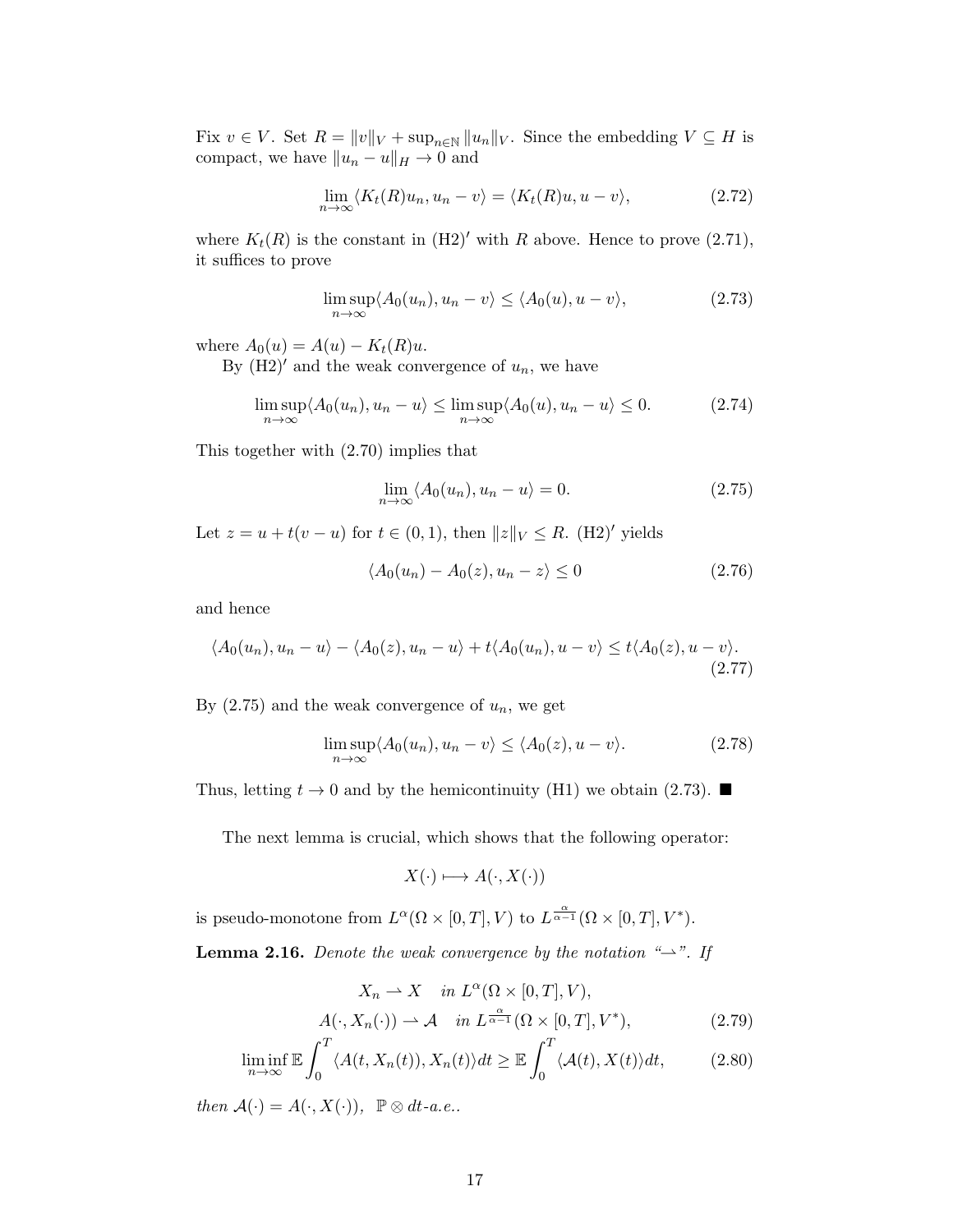Proof. The main idea used in this proof was initiated by [\[15\]](#page-43-13). The proof here is inspired by [\[22,](#page-43-10) [39\]](#page-44-9).

By (H3), (H4) and the Young inequality, we have

$$
\langle A(t, X_n(t)), X_n(t) - X(t) \rangle
$$
  
\n
$$
\leq -c \|X_n(t)\|_{V}^{\alpha} + f(t)(1 + \|X_n(t)\|_{H}^2) + \|A(t, X_n(t))\|_{V^*} \|X(t)\|_{V}
$$
  
\n
$$
\leq -c \|X_n(t)\|_{V}^{\alpha} + f(t)(1 + \|X_n(t)\|_{H}^2)
$$
  
\n
$$
+ [f(t) + C \|X_n(t)\|_{V}^{\alpha}]^{\frac{\alpha-1}{\alpha}} [1 + \|X_n(t)\|_{H}^{\beta}]^{\frac{\alpha-1}{\alpha}} \|X(t)\|_{V}
$$
  
\n
$$
\leq -\frac{c}{2} \|X_n(t)\|_{V}^{\alpha} + f(t)(2 + \|X_n(t)\|_{H}^2) + C \|X(t)\|_{V}^{\alpha}
$$
  
\n
$$
+ C \|X_n(t)\|_{H}^{\beta(\alpha-1)} \|X(t)\|_{V}^{\alpha}.
$$
\n(2.81)

To simplify the notation, we write

<span id="page-17-0"></span>
$$
g_n(t,\omega) := \langle A(t, X_n(t,\omega)), X_n(t,\omega) - X(t,\omega) \rangle,
$$
  
\n
$$
F_n(t,\omega) := f(t)(2 + \|X_n(t,\omega)\|_H^2) + C \|X(t,\omega)\|_V^{\alpha}
$$
  
\n
$$
+ C \|X_n(t,\omega)\|_H^{\beta(\alpha-1)} \|X(t,\omega)\|_V^{\alpha}.
$$
\n(2.82)

Then [\(2.81\)](#page-17-0) reads as

$$
g_n(t,\omega) \le -\frac{c}{2} \|X_n(t,\omega)\|_V^{\alpha} + F_n(t,\omega). \tag{2.83}
$$

The rest of the proof is divided into four steps.

**Claim 1:** for a.e.  $(t, \omega)$ , we have

<span id="page-17-3"></span><span id="page-17-2"></span><span id="page-17-1"></span>
$$
\limsup_{n \to \infty} g_n(t, \omega) \le 0. \tag{2.84}
$$

By [\(2.68\)](#page-15-2) and Lemma [2.15,](#page-15-3) there exists a measurable subset  $\Gamma$  of  $\Omega \times [0, T]$ such that  $(\Omega \times [0, T]) \backslash \Gamma$  is a  $\mathbb{P} \otimes dt$ -null set,

$$
\lim_{n \to \infty} \|X_n(t, \omega) - X(t, \omega)\|_H = 0, \quad \forall (t, \omega) \in \Gamma,
$$
\n(2.85)

and  $A(t, \cdot)$  is pseudo-monotone for any  $(t, \omega) \in \Gamma$ . Now take any fixed  $(t, \omega) \in \Gamma$  and set

$$
\Lambda := \{ n \in \mathbb{N} : g_n(t, \omega) > 0 \}. \tag{2.86}
$$

If  $\Lambda$  is a finite set, then obviously [\(2.84\)](#page-17-1) holds. If  $\Lambda$  is an infinite set, then by  $(2.83)$  and  $(2.85)$ , it follows that

$$
\sup_{n \in \Lambda} \|X_n(t, \omega)\|_V^{\alpha} < \infty. \tag{2.87}
$$

Consequently, there exists a subsequence  $\{n_i\}$  from  $\Lambda$  and a element  $z \in V$ such that  $X_{n_i}(t,\omega)$  converges weakly to z in V. In view of [\(2.85\)](#page-17-3), we must have  $z = X(t, \omega)$  and moreover,

$$
\lim_{\substack{n \to \infty \\ n \in \Lambda}} X_n(t, \omega) = X(t, \omega), \tag{2.88}
$$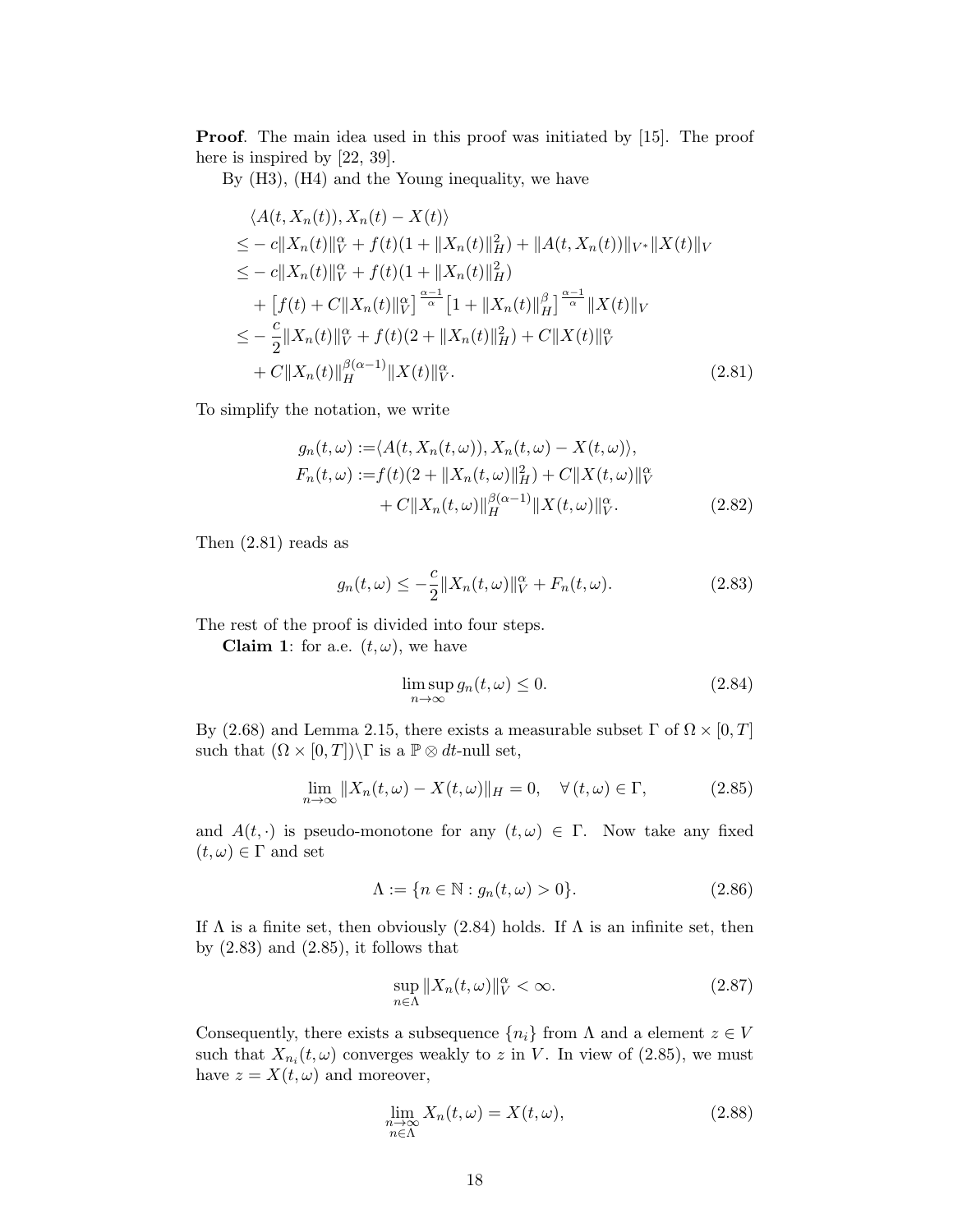weakly in  $V$ . Thus, using the pseudo-monotonicity of  $A$  yields

$$
\limsup_{\substack{n \to \infty \\ n \in \Lambda}} g_n(t, \omega) \le 0. \tag{2.89}
$$

On the other hand, by the definition of  $\Lambda$ ,

$$
\limsup_{\substack{n \to \infty \\ n \notin \Lambda}} g_n(t, \omega) \le 0. \tag{2.90}
$$

Hence Claim 1 is proved.

Claim 2:

$$
\lim_{n \to \infty} \mathbb{E} \int_0^T g_n(t) dt = 0.
$$
\n(2.91)

By [\(2.85\)](#page-17-3), we know that  $F_n(t,\omega)$  converges for a.e.  $(t,\omega)$ . On the other hand, it follows from [\(2.55\)](#page-14-0) that  $F_n$  is uniformly integrable. Hence by a generalized Fatou Lemma (see e.g. [\[9\]](#page-42-7), p10), [\(2.83\)](#page-17-2) and Claim 1, we get

$$
\limsup_{n \to \infty} \mathbb{E} \int_0^T g_n(t) dt \le \mathbb{E} \int_0^T \limsup_{n \to \infty} g_n(t) dt \le 0.
$$
 (2.92)

According to the condition [\(2.80\)](#page-16-2),

<span id="page-18-1"></span><span id="page-18-0"></span>
$$
\liminf_{n \to \infty} \mathbb{E} \int_0^T g_n(t) dt \ge 0.
$$
\n(2.93)

Thus combining [\(2.92\)](#page-18-0) and [\(2.93\)](#page-18-1) together proves Claim 2.

**Claim 3:** there exists a subsequence  $\{n_i\}$  such that

$$
\lim_{i \to \infty} g_{n_i}(t,\omega) = 0, \quad \text{for a.e. } (t,\omega). \tag{2.94}
$$

Set  $g_n^+(t, \omega) := \max\{g_n(t, \omega), 0\}$ . From Claim 1 it follows that

$$
\lim_{n \to 0} g_n^+(t, \omega) = 0, \text{ for a.e. } (t, \omega). \tag{2.95}
$$

Hence by  $(2.83)$  and the uniform integrability of  $F_n$ , we have

$$
\lim_{n \to \infty} \mathbb{E} \int_0^T g_n^+(t) dt = 0.
$$
\n(2.96)

Using  $|g_n| = 2g_n^+ - g$  and Claim 2, we see that

<span id="page-18-2"></span>
$$
\lim_{n \to \infty} \mathbb{E} \int_0^T |g_n(t)| dt = 0.
$$
\n(2.97)

Claim 3 follows.

Claim 4:  $\mathcal{A}(\cdot) = A(\cdot, X(\cdot))$ ,  $\mathbb{P} \otimes dt$ -a.e.. By [\(2.83\)](#page-17-2) and Claim 3, we have

$$
\sup_{i \in \mathbb{N}} \|X_{n_i}(t, \omega)\|_V^{\alpha} < \infty, \quad \text{for a.e. } (t, \omega). \tag{2.98}
$$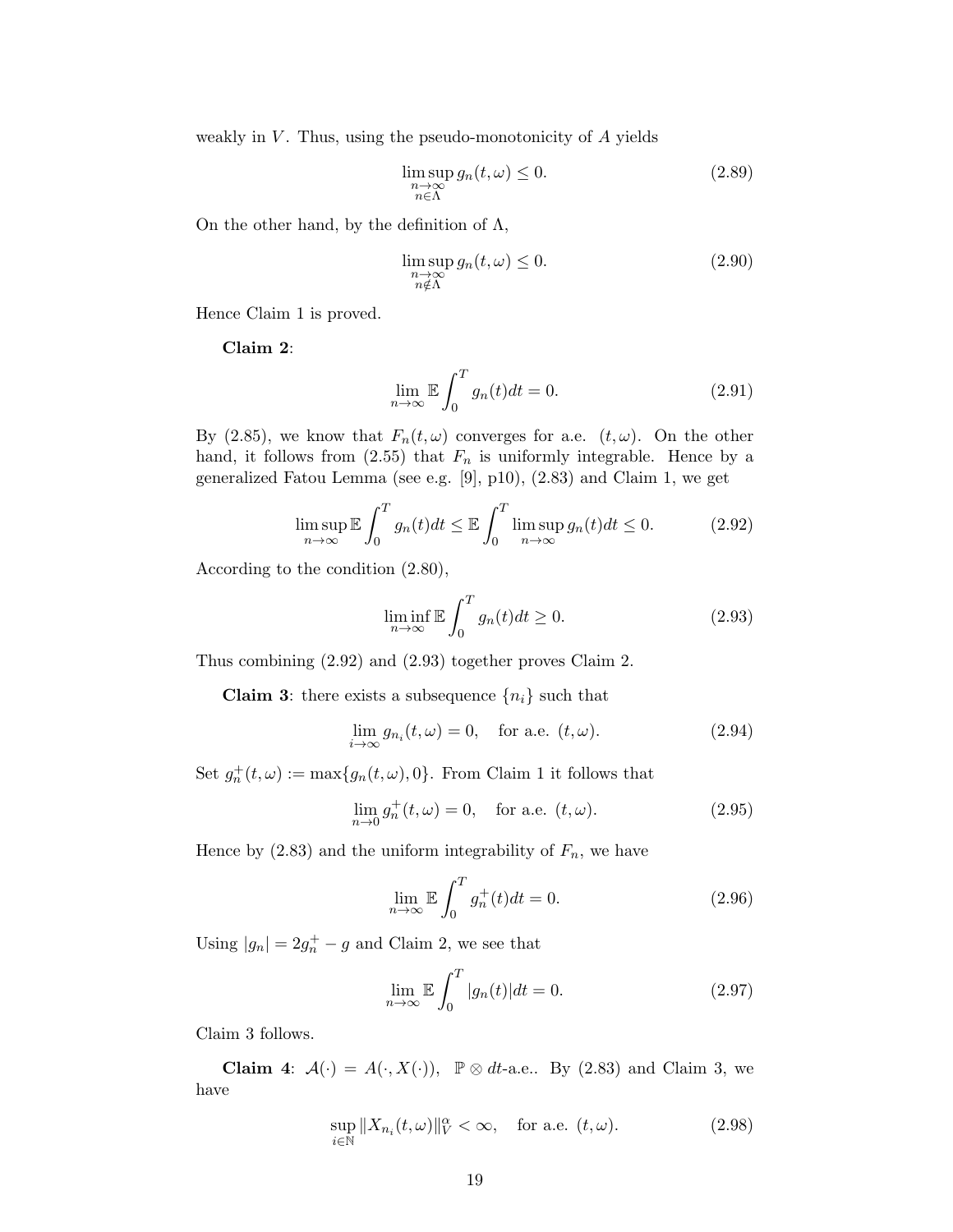Due to [\(2.85\)](#page-17-3), we deduce from [\(2.98\)](#page-18-2) that for a.e.  $(t, \omega)$ , as  $i \to \infty$ ,

$$
X_{n_i}(t,\omega) \rightharpoonup X(t,\omega) \quad \text{weakly in } V. \tag{2.99}
$$

Claim 3 together with the pseudo-monotonicity of  $A$  (see Remark [2.2\)](#page-3-3) implies that for a.e.  $(t, \omega)$ 

$$
A(t, X_{n_i}(t, \omega)) \rightharpoonup A(t, X(t, \omega)) \quad \text{weakly in } V^*.
$$
 (2.100)

By [\(2.61\)](#page-14-5) and the uniqueness of the limit, we can conclude that  $\mathcal{A}(\cdot)$  =  $A(\cdot, X(\cdot))$  proving Claim 4.

<span id="page-19-2"></span>Theorem 2.17. There exists a probabilistically weak solution to equation  $(1.2)$ , which satisfies moment estimates  $(2.11)$ .

**Proof.** We will show that the limit X of  $X_n$  obtained above is a solution to equation  $(1.2)$ . To this end, by  $(2.64)$ , Lemma [2.14](#page-15-4) and Lemma [2.16,](#page-16-3) we only need to verify [\(2.80\)](#page-16-2). Taking into account the equations [\(2.54\)](#page-13-2),  $(2.64)$  satisfied respectively by  $X_n$  and X, applying Ito's formula and taking expectations separately we obtain

$$
\mathbb{E}||X_n(t)||_H^2 = ||P_n x||_H^2 + 2\mathbb{E} \int_0^T \langle A(t, X_n(t)), X_n(t) \rangle dt \n+ \mathbb{E} \int_0^T ||P_n B(t, X_n(t))Q_n||_{L_2}^2 dt,
$$
\n(2.101)

<span id="page-19-1"></span><span id="page-19-0"></span>
$$
\mathbb{E}||X(t)||_{H}^{2} = ||x||_{H}^{2} + 2\mathbb{E}\int_{0}^{T} \langle A(t), X(t) \rangle dt
$$

$$
+ \mathbb{E}\int_{0}^{T} ||B(t, X(t))||_{L_{2}}^{2} dt. \qquad (2.102)
$$

Since  $||X_n - X||_{C([0,T],V^*)} \to 0$  (see [\(2.66\)](#page-15-5)), by the lower semicontinuity of  $\|\cdot\|_H$  in  $V^*$  and Fatou's lemma, we have

$$
\mathbb{E}||X(t)||_{H}^{2} \leq \mathbb{E}\liminf_{n\to\infty}||X_{n}(t)||_{H}^{2} \leq \liminf_{n\to\infty} \mathbb{E}||X_{n}(t)||_{H}^{2}.
$$
 (2.103)

Hence in view of  $(2.69)$ , and comparing  $(2.101)$  and  $(2.102)$ , we see that  $(2.80)$  holds. Moreover, the moment estimates  $(2.11)$  for X follow from the estimates [\(2.56\)](#page-14-2) and [\(2.57\)](#page-14-3).  $\blacksquare$ 

<span id="page-19-3"></span>**Theorem 2.18.** If  $(H2)$  is satisfied, then the pathwise uniqueness holds for solutions of equation [\(1.2\)](#page-1-1).

**Proof.** Let X and  $X'$  be two solutions of equation [\(1.2\)](#page-1-1) defined on a same probability space and driven by the same Wiener process, with initial values  $X(0) = x$  and  $X'(0) = x'$  respectively. Set

$$
\varphi(t) := \exp\left(-\int_0^t \left[f(r) + \rho(X(r)) + \eta(X'(r))\right] dr\right). \tag{2.104}
$$

Then by Ito's formula and (H2), we have

$$
\varphi(t) \| X(t) - X'(t) \|_H^2
$$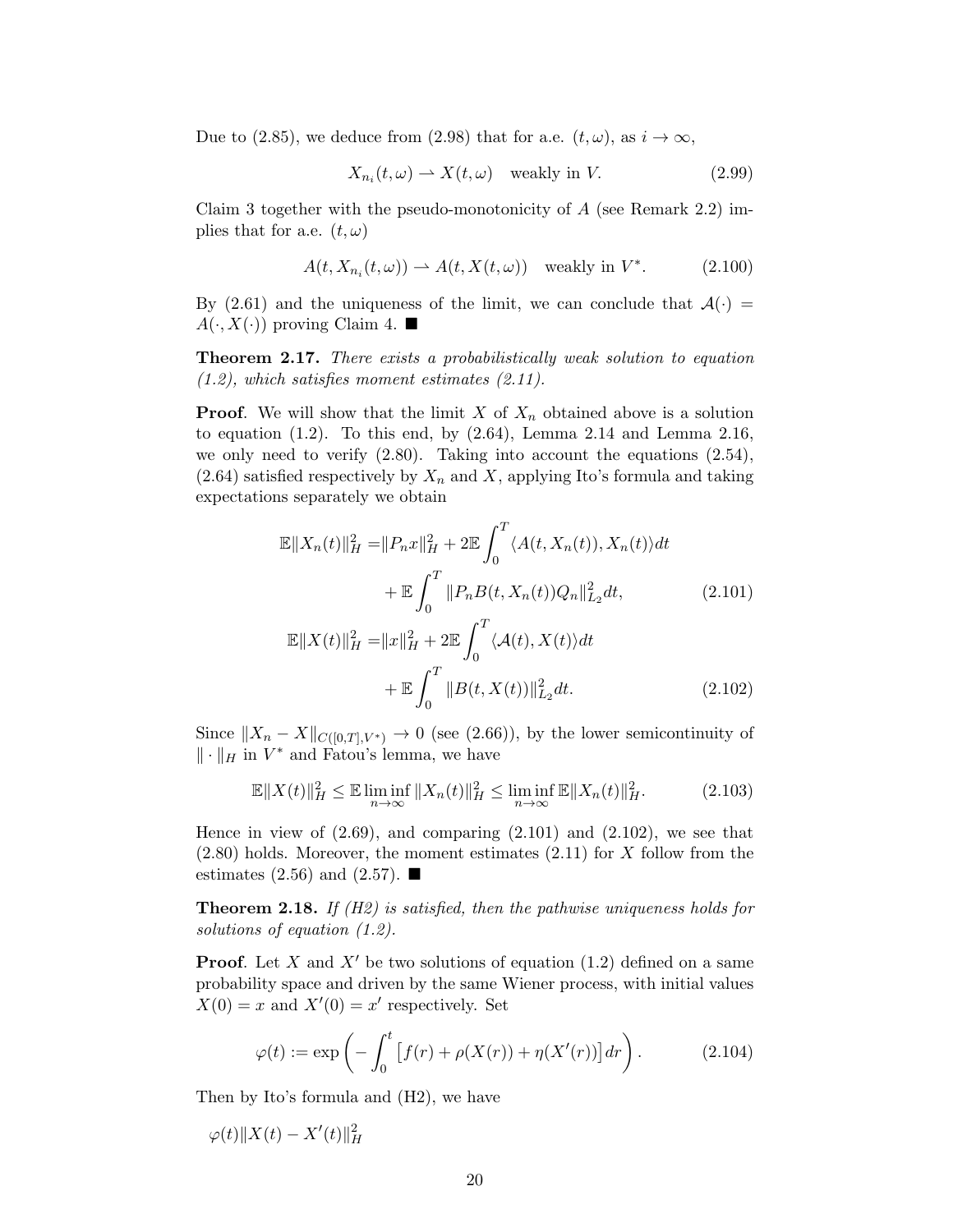$$
= ||x - x'||_H^2 + \int_0^t \varphi(s) \Big\{ 2\langle A(s, X(s)) - A(s, X'(s)), X(s) - X'(s) \rangle + ||B(s, X(s)) - B(s, X'(s))||_{L_2}^2 - [f(s) + \rho(X(s)) + \eta(X'(s))] ||X(s) - X'(s)||_H^2 \Big\} + 2 \int_0^T \varphi(s) \Big(X(s) - X'(s), [B(s, X(s)) - B(s, X'(s))] dW(s) \Big) \le ||x - x'||_H^2 + 2 \int_0^t \varphi(s) \Big(X(s) - X'(s), [B(s, X(s)) - B(s, X'(s))] dW(s) \Big).
$$
\n(2.105)

Let  $\{\sigma_l\}\uparrow\infty$  be a sequence of stopping times such that the local martingale in the above inequality is a martingale. Then taking the expectation on both sides of the above inequality, we get

$$
\mathbb{E}\Big[\varphi(t\wedge\sigma_l)\|X(t\wedge\sigma_l)-X'(t\wedge\sigma_l)\|_H^2\Big]\leq\|x-x'\|_H^2.\tag{2.106}
$$

Letting  $l \to \infty$  and applying Fatou's lemma yield

<span id="page-20-3"></span><span id="page-20-1"></span><span id="page-20-0"></span>
$$
\mathbb{E}\Big[\varphi(t)\|X(t) - X'(t)\|_{H}^{2}\Big] \le \|x - x'\|_{H}^{2}.
$$
\n(2.107)

Note that

$$
\int_{0}^{T} \left[ f(r) + \rho(X(r)) + \eta(X'(r)) \right] dr < \infty, \quad \mathbb{P}\text{-a.s..} \tag{2.108}
$$

[\(2.107\)](#page-20-0) in particular implies the pathwise uniqueness of solutions to equation  $(1.2)$ .  $\blacksquare$ 

Theorem [2.6](#page-5-0) is a combination of the above Theorem [2.17](#page-19-2) and Theorem [2.18.](#page-19-3) Next we give

Proof of Theorem [2.8](#page-5-2). Define stopping times

$$
\sigma_n^M := T \wedge \inf \left\{ t \ge 0 : ||X(t, x_n)||_H > M \right\}
$$

$$
\wedge \inf \left\{ t \ge 0 : \int_0^t ||X(s, x_n)||_V^\alpha ds > M \right\}
$$

$$
\wedge \inf \left\{ t \ge 0 : ||X(t, x)||_H > M \right\}
$$

$$
\wedge \inf \left\{ t \ge 0 : \int_0^t ||X(s, x)||_V^\alpha ds > M \right\}.
$$

Then by the moment estimates [\(2.11\)](#page-5-1) for the solutions we have

<span id="page-20-2"></span>
$$
\lim_{M \to \infty} \sup_{n \in \mathbb{N}} \mathbb{P}(\sigma_n^M < T) = 0. \tag{2.109}
$$

From  $(2.106)$  and  $(2.107)$ , it follows that

$$
\mathbb{E}\Big[\varphi_n(t\wedge\sigma_n^M)\|X(t\wedge\sigma_n^M,x_n)-X(t\wedge\sigma_n^M,x)\|_H^2\Big]\leq\|x_n-x\|_H^2,\quad(2.110)
$$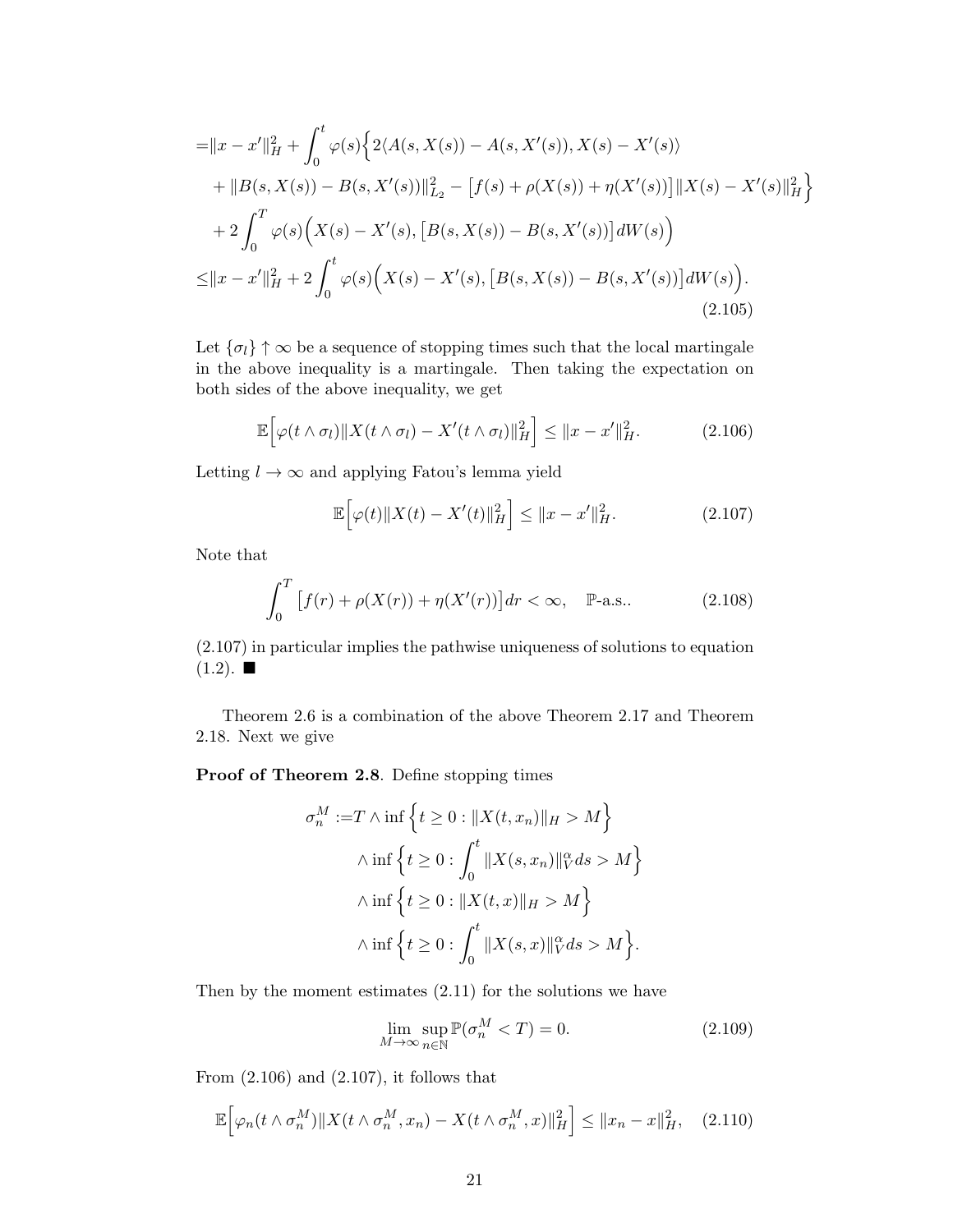where

$$
\varphi_n(t) := \exp\left(-\int_0^t \left[f(r) + \rho(X(r, x_n)) + \eta(X(r, x))\right] dr\right). \tag{2.111}
$$

Now, for any  $\epsilon > 0$ , there exists a constant  $C_M > 0$  such that

$$
\mathbb{P}\left(\|X(t, x_n) - X(t, x)\|_{H} \geq \epsilon\right)
$$
\n
$$
\leq \mathbb{P}\left(\|X(t, x_n) - X(t, x)\|_{H} \geq \epsilon, \sigma_M^n \geq T\right) + \mathbb{P}(\sigma_M^n < T)
$$
\n
$$
\leq \frac{1}{\epsilon^2 C_M} \mathbb{E}\left[\varphi_n(t \wedge \sigma_n^M) \|X(t \wedge \sigma_n^M, x_n) - X(t \wedge \sigma_n^M, x)\|_{H}^2\right] + \mathbb{P}(\sigma_M^n < T)
$$
\n
$$
\leq \frac{1}{\epsilon^2 C_M} \|x_n - x\|_{H}^2 + \sup_{n \in \mathbb{N}} \mathbb{P}(\tau_M^n < T). \tag{2.112}
$$

In view of [\(2.109\)](#page-20-2), we let  $n \to \infty$  and then  $M \to \infty$  to get that for any  $t\in [0,T],$ 

$$
\lim_{n \to \infty} \|X(t, x_n) - X(t, x)\|_{H} = 0, \quad \text{in probability } \mathbb{P}.
$$
 (2.113)

Furthermore, by Lemma [2.10,](#page-6-3) we see that for any  $p \geq 2$ ,

<span id="page-21-2"></span><span id="page-21-0"></span>
$$
\sup_{n \in \mathbb{N}} \mathbb{E} \Big[ \sup_{t \le T} \|X(t, x_n)\|_{H}^{p} \Big] < \infty. \tag{2.114}
$$

Hence, it follows that

<span id="page-21-1"></span>
$$
\lim_{n \to \infty} \mathbb{E} \int_0^T \|X(t, x_n) - X(t, x)\|_H^2 dt = 0.
$$
 (2.115)

In particular,

$$
||X(t, x_n) - X(t, x)||_H \xrightarrow[n \to \infty]{} 0 \quad \text{in measure } \mathbb{P} \otimes dt. \tag{2.116}
$$

Therefore, by (H5) and [\(2.114\)](#page-21-0) we get

$$
\lim_{n \to \infty} \mathbb{E} \int_0^T \|B(t, X(t, x_n)) - B(t, X(t, x))\|_{L_2}^2 dt = 0.
$$
 (2.117)

Now, by [\(2.105\)](#page-20-3), the BDG inequality and the Young inequality, we have

E sup t≤T ∧σMn h φn(t)∥X(t, xn) − X(t, x)∥ 2 H i ≤∥x<sup>n</sup> − x∥ 2 <sup>H</sup> + 2E sup t≤T ∧σMn Z <sup>t</sup> 0 φn(s) X(s, xn) − X(s, x), -B(s, X(s, xn)) − B(s, X(s, x)) dW(s) ≤∥x<sup>n</sup> − x∥ 2 <sup>H</sup> + CE <sup>Z</sup> <sup>T</sup> <sup>∧</sup>σMn 0 φn(t) 2 ∥X(t, xn) − X(t, x)∥ 2 H × ∥B(t, X(t, xn)) − B(t, X(t, x))∥ 2 L<sup>2</sup> dt <sup>1</sup> 2 ≤∥x<sup>n</sup> − x∥ 2 <sup>H</sup> + 1 2 E sup t≤T ∧σMn h φn(t)∥X(t, xn) − X(t, x)∥ 2 H i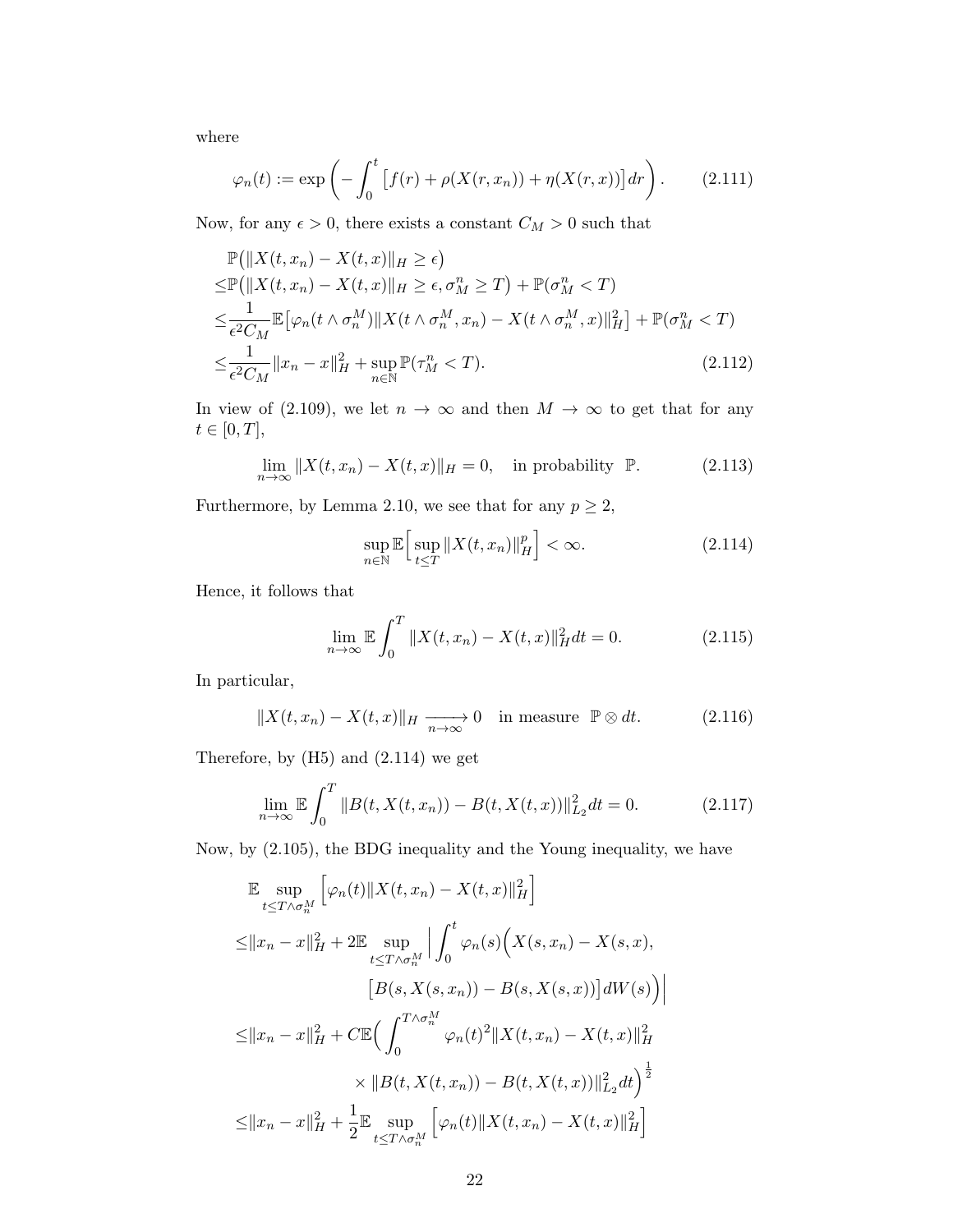$$
+ C \mathbb{E} \int_0^{T \wedge \sigma_n^M} \varphi_n(t) \| B(t, X(t, x_n)) - B(t, X(t, x)) \|_{L_2}^2 dt. \tag{2.118}
$$

[\(2.118\)](#page-22-1) and [\(2.117\)](#page-21-1) imply

<span id="page-22-1"></span>
$$
\lim_{n \to \infty} \mathbb{E} \sup_{t \le T \wedge \sigma_n^M} \left[ \varphi_n(t) \| X(t, x_n) - X(t, x) \|_H^2 \right] = 0. \tag{2.119}
$$

Arguing as [\(2.112\)](#page-21-2) again yields

$$
\lim_{n \to \infty} \sup_{t \le T} ||X(t, x_n) - X(t, x)||_H = 0, \quad \text{in probability } \mathbb{P}.
$$
 (2.120)

Hence, it follows from [\(2.114\)](#page-21-0) that

$$
\lim_{n \to \infty} \mathbb{E} \Big[ \sup_{t \le T} \| X(t, x_n) - X(t, x) \|_{H}^{p} \Big] = 0,
$$
\n(2.121)

completing the proof. ■

# <span id="page-22-0"></span>3 Part II

In this part, we will allow the dependence of  $||B(t, u)||_{L_2}$  on the V-norm  $||u||_V$ . In the situation of classical stochastic partial differential equations, this typically means that  $B(t, u)$  is allowed to depend also on the gradient  $\nabla u$  of the solution function u. We will modify the arguments used in Section [2](#page-3-0) to establish the well-posedness of equation [\(1.2\)](#page-1-1) under a new set of local monotone conditions which are slight adjustment of the hypotheses in Section [2.](#page-3-0) Let us now introduce the assumptions.

Let 
$$
f \in L^1([0,T], \mathbb{R}_+), \alpha \in (1, \infty)
$$
 and  $\beta \in [0, \infty)$ .

 $(H2)^*$  There exist nonnegative constants  $\theta \in [0, \alpha), \gamma, \lambda$  and C such that for a.e.  $t \in [0, T]$ , and any  $u, v \in V$ ,

$$
2\langle A(t, u) - A(t, v), u - v \rangle + ||B(t, u) - B(t, v)||_{L_2}^2
$$
  
\n
$$
\leq [f(t) + \rho(u) + \eta(v)] ||u - v||_H^2,
$$
\n(3.1)

where  $\rho$  and  $\eta$  are two measurable functions from V to R satisfying

<span id="page-22-4"></span><span id="page-22-3"></span><span id="page-22-2"></span>
$$
|\rho(u)| \le C(1 + \|u\|_H^{\lambda}) + C \|u\|_V^{\theta} (1 + \|u\|_H^{\gamma}), \tag{3.2}
$$

$$
|\eta(u)| \le C(1 + \|u\|_H^{2+\beta}) + C \|u\|_V^{\alpha}(1 + \|u\|_H^{\beta}).
$$
 (3.3)

(H3)<sup>\*</sup> There exists a constant  $L_A > 0$  such that for a.e.  $t \in [0, T]$ , and any  $u \in V$ ,

$$
\langle A(t, u), u \rangle \le f(t)(1 + \|u\|_H^2) - L_A \|u\|_V^\alpha. \tag{3.4}
$$

(H4)<sup>\*</sup> There exists nonnegative constant C such that for a.e.  $t \in [0, T]$ , and any  $u \in V$ ,

$$
||A(t, u)||_{V^*}^{\frac{\alpha}{\alpha - 1}} \le f(t)(1 + ||u||_H^{2 + \beta}) + C||u||_V^{\alpha}(1 + ||u||_H^{\beta}). \tag{3.5}
$$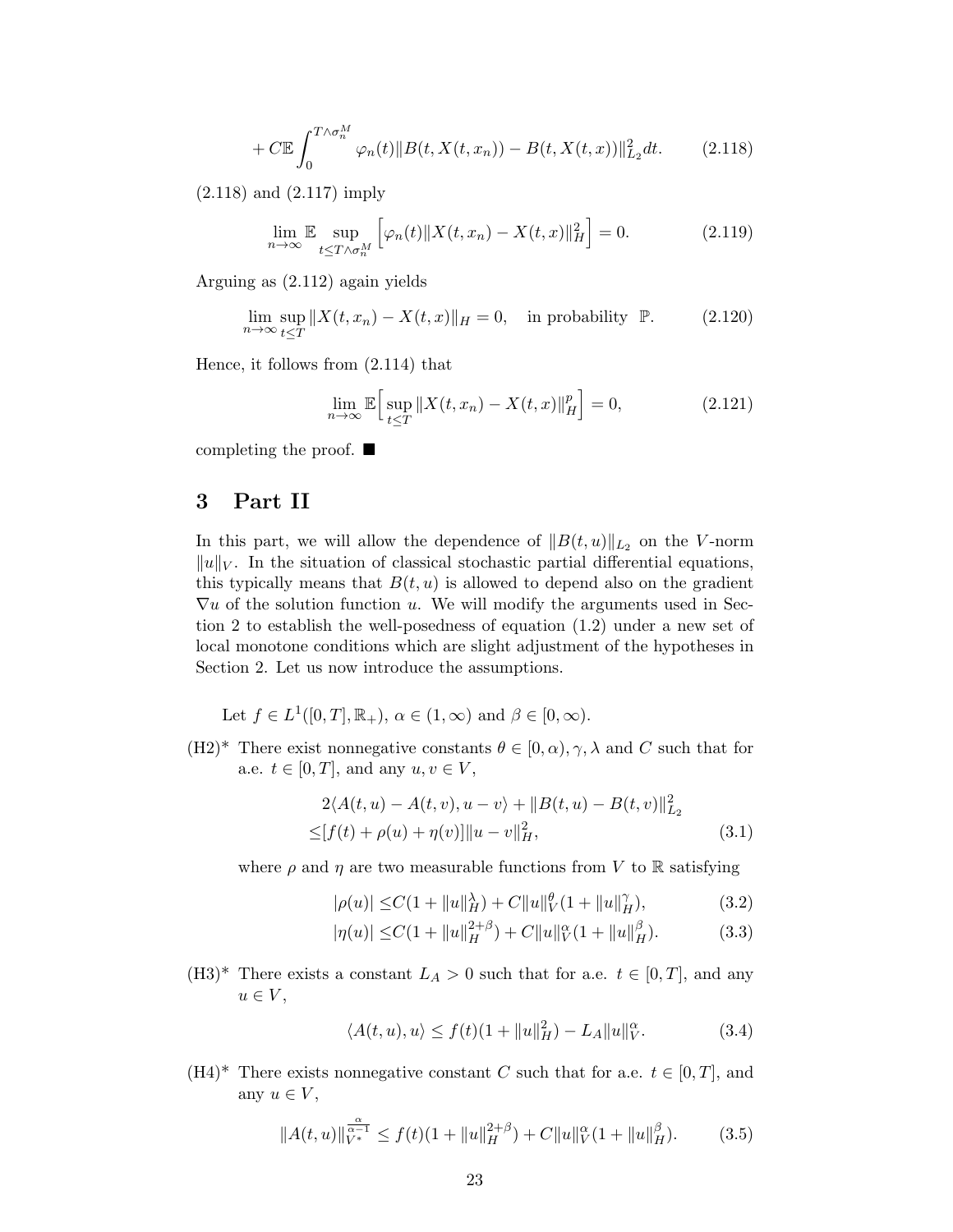(H5)<sup>\*</sup> There exists  $g \in L^1([0,T], \mathbb{R}_+)$  and a constant  $L_B \geq 0$  such that for a.e.  $t \in [0, T]$ , and any  $u \in V$ ,

$$
||B(t, u)||_{L_2}^2 \le g(t)(1 + ||u||_H^2) + L_B ||u||_V^\alpha.
$$
 (3.6)

**Remark 3.1.** The stronger condition  $\theta < \alpha$  (than that in  $(H2)$ ) in  $(H2)^*$ is important to the proof of Theorem [3.2](#page-23-0) below. As the positions of  $\rho$  and  $\eta$  in [\(3.1\)](#page-22-2) are symmetric,  $\rho$  and  $\eta$  can interchange in [\(3.2\)](#page-22-3) and [\(3.3\)](#page-22-4). In contrast to  $(H5)$  of Section 2, in  $(H5)^*$  there is no assumption of continuity of  $B$  with respect to  $H$ -norm and  $B$  can depend on the  $V$ -norm, which is the main focus of this section.

The main result in this part reads as follows

<span id="page-23-0"></span>**Theorem 3.2.** Suppose that the embedding  $V \subseteq H$  is compact and that (H1),  $(H2)^*, (H3)^*, (H4)^*, (H5)^*$  hold with

<span id="page-23-2"></span>
$$
L_B < \frac{2L_A}{\chi},\tag{3.7}
$$

where

$$
\chi = \begin{cases} \max\{1+\beta, 1+\lambda, 1+\gamma+\frac{2\theta}{\alpha}\}, & \text{when } \alpha \le 2, \\ \max\{1+\beta, 3+\lambda-\alpha, 3+\gamma+\theta-\alpha\}, & \text{when } \alpha > 2. \end{cases}
$$
(3.8)

Then for any initial value  $x \in H$ , there exists a unique probabilistically strong solution to equation [\(1.2\)](#page-1-1). Furthermore, for any

<span id="page-23-1"></span>
$$
2 \le p < 1 + \frac{2L_A}{L_B},\tag{3.9}
$$

we have the following moment estimate,

$$
\mathbb{E}\Big\{\sup_{t\in[0,T]}\|X(t)\|_{H}^{p}\Big\}+\mathbb{E}\left\{\Big(\int_{0}^{T}\|X(t)\|_{V}^{\alpha}dt\Big)^{\frac{p}{2}}\right\}<\infty.\tag{3.10}
$$

Moreover, let  $\{x_n\}_{n=1}^{\infty}$  and x be a sequence in H with  $||x_n - x||_H \to 0$ , and let  $X(t, x)$  be the unique solution of  $(1.2)$  with the initial value x. Then

$$
\lim_{n \to \infty} \mathbb{E} \Big[ \sup_{t \le T} \| X(t, x_n) - X(t, x) \|_{H}^{p} \Big] = 0,
$$
\n(3.11)

for p satisfying [\(3.9\)](#page-23-1).

The rest of this part is devoted to the proof of Theorem [3.2.](#page-23-0) We will assume the conditions of Theorem [3.2](#page-23-0) throughout.

As in Section [2,](#page-3-0) our starting point is the sequence of Galerkin approximating solutions. Since we do not assume that  $B$  is continuous on  $H$ , some of the proofs (e.g. the proof of Theorem [2.17\)](#page-19-2) are not valid. The pseudo-monotonicity argument doesn't work in this case. We will instead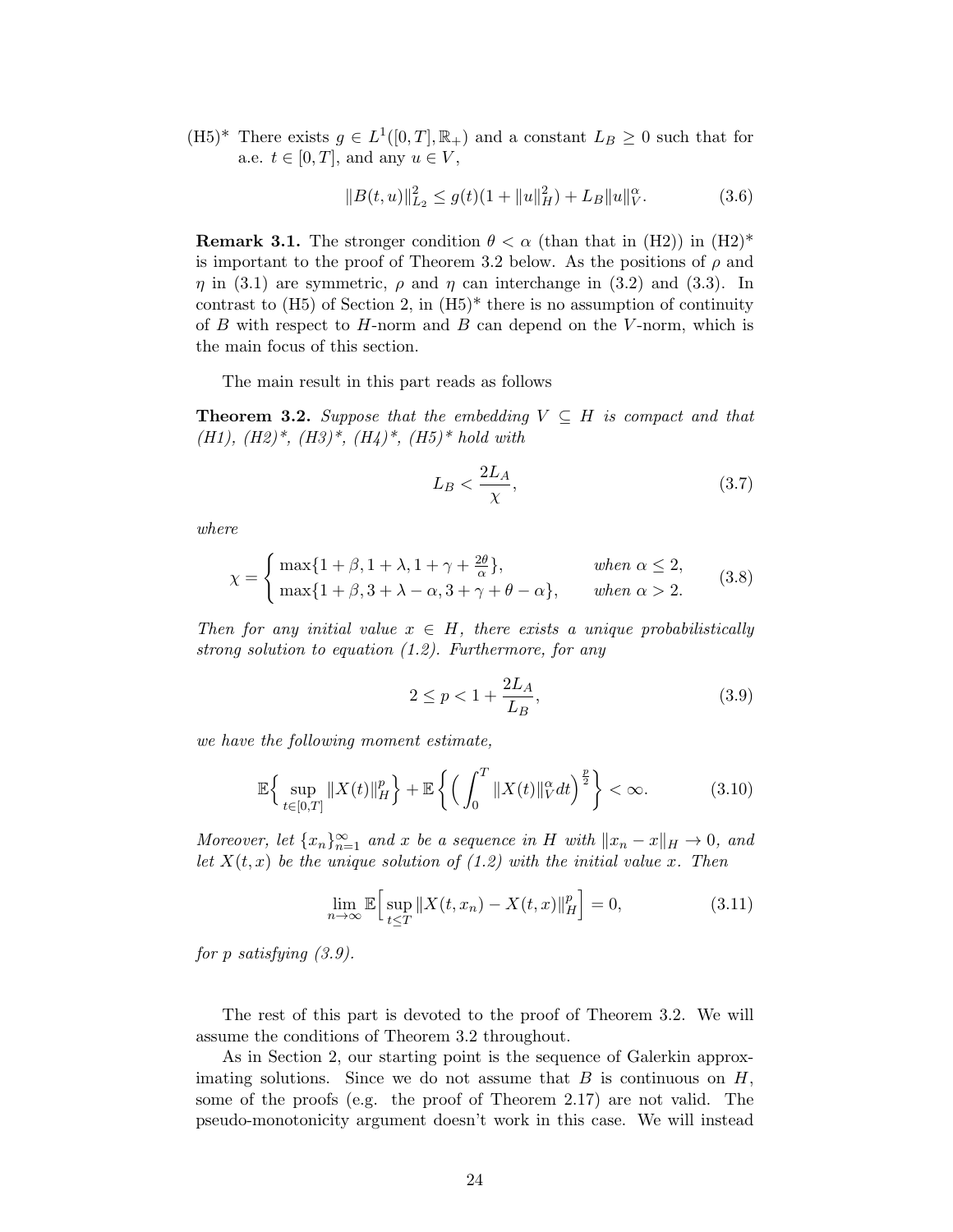combine the tightness of the Galerkin approximations with the monotonicity argument.

Now we establish the uniform moment estimates of Galerkin approximating solutions  ${Y_n}$  under the new assumptions. Since we will pass to a new probability space as in Section [2,](#page-3-0) for the simplicity of notations, we write  $Y_n$  as  $X_n$ .

<span id="page-24-4"></span>**Lemma 3.3.** For any p satisfying  $(3.9)$ , there exists a constant  $C_p$  such that

<span id="page-24-3"></span>
$$
\sup_{n \in \mathbb{N}} \left\{ \mathbb{E} \Big[ \sup_{t \le T} \|X_n(t)\|_H^p \Big] + \mathbb{E} \int_0^T \|X_n(t)\|_V^\alpha \|X_n(t)\|_H^{p-2} dt \right\}
$$
  
+
$$
\mathbb{E} \Big( \int_0^T \|X_n(t)\|_V^\alpha dt \Big)^{\frac{p}{2}} \Big\} \le C_p (1 + \|x\|_H^p). \tag{3.12}
$$

Proof. Using Ito's formula it follows that

$$
||X_n(t)||_H^p \le ||P_n x||_H^p + p \int_0^t ||X_n(s)||_H^{p-2} \langle A(s, X_n(s)), X_n(s) \rangle ds
$$
  
+  $\frac{p(p-1)}{2} \int_0^t ||X_n(s)||_H^{p-2} ||B(s, X_n(s))||_{L_2}^2 ds$   
+  $p \int_0^t ||X_n(s)||_H^{p-2} (X_n(s), B(s, X_n(s))Q_n dW(s))$   
 $\le ||P_n x||_H^p + p \int_0^t ||X_n(s)||_H^{p-2} [-L_A ||X_n(s)||_V^{\alpha} + f(s)(1 + ||X_n(s)||_H^2) ] ds$   
+  $\frac{p(p-1)}{2} \int_0^t ||X_n(s)||_H^{p-2} [L_B ||X_n(s)||_V^{\alpha} + g(s)(1 + ||X_n(s)||_H^2) ] ds$   
+  $p \int_0^t ||X_n(s)||_H^{p-2} (X_n(s), B(s, X_n(s))Q_n dW(s)).$  (3.13)

Rearranging terms and using stopping arguments, we get

$$
\mathbb{E}||X_n(t)||_H^p + p(L_A - \frac{p-1}{2}L_B) \mathbb{E} \int_0^t ||X_n(s)||_V^\alpha ||X_n(s)||_H^{p-2} ds
$$
  
\n
$$
\leq ||x||_H^p + C_p \int_0^T [f(s) + g(s)] ds + C_p \mathbb{E} \int_0^t [f(s) + g(s)] ||X_n(s)||_H^p ds.
$$
\n(3.14)

The range of the parameter  $p$  implies

<span id="page-24-2"></span><span id="page-24-1"></span><span id="page-24-0"></span>
$$
L_A - \frac{p-1}{2}L_B > 0.
$$
\n(3.15)

By [\(3.14\)](#page-24-0) and Gronwall's inequality we obtain

$$
\sup_{n \in \mathbb{N}} \left\{ \sup_{t \le T} \mathbb{E} \|X_n(t)\|_H^p + \mathbb{E} \int_0^T \|X_n(s)\|_V^\alpha \|X_n(s)\|_H^{p-2} ds \right\} \le C_p (1 + \|x\|_H^p). \tag{3.16}
$$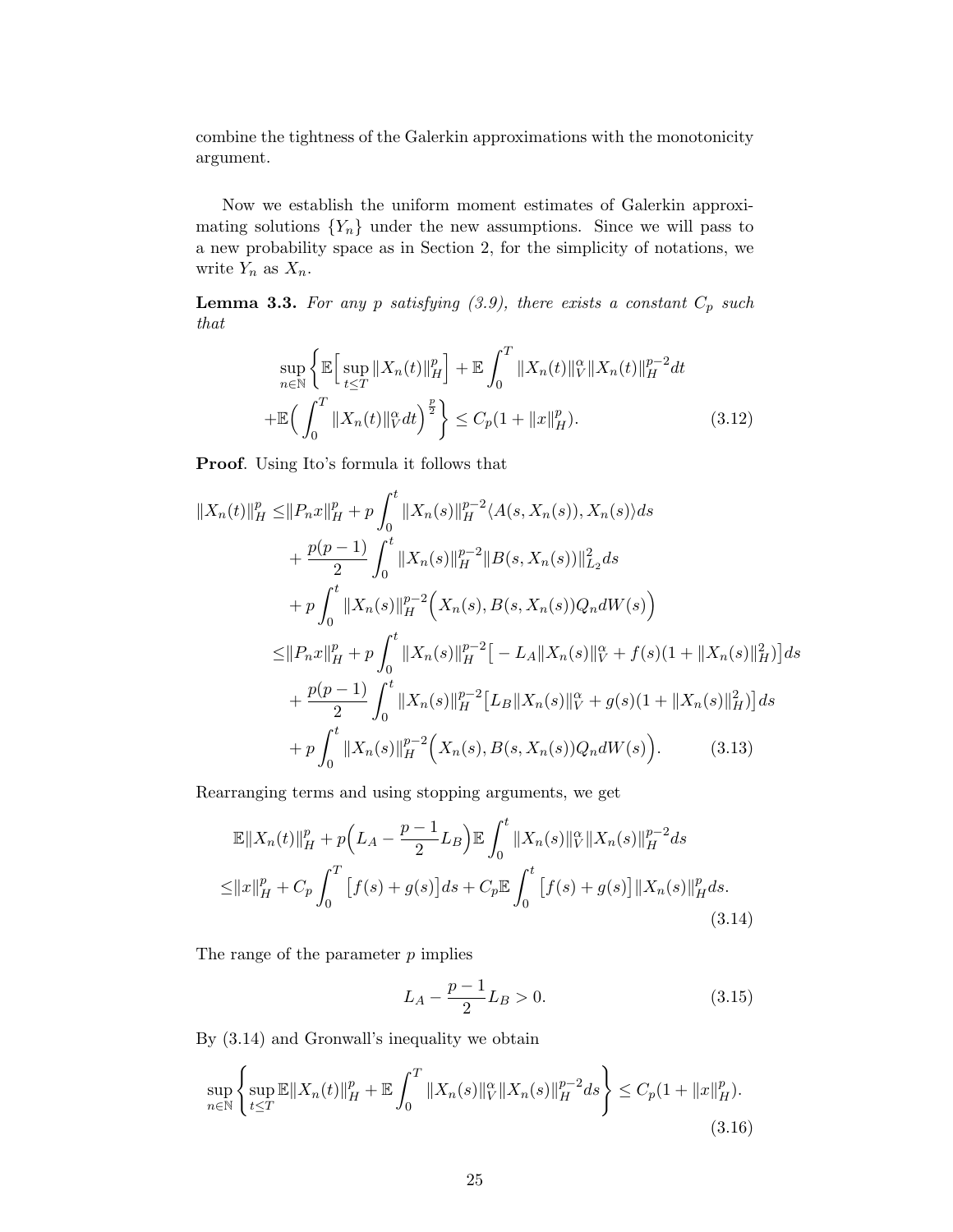Again using  $(3.13)$  and  $(H3)$ , we have

$$
\mathbb{E}\Big[\sup_{t\leq T}||X_n(t)||_H^p\Big] + pL_A \mathbb{E}\int_0^T ||X_n(s)||_V^{\alpha}||X_n(s)||_H^{p-2}ds
$$
  
\n
$$
\leq ||P_nx||_H^p + p\mathbb{E}\int_0^T ||X_n(s)||_H^{p-2}f(s)(1+||X_n(s)||_H^2)ds
$$
  
\n
$$
+ \frac{p(p-1)}{2}\mathbb{E}\int_0^T ||X_n(s)||_H^{p-2}||B(s,X_n(s))||_{L_2}^2ds
$$
  
\n
$$
+ p\mathbb{E}\sup_{t\leq T} \Big|\int_0^t ||X_n(s)||_H^{p-2}\Big(X_n(s),B(s,X_n(s))Q_n dW(s)\Big)\Big|.
$$
 (3.17)

Similarly to [\(2.22\)](#page-8-0), by the BDG inequality and Young's inequality we deduce that

<span id="page-25-0"></span>
$$
p\mathbb{E}\sup_{t\leq T} \left| \int_0^t \|X_n(s)\|_H^{p-2}\left(X_n(s), B(s, X_n(s))Q_n dW(s)\right) \right|
$$
  

$$
\leq \frac{1}{2} \mathbb{E}\sup_{t\leq T} \|X_n(t)\|_H^p + C \mathbb{E}\int_0^T \|X_n(s)\|_H^{p-2} \|B(s, X_n(s))\|_{L_2}^2 ds.
$$
 (3.18)

Combining  $(3.17)$  and  $(3.18)$  together and using  $(H5)$ , we otain

<span id="page-25-1"></span>
$$
\mathbb{E}\Big[\sup_{t\leq T} \|X_n(t)\|_{H}^p\Big] \leq \|x\|_{H}^p + C_p \mathbb{E}\int_0^T \Big[f(s) + g(s)\Big]ds \times \Big(1 + \sup_{s\leq T} \mathbb{E}\|X_n(s)\|_{H}^p\Big) \quad + C_p \mathbb{E}\int_0^T \|X_n(s)\|_{V}^\alpha \|X_n(s)\|_{H}^{p-2}ds.
$$
\n(3.19)

Therefore, it follows from [\(3.16\)](#page-24-2) that

<span id="page-25-3"></span><span id="page-25-2"></span>
$$
\sup_{n \in \mathbb{N}} \mathbb{E} \Big[ \sup_{t \le T} \|X_n(t)\|_H^p \Big] \le C_p (1 + \|x\|_H^p). \tag{3.20}
$$

By  $(2.17)$ ,  $(H3)$  and  $(H5)$ , we have

$$
\mathbb{E}\left(\int_{0}^{T} \|X_{n}(t)\|_{V}^{\alpha}dt\right)^{\frac{p}{2}}\n\leq C\|P_{n}x\|_{H}^{p} + C\mathbb{E}\left|\int_{0}^{T} \left[f(t) + g(t)\right](1 + \|X_{n}(t)\|_{H}^{2})dt\right|^{\frac{p}{2}}\n+ C\mathbb{E}\left|\int_{0}^{T} \left(X_{n}(t), B(t, X_{n}(t))Q_{n}dW(t)\right)\right|^{\frac{p}{2}}.
$$
\n(3.21)

By the BDG inequality and (H5), we get

$$
C\mathbb{E}\left|\int_{0}^{T}\left(X_{n}(t),B(t,X_{n}(t))Q_{n}dW(t)\right)\right|^{\frac{p}{2}}\n\leq C\mathbb{E}\left(\int_{0}^{T}\|X_{n}(t)\|_{H}^{2}\left[g(t)(1+\|X_{n}(t)\|_{H}^{2})+L_{B}\|X_{n}(t)\|_{V}^{\alpha}\right]dt\right)^{\frac{p}{4}}
$$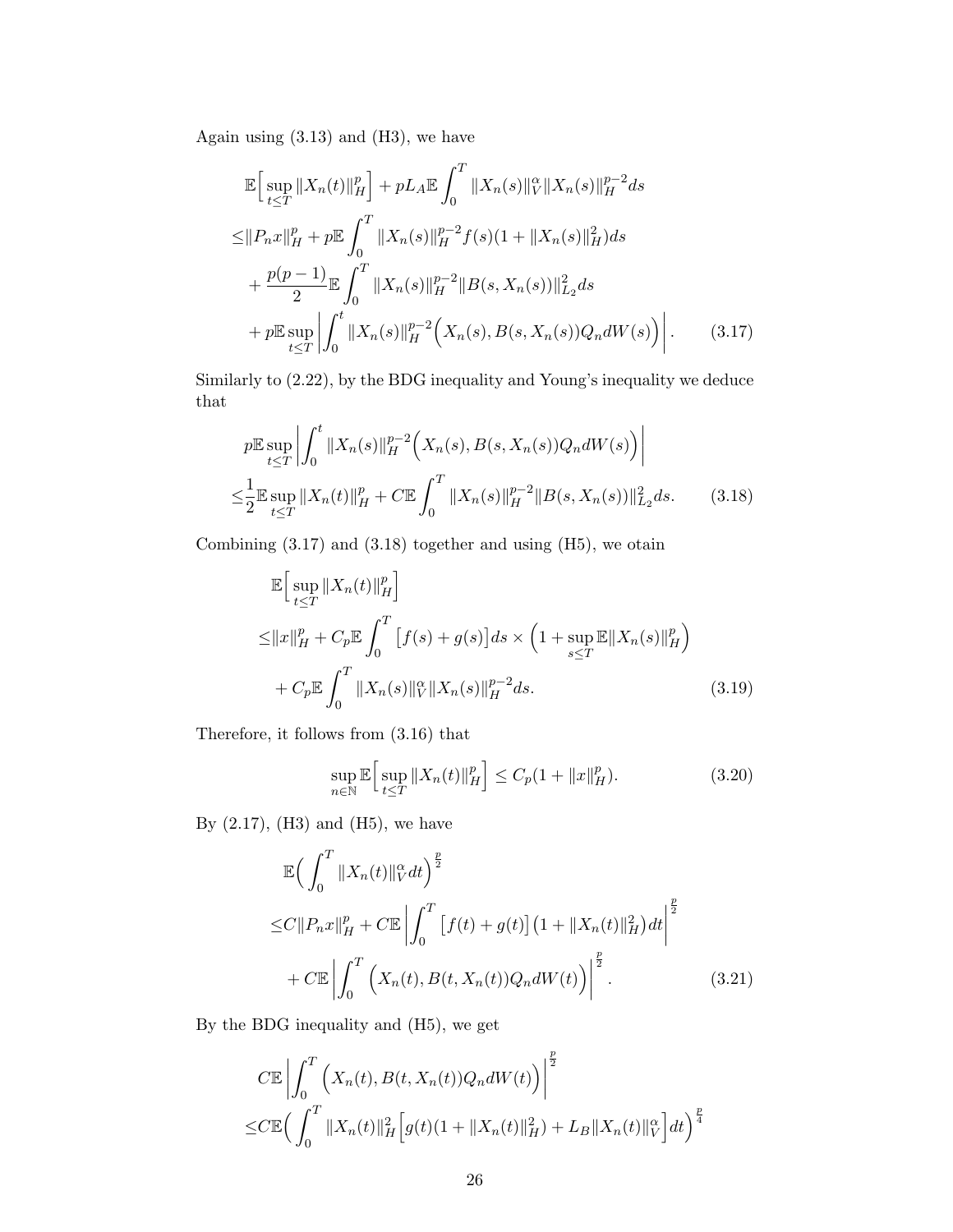<span id="page-26-0"></span>
$$
\leq C \mathbb{E} \Biggl\{ \Biggl[ 1 + \sup_{t \leq T} \|X_n(t)\|_H^4 \Biggr] \int_0^T g(t) dt \Biggr\}^{\frac{p}{4}} \n+ C \mathbb{E} \Biggl\{ \sup_{t \leq T} \|X_n(t)\|_H^2 \cdot \int_0^T \|X_n(t)\|_V^\alpha dt \Biggr\}^{\frac{p}{4}} \n\leq \frac{1}{2} \mathbb{E} \Biggl( \int_0^T \|X_n(t)\|_V^\alpha dt \Biggr)^{\frac{p}{2}} + C \Biggl( 1 + \mathbb{E} \Biggl[ \sup_{t \leq T} \|X_n(t)\|_H^p \Biggr] \Biggr). \tag{3.22}
$$

Combining [\(3.21\)](#page-25-2) and [\(3.22\)](#page-26-0) together, we derive that

$$
\mathbb{E}\Big(\int_0^T \|X_n(t)\|_V^\alpha dt\Big)^{\frac{p}{2}} \le C_p \Big(1 + \|x\|_H^p + \mathbb{E}\Big[\sup_{t\le T} \|X_n(t)\|_H^p\Big]\Big). \tag{3.23}
$$

[\(3.23\)](#page-26-1) and [\(3.20\)](#page-25-3) together gives the desired estimate [\(3.12\)](#page-24-3). We complete the proof of this lemma. ■

Repeating the proof of Lemma [2.12,](#page-9-5) we see that the family of the laws of  ${X_n}_{n=1}^{\infty}$  is tight in the space  $L^{\alpha}([0,T], H)$ . We like to point out that the laws of  ${X_n}_{n=1}^{\infty}$  might not be tight in the space  $C([0,T], V^*)$ . Thus by the Prohorov theorem and the modified Skorohod representation theorem, we can pass to a new filtered probability space (still written as  $(\Omega, \mathcal{F}, \{\mathcal{F}_t\}, \mathbb{P})$ ) similarly as in Section 2, and we may as well assume there exists an  $\{\mathcal{F}_t\}$ adapted process  $X$  such that

<span id="page-26-1"></span>
$$
||X_n - X||_{L^{\alpha}([0,T],H)} \to 0, \quad \mathbb{P}\text{-a.s..} \tag{3.24}
$$

By  $(H4)^*, (H5)^*$  and Lemma [3.3,](#page-24-4) the following uniform estimates hold,

$$
\sup_{n \in \mathbb{N}} \mathbb{E} \int_0^T \|A(t, X_n(t))\|_{V^*}^{\frac{\alpha}{\alpha - 1}} dt < \infty,\tag{3.25}
$$

<span id="page-26-2"></span>
$$
\sup_{n \in \mathbb{N}} \mathbb{E} \int_0^T \|P_n B(t, X_n(t)) Q_n\|_{L_2}^2 dt < \infty. \tag{3.26}
$$

Similarly to  $(2.67)$  and  $(2.68)$ , we have (take a subsequence if necessary)

$$
\lim_{n \to \infty} \|X_n(t, \omega) - X(t, \omega)\|_H = 0, \quad \text{a.e. } (t, \omega). \tag{3.27}
$$

Also as in Section [2,](#page-3-0)  $X_n$  converges weakly to X in  $L^{\alpha}(\Omega \times [0,T], V)$ , and

$$
X(t) = x + \int_0^t \mathcal{A}(s)ds + \int_0^t \mathcal{B}(s)dW(s), \quad \mathbb{P} \otimes dt\text{-a.e.,}
$$
 (3.28)

where  $A$  and  $B$  are limits of the following weak convergence (up to a subsequence),

<span id="page-26-5"></span><span id="page-26-4"></span><span id="page-26-3"></span>
$$
A(\cdot, X_n(\cdot)) \rightharpoonup \mathcal{A} \quad \text{in } L^{\frac{\alpha}{\alpha-1}}(\Omega \times [0, T], V^*), \tag{3.29}
$$

$$
P_n B(\cdot, X_n(\cdot)) Q_n \rightharpoonup \mathcal{B} \quad \text{in } L^2(\Omega \times [0, T], L_2(U, H)). \tag{3.30}
$$

The next result concludes that  $X$  is a solution to the equation [\(1.2\)](#page-1-1).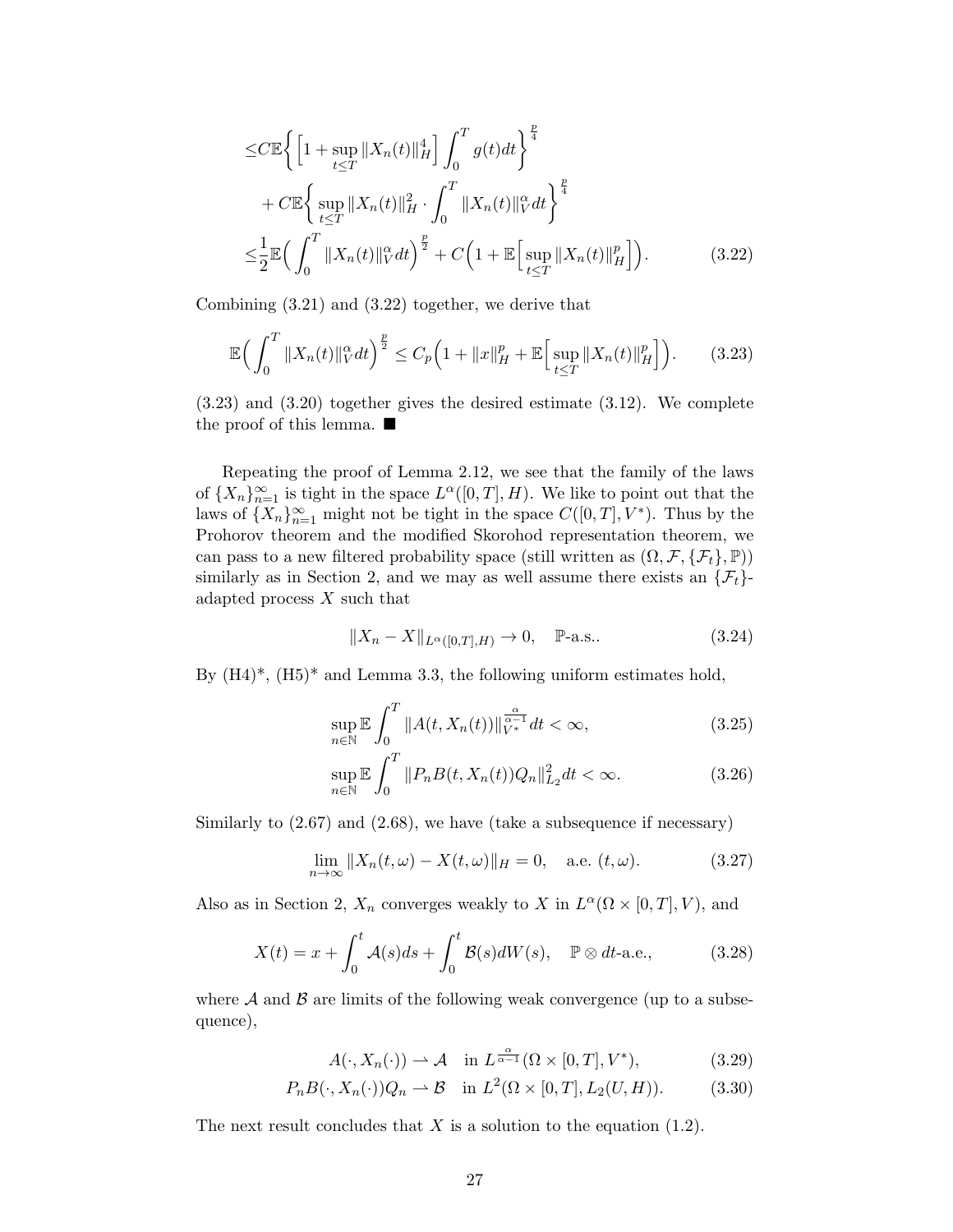<span id="page-27-4"></span>**Lemma 3.4.**  $\mathcal{B}(\cdot) = B(\cdot, X(\cdot))$  and  $\mathcal{A}(\cdot) = A(\cdot, X(\cdot))$ ,  $\mathbb{P} \otimes dt$ -a.e.. Consequently,  $X$  is a solution to equation  $(1.2)$ .

**Proof.** Fix any  $T > 0$ , dt denotes the Lebesgue measure on the interval  $[0, T]$ . Let u be any given H-valued continuous adapted process such that

$$
\mathbb{E}\Big[\sup_{t\leq T} \|u(t)\|_{H}^{2+\beta}\Big] + \mathbb{E}\int_{0}^{T} \|u(t)\|_{V}^{\alpha}\big(1 + \|u(t)\|_{H}^{\beta}\big)dt < \infty.
$$
 (3.31)

Define the stopping time

$$
\tau_u^M := T \wedge \inf \left\{ t \ge 0 : ||u(t)||_H^2 > M \right\}
$$

$$
\wedge \inf \left\{ t \ge 0 : \int_0^t ||u(s)||_V^\alpha ds > M \right\}.
$$
(3.32)

Then

<span id="page-27-2"></span><span id="page-27-1"></span><span id="page-27-0"></span>
$$
\lim_{M \to \infty} \mathbb{P}(\tau_u^M < T) = 0. \tag{3.33}
$$

For any  $\epsilon > 0$ ,

$$
\mathbb{P} \otimes dt \Big( \big\{ (t,\omega) : \|X_n(t \wedge \tau_u^M(\omega), \omega) - X(t \wedge \tau_u^M(\omega), \omega) \|_{H} > \epsilon \big\} \Big)
$$
  

$$
\leq \mathbb{P} \otimes dt \Big( \big\{ (t,\omega) : \|X_n(t \wedge \tau_u^M(\omega), \omega) - X(t \wedge \tau_u^M(\omega), \omega) \|_{H} > \epsilon \big\}
$$
  

$$
\cap \big\{ (t,\omega) : \tau_u^M \geq T \big\} \Big) + \mathbb{P} \otimes dt \Big( \big\{ (t,\omega) : \tau_u^M(\omega) < T \big\} \Big)
$$
  

$$
\leq \mathbb{P} \otimes dt \Big( \big\{ (t,\omega) : \|X_n(t,\omega) - X(t,\omega)\|_{H} > \epsilon \big\} \Big)
$$
  

$$
+ T \mathbb{P} \Big( \big\{ \omega : \tau_u^M(\omega) < T \big\} \Big). \tag{3.34}
$$

Letting  $n \to \infty$  and  $M \to \infty$ , in view of [\(3.27\)](#page-26-2) and [\(3.33\)](#page-27-0), we obtain

$$
\lim_{\substack{n \to \infty \\ M \to \infty}} \|X_n(t \wedge \tau_u^M) - X(t \wedge \tau_u^M)\|_H = 0, \quad \text{in measure } \mathbb{P} \otimes dt. \tag{3.35}
$$

Hence for any  $\psi \in L^{\infty}([0,T], \mathbb{R}_+)$ , by Lemma [3.3](#page-24-4) and [\(3.35\)](#page-27-1) it follows that

<span id="page-27-3"></span>
$$
\lim_{M \to \infty} \mathbb{E} \int_0^T \psi(t) \left[ \|X(t \wedge \tau_u^M)\|_H^2 - \|x\|_H^2 \right] dt
$$
\n
$$
= \lim_{M \to \infty} \liminf_{n \to \infty} \mathbb{E} \int_0^T \psi(t) \left[ \|X_n(t \wedge \tau_u^M)\|_H^2 - \|P_n x\|_H^2 \right] dt. \tag{3.36}
$$

Using Ito's formula and inserting terms we get

$$
\mathbb{E}||X_n(t \wedge \tau_u^M)||_H^2 - ||P_nx||_H^2
$$
  
=  $\mathbb{E} \int_0^{t \wedge \tau_u^M} \left[2\langle A(s, X_n(s)), X_n(s) \rangle + ||P_nB(s, X_n(s))Q_n||_{L_2}^2\right] ds$   
 $\leq \mathbb{E} \int_0^{t \wedge \tau_u^M} \left[2\langle A(s, X_n(s)) - A(s, u(s)), X_n(s) - u(s) \rangle\right]$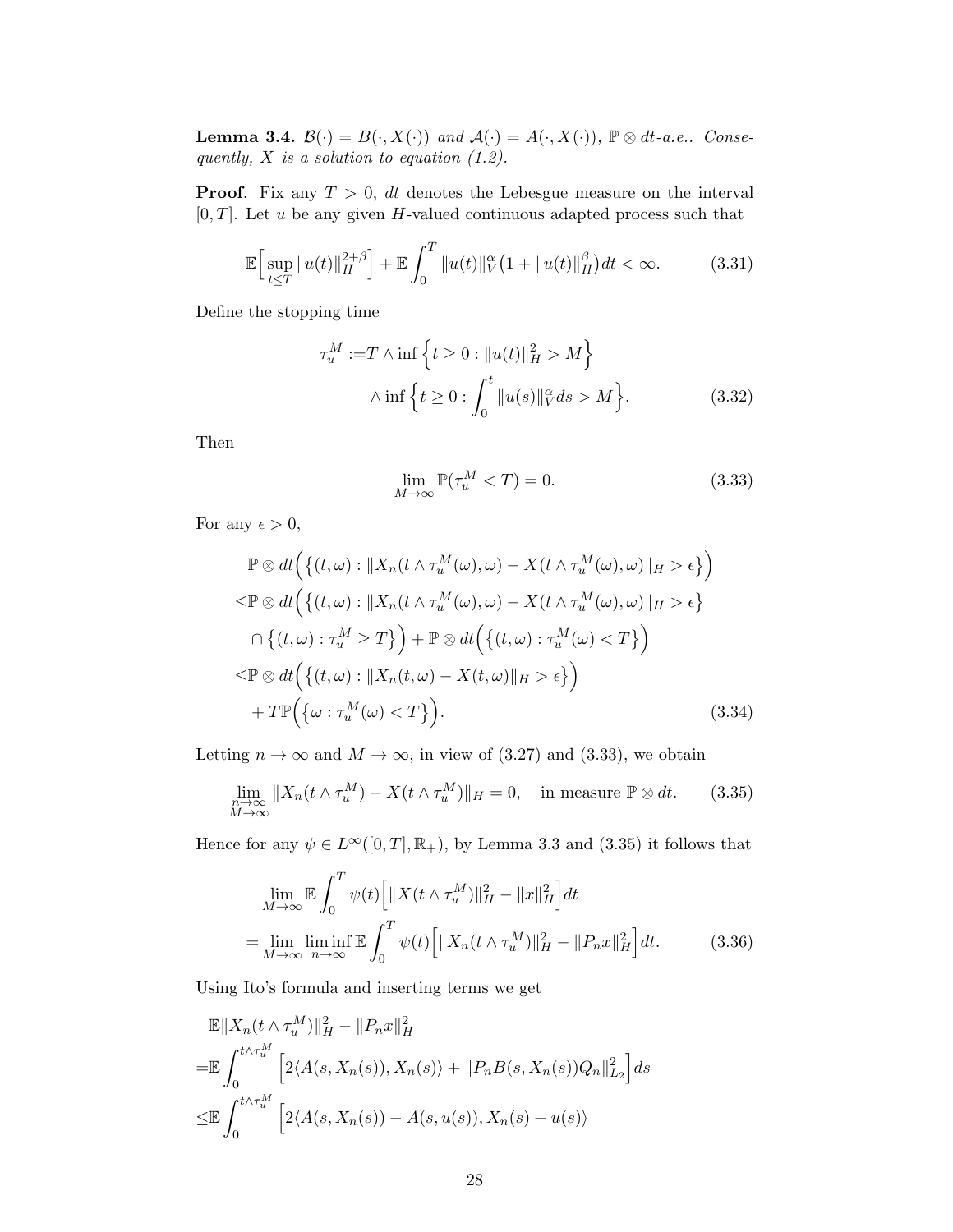$$
+ \|B(s, X_n(s)) - B(s, u(s))\|_{L_2}^2 ds
$$
  
+ 
$$
\mathbb{E} \int_0^{t \wedge \tau_u^M} \left[2\langle A(s, X_n(s)), u(s) \rangle + 2\langle A(s, u(s)), X_n(s) \rangle - 2\langle A(s, u(s)), u(s) \rangle \right]
$$
  
+ 
$$
2\big(B(s, X_n(s)), B(s, u(s))\big)_{L_2} - \|B(s, u(s))\|_{L_2}^2\big] ds.
$$
 (3.37)

Hence by the Fubini theorem,  $(H2)^*$ , Lemma [3.3,](#page-24-4)  $(3.29)$  and  $(3.30)$ , it follows that

$$
\liminf_{n \to \infty} \mathbb{E} \int_0^T \psi(t) \Big[ \|X_n(t \wedge \tau_u^M)\|_H^2 - \|P_n x\|_H^2 \Big] dt
$$
  
\n
$$
\leq \liminf_{n \to \infty} \mathbb{E} \int_0^T \psi(t) \int_0^{t \wedge \tau_u^M} [f(s) + \rho(X_n(s)) + \eta(u(s))] \|X_n(s) - u(s)\|_H^2 ds dt
$$
  
\n
$$
+ \mathbb{E} \int_0^T \psi(t) \int_0^{t \wedge \tau_u^M} \Big[ 2\langle A(s), u(s) \rangle + 2\langle A(s, u(s)), X(s) \rangle - 2\langle A(s, u(s)), u(s) \rangle
$$
  
\n
$$
+ 2\big(\mathcal{B}(s), \mathcal{B}(s, u(s))\big)_{L_2} - \|B(s, u(s))\|_{L_2}^2 \Big] ds dt.
$$
\n(3.38)

Due to [\(3.31\)](#page-27-2), the limit, as  $M \to \infty$ , of the second term on the right hand side of the above inequality is finite. On the other hand, by [\(3.28\)](#page-26-5) and Ito's formula we have

<span id="page-28-2"></span><span id="page-28-1"></span><span id="page-28-0"></span>
$$
\mathbb{E} \int_0^T \psi(t) \left[ \|X(t \wedge \tau_u^M)\|_H^2 - \|x\|_H^2 \right] dt
$$
  
= 
$$
\mathbb{E} \int_0^T \psi(t) \int_0^{t \wedge \tau_u^M} \left[ 2\langle \mathcal{A}(s), X(s) \rangle + \| \mathcal{B}(s) \|_{L_2}^2 \right] ds dt.
$$
 (3.39)

Combining [\(3.36\)](#page-27-3), [\(3.38\)](#page-28-0) and [\(3.39\)](#page-28-1) together yields

$$
\lim_{M \to \infty} \mathbb{E} \int_0^T \psi(t) \int_0^{t \wedge \tau_u^M} \left[ 2 \langle \mathcal{A}(s) - A(s, u(s)), X(s) - u(s) \rangle + \| \mathcal{B}(s) - B(s, u(s)) \|_{L_2}^2 \right] ds dt
$$
  
\n
$$
\leq \lim_{M \to \infty} \liminf_{n \to \infty} \mathbb{E} \int_0^T \psi(t) \int_0^{t \wedge \tau_u^M} \left[ f(s) + \rho(X_n(s)) + \eta(u(s)) \right] \| X_n(s) - u(s) \|_H^2 ds dt.
$$
\n(3.40)

By the dominated convergence theorem, we can remove the limit sign on the left side of [\(3.40\)](#page-28-2) to obtain

$$
\mathbb{E}\int_0^T \psi(t) \int_0^t \left[2\langle \mathcal{A}(s) - A(s, u(s)), X(s) - u(s)\rangle + \|\mathcal{B}(s) - B(s, u(s))\|_{L_2}^2\right] ds dt
$$
  
\n
$$
\leq C \lim_{M \to \infty} \liminf_{n \to \infty} \mathbb{E}\int_0^{T \wedge \tau_u^M} \left[f(s) + \rho(X_n(s)) + \eta(u(s))\right] \|X_n(s) - u(s)\|_H^2 ds.
$$
\n(3.41)

Now take  $u = X$  in the above inequality to get

<span id="page-28-3"></span>
$$
\mathbb{E}\int_0^T \psi(t) \int_0^t \|\mathcal{B}(s) - B(s, X(s))\|_{L_2}^2 dsdt
$$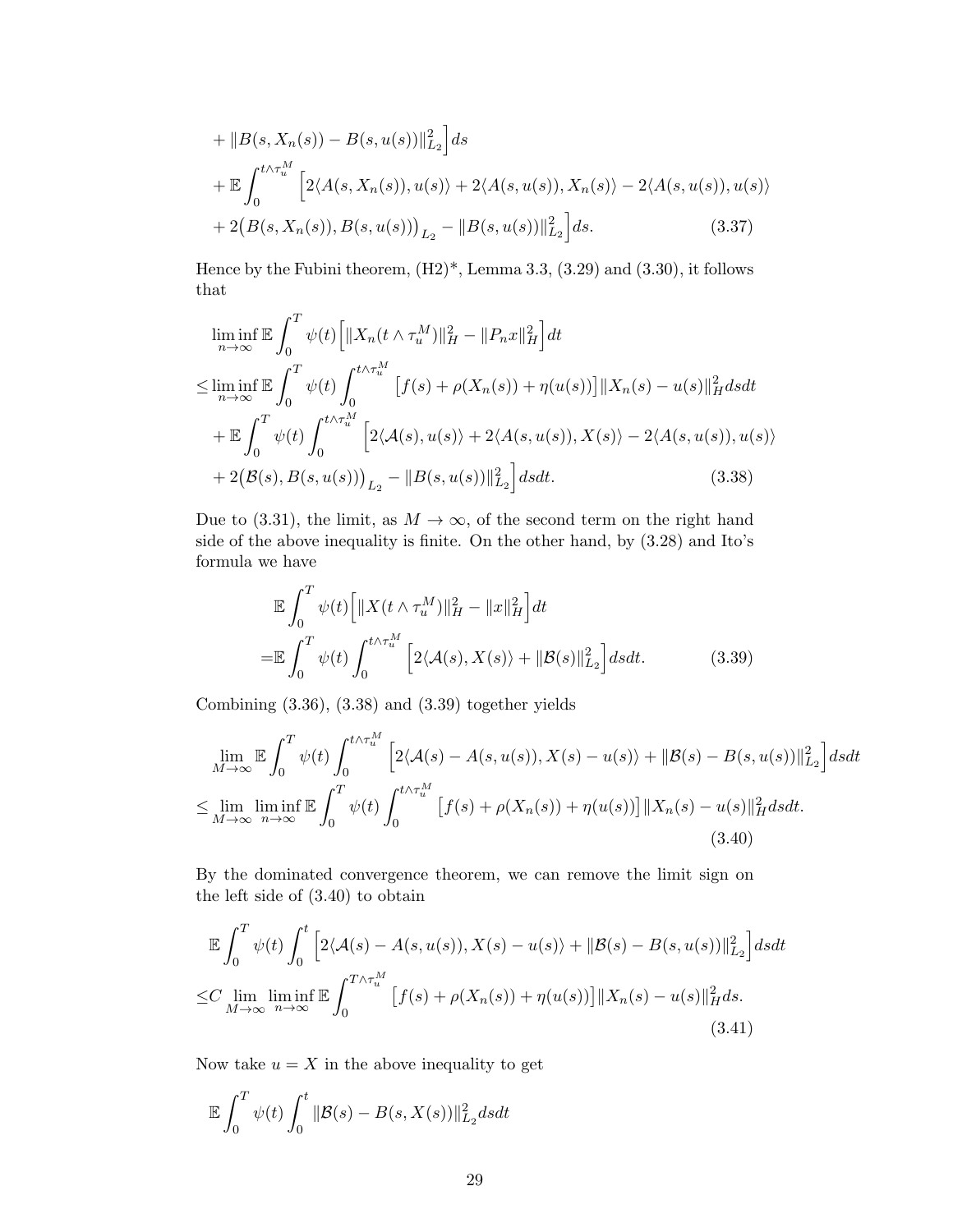$$
\leq C \lim_{M \to \infty} \liminf_{n \to \infty} \mathbb{E} \int_0^{T \wedge \tau_X^M} \left[ f(s) + \rho(X_n(s)) + \eta(X(s)) \right] \lVert X_n(s) - X(s) \rVert_H^2 ds. \tag{3.42}
$$

Set

$$
I := \mathbb{E} \int_0^{T \wedge \tau_X^M} f(s) \|X_n(s) - X(s)\|_H^2 ds,
$$
  
\n
$$
II := \mathbb{E} \int_0^{T \wedge \tau_X^M} \rho(X_n(s)) \|X_n(s) - X(s)\|_H^2 ds,
$$
  
\n
$$
III := \mathbb{E} \int_0^{T \wedge \tau_X^M} \eta(X(s)) \|X_n(s) - X(s)\|_H^2 ds.
$$
\n(3.43)

Thus to obtain  $\mathcal{B}(\cdot)=B(\cdot,X(\cdot)),$  it suffices to show that

<span id="page-29-2"></span>
$$
\lim_{M \to \infty} \liminf_{n \to \infty} (I + II + III) = 0.
$$
\n(3.44)

By [\(3.27\)](#page-26-2) and Lemma [3.3,](#page-24-4) we have

$$
\lim_{M \to \infty} \lim_{n \to \infty} I \le \lim_{n \to \infty} \mathbb{E} \int_0^T f(s) \|X_n(s) - X(s)\|_H^2 ds = 0.
$$
 (3.45)

By [\(3.3\)](#page-22-4) and the definition of  $\tau_X^M$ , it is easy to see that

$$
\lim_{M \to \infty} \lim_{n \to \infty} III \le \lim_{M \to \infty} \left[ C_M \lim_{n \to \infty} \mathbb{E} \int_0^T \|X_n(s) - X(s)\|_H^2 ds \right] = 0. \quad (3.46)
$$

Next, we look at the term  $II$ . By  $(3.2)$ ,

$$
II \leq C \mathbb{E} \int_0^{T \wedge \tau_X^M} (1 + \|X_n(s)\|_H^{\lambda}) \|X_n(s) - X(s)\|_H^2 ds
$$
  
+ 
$$
C \mathbb{E} \int_0^{T \wedge \tau_X^M} \|X_n(s)\|_V^{\theta} \|X_n(s)\|_H^{\gamma} \|X_n(s) - X(s)\|_H^2 ds
$$
  
+ 
$$
C \mathbb{E} \int_0^{T \wedge \tau_X^M} \|X_n(s)\|_V^{\theta} \|X_n(s) - X(s)\|_H^2 ds
$$
  
= : 
$$
II_1 + II_2 + II_3.
$$
 (3.47)

Take p so that

<span id="page-29-1"></span><span id="page-29-0"></span>
$$
1 + \chi < p < 1 + \frac{2L_A}{L_B}.\tag{3.48}
$$

In view of [\(3.8\)](#page-23-2), we have

$$
\begin{cases} \lambda + 2 < p, \\ \lambda + 2 < \alpha + p - 2, \end{cases} \quad \text{when } \alpha \le 2,
$$
\n
$$
\text{when } \alpha > 2.
$$
\n
$$
(3.49)
$$

If  $\alpha \leq 2$ , let  $q = \frac{p}{\lambda + 2} > 1$ , then Lemma [3.3](#page-24-4) implies that

$$
C \mathbb{E} \int_0^T \left[ (1 + \|X_n(s)\|_H^{\lambda}) \|X_n(s) - X(s)\|_H^2 \right]^q ds
$$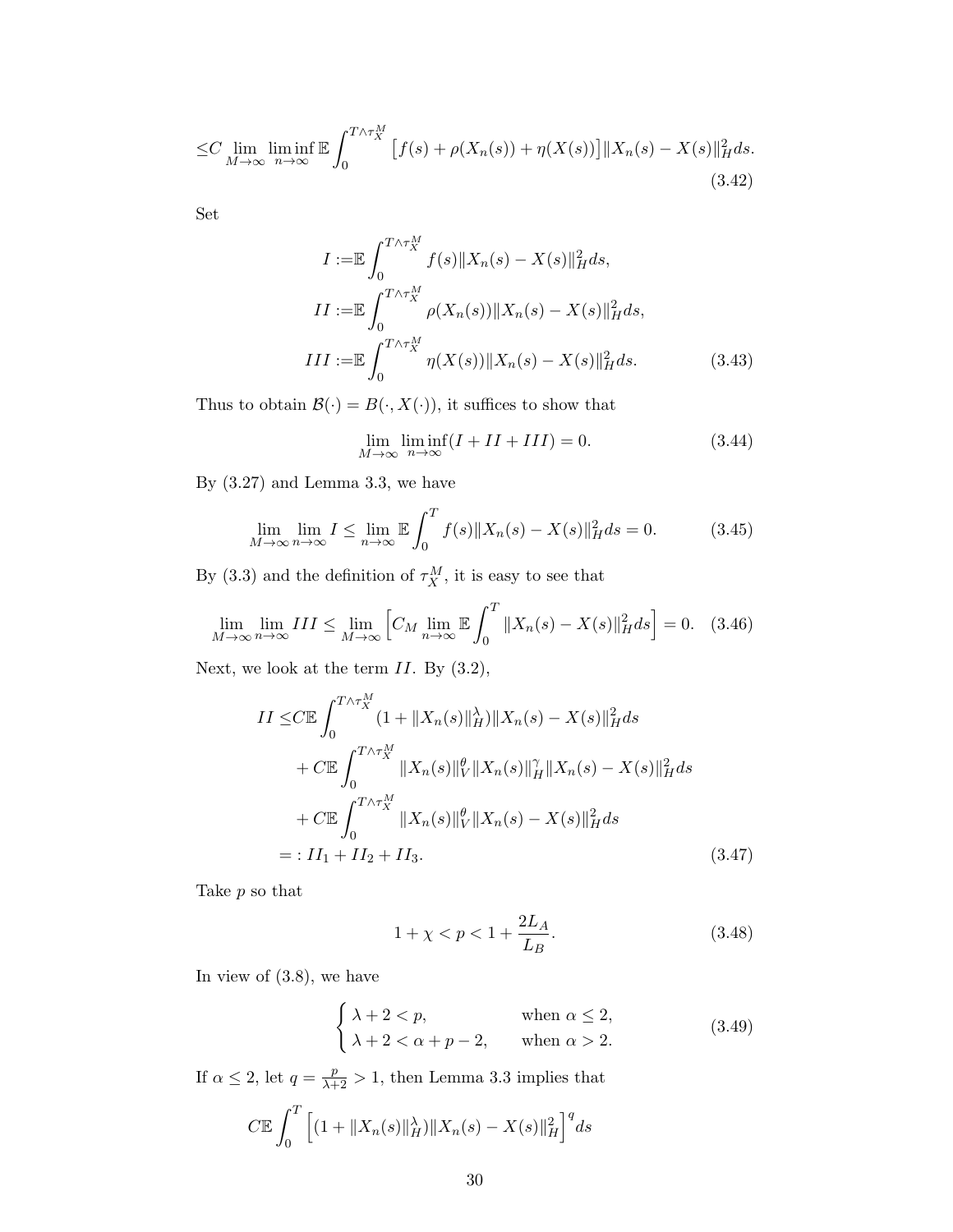<span id="page-30-2"></span><span id="page-30-0"></span>
$$
\leq C \left\{ 1 + \sup_{n \in \mathbb{N}} \mathbb{E} \left[ \sup_{s \leq T} \|X_n(s)\|_{H}^p \right] + \mathbb{E} \left[ \sup_{s \leq T} \|X(s)\|_{H}^p \right] \right\} < \infty. \tag{3.50}
$$

Thus, by [\(3.27\)](#page-26-2) and the above inequality it holds that

$$
\lim_{M \to \infty} \lim_{n \to \infty} II_1 \le C \lim_{n \to \infty} \mathbb{E} \int_0^T (1 + \|X_n(s)\|_H^{\lambda}) \|X_n(s) - X(s)\|_H^2 ds = 0.
$$
\n(3.51)

If  $\alpha > 2$ , let  $q = \frac{\alpha + p - 2}{\lambda + 2} > 1$ , then by Hölder's inequality and Lemma [3.3,](#page-24-4) we get

$$
\mathbb{E} \int_{0}^{T} \left[ (1 + \|X_{n}(s)\|_{H}^{\lambda}) \|X_{n}(s) - X(s)\|_{H}^{2} \right]^{q}
$$
\n
$$
\leq C + C \mathbb{E} \int_{0}^{T} \|X_{n}(s)\|_{V}^{\alpha} \|X_{n}(s)\|_{H}^{p-2} ds
$$
\n
$$
+ C \mathbb{E} \int_{0}^{T} \|X_{n}(s)\|_{V}^{\alpha} \|X(s)\|_{V}^{\alpha} \|X(s)\|_{H}^{p} \|X(s)\|_{H}^{p} ds
$$
\n
$$
\leq C \left\{ 1 + \sup_{n \in \mathbb{N}} \mathbb{E} \left[ \sup_{s \leq T} \|X_{n}(s)\|_{H}^{p} \right] + \mathbb{E} \left[ \sup_{s \leq T} \|X(s)\|_{H}^{p} \right] + \sup_{n \in \mathbb{N}} \mathbb{E} \left( \int_{0}^{T} \|X_{n}(s)\|_{V}^{\alpha} ds \right)^{\frac{p}{2}} + \mathbb{E} \left( \int_{0}^{T} \|X(s)\|_{V}^{\alpha} ds \right)^{\frac{p}{2}} \right\} < \infty, \quad (3.52)
$$

where  $\alpha_1, \alpha_2, p_1, p_2$  are nonnegative constants satisfying  $\alpha_1 + \alpha_2 = \alpha$  and  $p_1 + p_2 = p - 2$ . Hence, [\(3.51\)](#page-30-0) holds as well. To treat the term  $II_2$ , we consider three cases according to the range of the parameter  $\gamma$ . If

<span id="page-30-1"></span>
$$
0 < \gamma \le \frac{\theta(p-2)}{\alpha} - 2,\tag{3.53}
$$

then we have

$$
C\mathbb{E} \int_0^T \|X_n(s)\|_V^{\theta} \|X_n(s)\|_H^{\gamma} \|X_n(s) - X(s)\|_H^2 ds
$$
  
\n
$$
\leq C \bigg\{ \mathbb{E} \int_0^T \Big[ \|X_n(s)\|_V^{\theta} \|X_n(s)\|_H^{\gamma} \Big( \|X_n(s)\|_H^{2 - \frac{\alpha - \theta}{\alpha}} + \|X(s)\|_H^{2 - \frac{\alpha - \theta}{\alpha}} \Big) \Big]^{\frac{\alpha}{\theta}} ds \bigg\}^{\frac{\theta}{\alpha}}
$$
  
\n
$$
\times \bigg\{ \mathbb{E} \int_0^T \|X_n(s) - X(s)\|_H ds \bigg\}^{\frac{\alpha - \theta}{\alpha}} . \tag{3.54}
$$

Similar to  $(3.52)$ , by Hölder's inequality and Lemma [3.3,](#page-24-4) we can see that in this case,

$$
\lim_{M \to \infty} \lim_{n \to \infty} II_2 \le C \left\{ \lim_{n \to \infty} \mathbb{E} \int_0^T \|X_n(s) - X(s)\|_H ds \right\}^{\frac{\alpha - \theta}{\alpha}} = 0. \quad (3.55)
$$

If

<span id="page-30-3"></span>
$$
\gamma > \frac{\theta(p-2)}{\alpha},\tag{3.56}
$$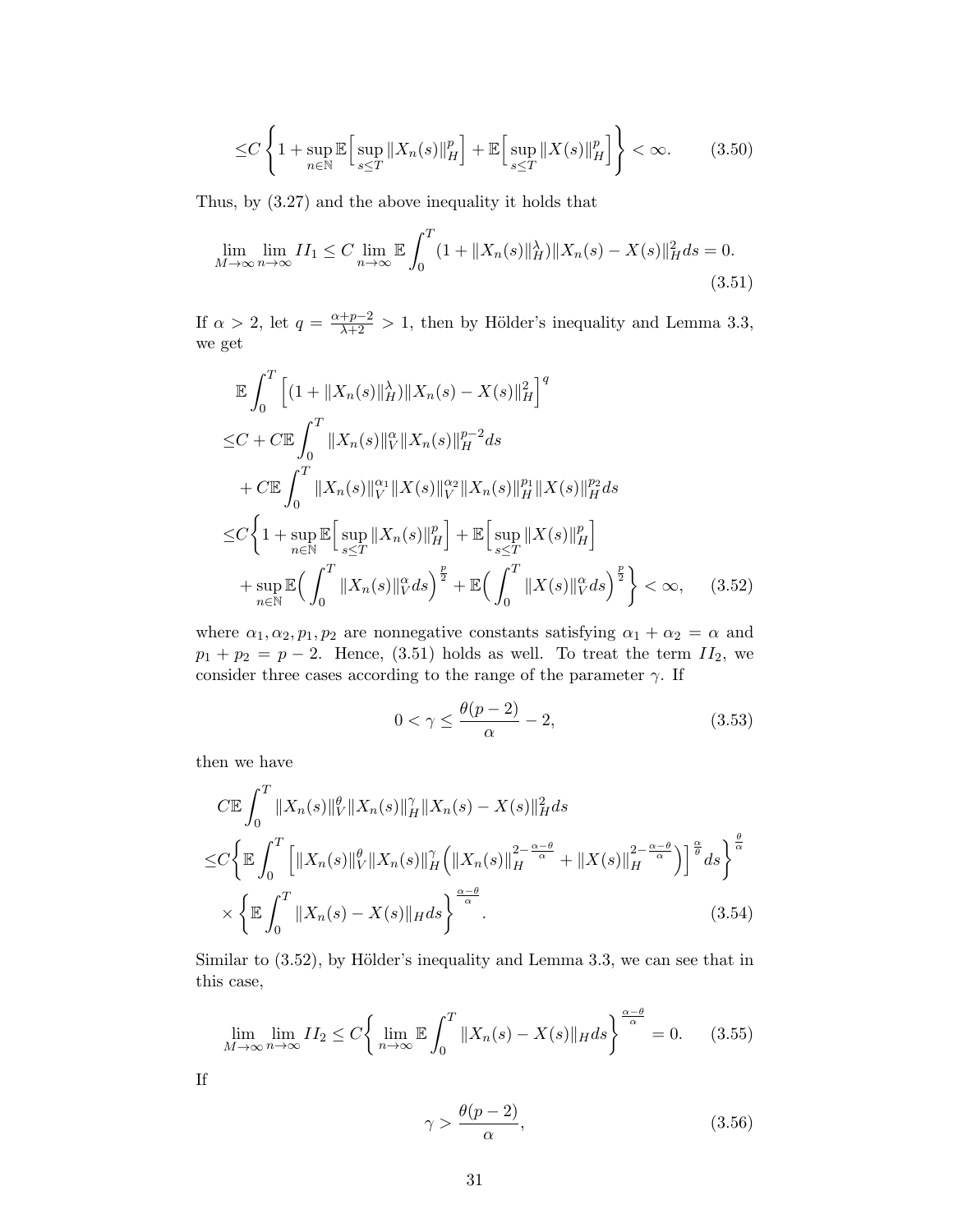then Lemma [3.3](#page-24-4) implies that

$$
II_2 \leq C \left\{ \mathbb{E} \int_0^T \left[ \|X_n(s)\|_V^{\theta} \|X_n(s)\|_H^{\frac{\theta(p-2)}{\alpha}} \right]^{\frac{\alpha}{\theta}} ds \right\}^{\frac{\theta}{\alpha}}
$$
  
\$\times \left\{ \mathbb{E} \int\_0^T \left[ \|X\_n(s)\|\_H^{\gamma - \frac{\theta(p-2)}{\alpha}} \|X\_n(s) - X(s)\|\_H^2 \right]^{\frac{\alpha}{\alpha - \theta}} ds \right\}^{\frac{\alpha - \theta}{\alpha}}\$  
\$\leq C \left\{ \mathbb{E} \int\_0^T \left[ \|X\_n(s)\|\_H^{\gamma - \frac{\theta(p-2)}{\alpha}} \|X\_n(s) - X(s)\|\_H^2 \right]^{\frac{\alpha}{\alpha - \theta}} ds \right\}^{\frac{\alpha - \theta}{\alpha}}\$. (3.57)

In view of  $(3.48)$  and  $(3.8)$ , we have

$$
\begin{cases} 2 + \gamma + \frac{2\theta}{\alpha} < p, \\ 4 + \gamma + \theta - \alpha < p, \end{cases} \quad \text{when } \alpha \le 2,
$$
\n
$$
\text{(3.58)}
$$

By the similar arguments as for  $(3.50)-(3.52)$  $(3.50)-(3.52)$ , we can show that

<span id="page-31-0"></span>
$$
\lim_{M \to \infty} \lim_{n \to \infty} II_2 = 0. \tag{3.59}
$$

The case that

$$
\frac{\theta(p-2)}{\alpha} - 2 < \gamma \le \frac{\theta(p-2)}{\alpha} \tag{3.60}
$$

is similar, but simpler, we omit the details. Also similar arguments lead to

<span id="page-31-1"></span>
$$
\lim_{M \to \infty} \lim_{n \to 0} II_3 = 0. \tag{3.61}
$$

Putting [\(3.47\)](#page-29-1), [\(3.51\)](#page-30-0), [\(3.55\)](#page-30-3), [\(3.59\)](#page-31-0) and [\(3.61\)](#page-31-1) together yields

$$
\lim_{M \to \infty} \lim_{n \to \infty} II = 0. \tag{3.62}
$$

Therefore, [\(3.44\)](#page-29-2) follows and hence  $\mathcal{B}(\cdot) = B(\cdot, X(\cdot))$ , a.e..

Taking  $u = X - \varepsilon \phi e$  in [\(3.41\)](#page-28-3) for any  $\varepsilon > 0$ ,  $\phi \in L^{\infty}(\Omega \times [0, T], \mathbb{R})$  and  $e \in V$ , then dividing both sides by  $\varepsilon$  and letting  $\varepsilon \to 0^+$ , by (H1), [\(3.2\)](#page-22-3), [\(3.3\)](#page-22-4) and Lemma [3.3,](#page-24-4) we obtain

$$
\mathbb{E}\int_0^T \psi(t) \int_0^t \langle A(s) - A(s, X(s)), e \rangle \phi(s) ds dt \le 0.
$$
 (3.63)

By the arbitrariness of  $e, \phi$  and  $\psi$ , we conclude that  $\mathcal{A}(\cdot) = A(\cdot, X(\cdot))$ , a.e.. ■

Completion of the proof of Theorem [3.2](#page-23-0). By [\(3.28\)](#page-26-5) and Lemma [3.4,](#page-27-4) we know that  $X$  is a probabilistically weak solution of equation [\(1.2\)](#page-1-1). According to Theorem [2.18,](#page-19-3) the pathwise uniqueness of solutions holds. Thus the well-known Yamada-Watanabe theorem implies that there exists a unique probabilistically strong solution to equation [\(1.2\)](#page-1-1). The proof of the continuity of the solution with respect to the initial value is the same as in Section [2.](#page-3-0)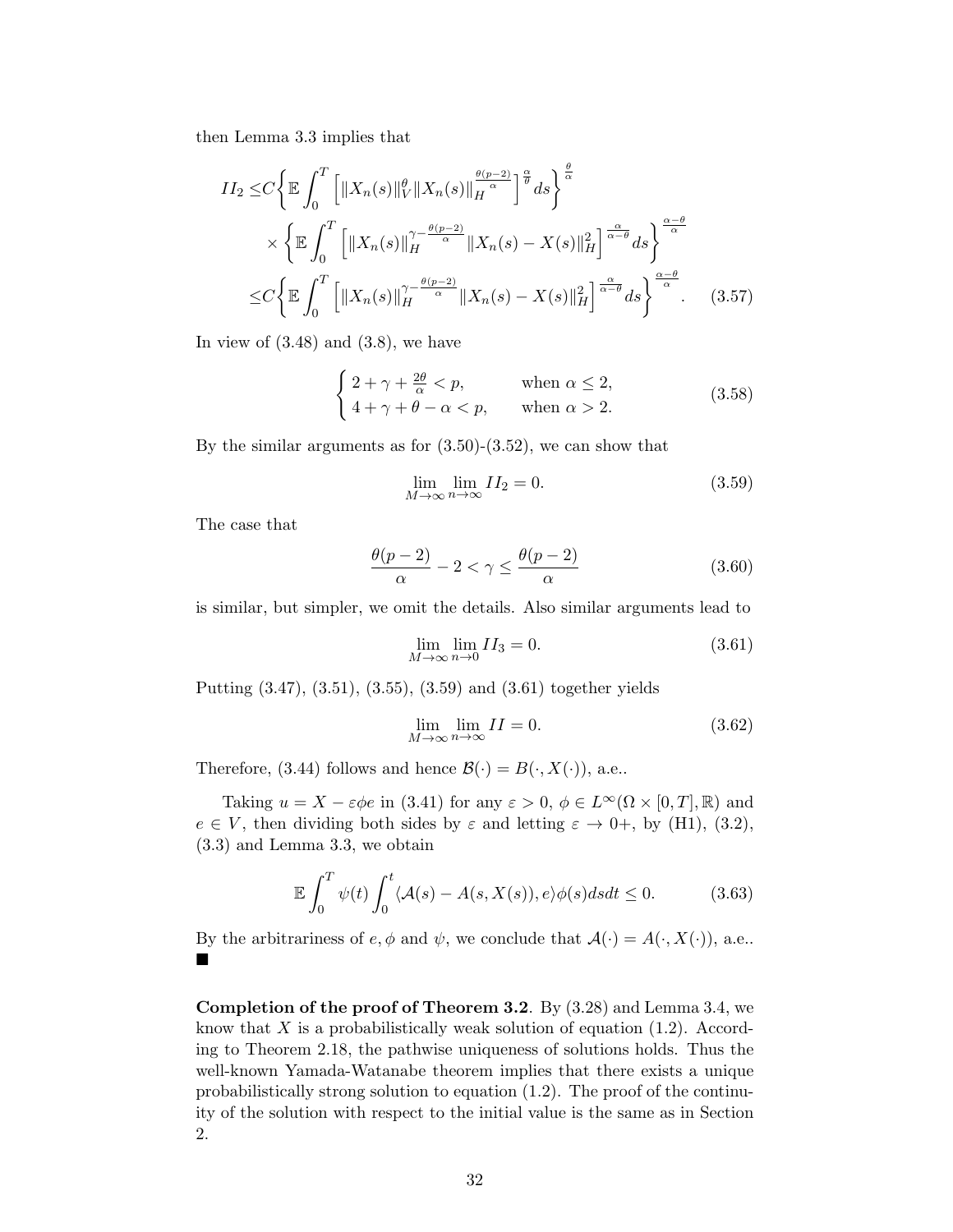# <span id="page-32-0"></span>4 Applications

The results of in Section 2 and Section 3 are applicable to a large class of SPDE. It should be pointed out that all the examples considered in [\[34,](#page-44-3) [26,](#page-43-11) [24,](#page-43-9) [22\]](#page-43-10) can be covered by our framework, including the 2D Navier-Stokes equations, porous media equations, fast-diffusion equations, p-Laplacian equations, Burgers equations, Allen-Cahn equations, 3D Leray- $\alpha$  model, 2D Boussinesq system, 2D magneto-hydrodynamic equations, 2D Boussinesq model for the Bénard convection, 2D magnetic Bénard equations, some shell models of turbulence (GOY, Sabra, dyadic), power law fluids, the Ladyzhenskaya model, the Kuramoto-Sivashinsky equations and the 3D tamed Navier-Stokes equations. In this section, we will present some examples which can not be covered in the framework previously in the literature, but are covered by our frameworks in Section [2](#page-3-0) or Section [3.](#page-22-0)

<span id="page-32-2"></span>**Example 4.1** (Quasilinear SPDEs). Let  $\mathcal{O}$  be a bounded domain in  $\mathbb{R}^d$ with smooth boundary  $\partial O$ . We consider the following quasilinear partial differential equation:

<span id="page-32-1"></span>
$$
\partial_t u(t,x) = \nabla \cdot a(t,x,u(t,x),\nabla u(t,x)) - a_0(t,x,,u(t,x),\nabla u(t,x)), \quad (4.1)
$$

with the zero Dirichlet boundary conditions (the case of other boundary conditions is similar), where  $u : [0, T] \times \mathcal{O} \rightarrow \mathbb{R}$ , the vector  $\nabla u(t, x) =$  $(\partial_i u(t,x))_{i=1}^d$  is the gradient of u with respect to the spatial variable x.  $a = (a_1, a_2, \dots, a_d)$  is a vector with  $a_i : [0, T] \times \mathcal{O} \times \mathbb{R} \times \mathbb{R}^d \to \mathbb{R}^d$  for each  $i=0,1,\cdots,n$ .

We assume that  $a_i$ ,  $i = 0, 1, 2, \dots, d$ , satisfy the following conditions: there exists a constant  $\alpha > 1$  if  $d = 1, 2$  and  $\alpha \geq \frac{2d}{d+2}$  if  $d \geq 3$ , such that

- (S1)  $a_i$  satisfies the Carathéodory conditions: for a.e. fixed  $(t, x) \in [0, T] \times$  $\mathcal{O}, a_i(t, x, u, z)$  is continuous in  $(u, z) \in \mathbb{R} \times \mathbb{R}^d$ , for each fixed  $(u, z) \in$  $\mathbb{R} \times \mathbb{R}^d$ ,  $a_i(t, x, u, z)$  is measurable with respect to  $(t, x) \in [0, T] \times \mathcal{O}$ .
- (S2) There exist nonnegative constants  $c_1, c_2$  and a function  $f_1 \in L^{\frac{\alpha}{\alpha-1}}([0, T] \times$  $(\mathcal{O}, \mathbb{R}_+)$  such that for a.e.  $(t, x) \in [0, T] \times \mathcal{O}$  and all  $(u, z) \in \mathbb{R} \times \mathbb{R}^d$ ,  $i = 1, \cdots, d,$

$$
|a_i(t, x, u, z)| \le c_1 |z|^{\alpha - 1} + c_2 |u|^{\frac{(\alpha - 1)(d + 2)}{d}} + f_1(t, x). \tag{4.2}
$$

(S3) There exists nonnegative constant  $c_3, c_4$ , and a function  $f_2 \in L^1([0, T] \times$  $(\mathcal{O}, \mathbb{R}_+)$  such that for a.e.  $(t, x) \in [0, T] \times \mathcal{O}$  and all  $(u, z) \in \mathbb{R} \times \mathbb{R}^d$ ,

$$
\sum_{i=1}^{d} a_i(t, x, u, z)z_i + a_0(t, x, u, z)u \ge c_3|z|^{\alpha} - c_4|u|^2 - f_2(t, x). \tag{4.3}
$$

(S4) For a.e.  $(t, x) \in [0, T] \times \mathcal{O}$  and all  $u \in \mathbb{R}$  and  $z, \tilde{z} \in \mathbb{R}^d$  such that  $z \neq \tilde{z}$ ,

$$
\sum_{i=1}^{d} [a_i(t, x, u, z) - a_i(t, x, u, \tilde{z})](z_i - \tilde{z}_i) > 0.
$$
 (4.4)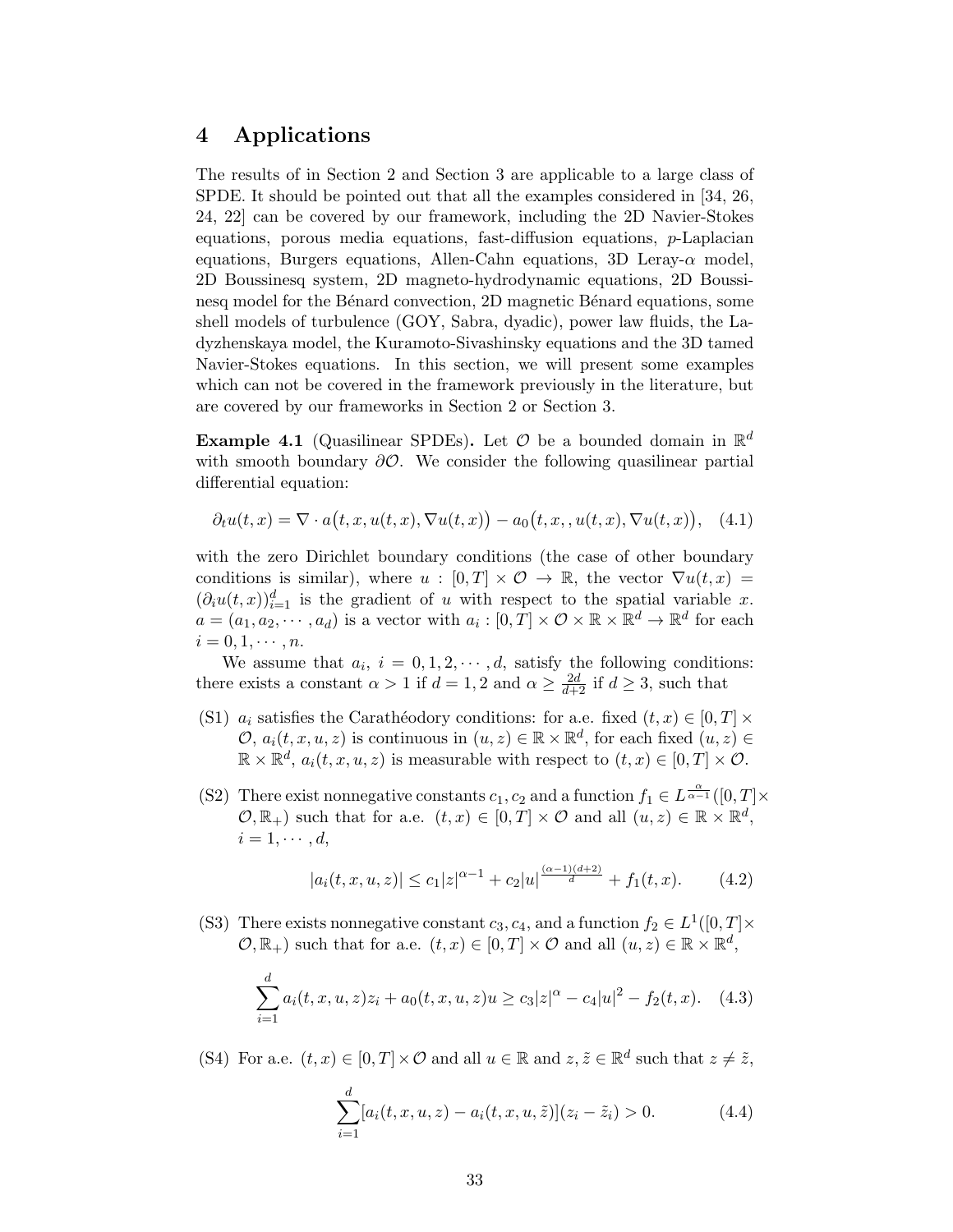And for a.e.  $(t, x) \in [0, T] \times \mathcal{O}$ , and any  $M > 0$ ,

$$
\lim_{|z| \to \infty} \frac{\sup_{|u| \le M} \sum_{i=1}^d a_i(t, x, u, z) z_i}{|z| + |z|^{\alpha - 1}} = \infty.
$$
 (4.5)

Set  $H := L^2(\mathcal{O})$  and  $V := W_0^{1,\alpha}$  $0^{1,\alpha}(\mathcal{O})$ , the usual Sobolev space with zero trace. By the Sobolev embedding theorem, we have the Gelfand triple  $V \subseteq$  $H \subseteq V^*$ , and the embedding  $V \subseteq H$  is compact. For  $u, v \in V$ , the operator A is defined as follows

$$
\langle A(t, u), v \rangle = -\int_{\mathcal{O}} \Big\{ \sum_{i=1}^{d} a_i(t, x, u(x), \nabla u(x)) \partial_i u(x) + a_0(t, x, u(x), \nabla u(x)) v(x) \Big\} dx.
$$
 (4.6)

Recall the Gagliardo-Nirenberg inequality for  $1 \leq p \leq \infty$ ,

<span id="page-33-0"></span>
$$
||u||_{L^{p}(\mathcal{O})} \leq C||\nabla u||_{L^{\alpha}(\mathcal{O})}^{\delta}||u||_{L^{2}(\mathcal{O})}^{1-\delta}, \qquad (4.7)
$$

where

$$
\delta \in [0, 1]
$$
 and  $\frac{1}{p} = (\frac{1}{\alpha} - \frac{1}{d})\delta + \frac{1 - \delta}{2}.$  (4.8)

Then it follows from  $(S2)$  and  $(4.7)$  that A is a measurable mapping from  $[0, T] \times V$  to  $V^*$ , and moreover,

$$
||A(t, u)||_{V^*} \le c_1 ||u||_V^{\alpha} + c ||u||_V^{\alpha} ||u||_H^{\frac{2\alpha}{d}} + F(t),
$$
\n(4.9)

where

$$
F(t) = \int_{\mathcal{O}} f_1(t, x)^{\frac{\alpha}{\alpha - 1}} dx.
$$
 (4.10)

is integrable on  $[0, T]$ . Thus, the growth condition (H4) in Section [2](#page-3-0) is satisfied. By (S1) and (S2) it's easy to see that the hemicontinuity condition (H1) is satisfied. (S3) and [\(4.7\)](#page-33-0) imply the coercivity condition (H3) in Section [2.](#page-3-0) By  $(S1)$ ,  $(S2)$  and  $(S4)$ , we can show that the operator A is pseudo-monotone for a.e.  $t \in [0, T]$ , see Theorem 10.65 and Theorem 10.63 in [\[36\]](#page-44-10), or Theorem 2.8 in [\[21\]](#page-43-1). Therefore, we can apply Corollary [2.7](#page-5-3) to obtain the existence of probabilistically weak solutions to the corresponding stochastic quasilinear partial differential equations.

A typical example of [\(4.1\)](#page-32-1) is the *p*-Laplacian for  $p \geq 2$ ,

$$
\partial_t u = \nabla \cdot (|\nabla u|^{p-2} \nabla u) - c|u|^{p-2}u,\tag{4.11}
$$

where  $c > 0$ . In this case we take  $\alpha = p$ , and it is easy to verify that (S1)-(S4) are satisfied.

To get the uniqueness of solutions to [\(4.1\)](#page-32-1), we need to replace the assumption (S4) by the following condition: for  $\alpha \geq d$ .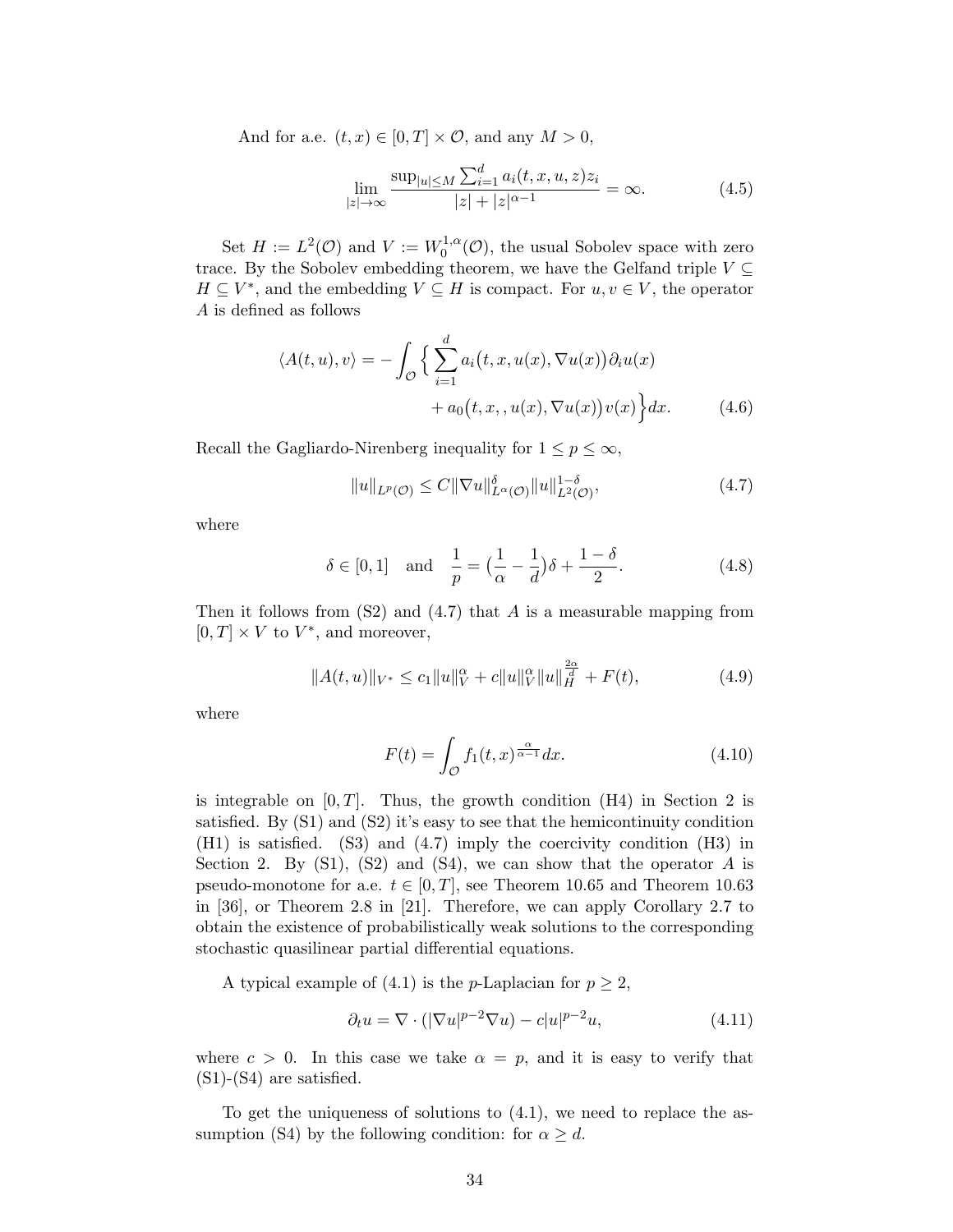(S4)' Let  $0 \leq \gamma \leq \alpha(1 + \frac{2}{d}) - 2$  and  $f_3 \in L^1([0, T], \mathbb{R}_+)$ . There exists a constant  $c > 0$  such that for a.e.  $(t, x) \in [0, T] \times \mathcal{O}$  and all  $u, \tilde{u} \in \mathbb{R}$ and  $z, \tilde{z} \in \mathbb{R}^d$ ,

$$
\sum_{i=1}^{d} [a_i(t, x, u, z) - a_i(t, x, \tilde{u}, \tilde{z})](z_i - \tilde{z}_i)
$$
  
+ 
$$
[a_0(t, x, u, z) - a_0(t, x, \tilde{u}, \tilde{z})](u - \tilde{u}) \geq -c(f_3(t) + |u|^\gamma + |\tilde{u}|^\gamma)|u - \tilde{u}|^2.
$$
  
(4.12)

Under the condition  $(S4)'$ , it follows from  $(4.7)$  that the operator A satisfies

$$
\langle A(t, u) - A(t, v), u - v \rangle \le [f_3(t) + C \|u\|_V^{\gamma \delta} \|u\|_H^{\gamma (1 - \delta)} + C \|v\|_V^{\gamma \delta} \|v\|_H^{\gamma (1 - \delta)}] \|u - v\|_H^2
$$
\n(4.13)

with  $\delta = \frac{\alpha d}{\alpha d + 2\alpha - 2d}$ . Thus in this case, the local monotonicity condition (H2) in Section [2](#page-3-0) is satisfied, which gives the uniqueness.

Example 4.2 (Convection diffusion equation). The convection–diffusion equation describes physical phenomena where particles, energy, or other physical quantities are transferred inside a physical system due to two processes: diffusion and convection. And it has significant applications in fluid dynamics, heat transfer, and mass transfer. The convection diffusion equation is given by

$$
\begin{cases} du = \nabla \cdot [a(u)\nabla u + b(u)]dt, & \text{on } (0,T] \times \mathbb{T}^d, \\ u(0) = u_0, & \end{cases}
$$
(4.14)

where  $\mathbb{T}^d$  denotes the *d*-dimensional torus,  $u : [0, T] \times \mathbb{T}^d \to \mathbb{R}$ , the flux function  $b = (b_1, \dots, b_d) : \mathbb{R} \to \mathbb{R}^d$ , the diffusion matrix  $a = (a_{ij})_{i,j=1}^d$ :  $\mathbb{R}^d \to \mathcal{M}_{d \times d}$ , here  $\mathcal{M}_{d \times d}$  is the set of all  $d \times d$ -dim matrices. We assume that  $a$  and  $b$  are continuous,  $b$  has linear growth,  $a$  is bounded and uniformly positive definite, i.e. there exists constants  $\delta, C > 0$  such that for any  $u \in \mathbb{R}$ and  $z \in \mathbb{R}^d$ ,

<span id="page-34-0"></span>
$$
\delta |z|^2 \le \langle a(u)z, z \rangle \le C|z|^2. \tag{4.15}
$$

We would like to point out that under the above conditions, equation [\(4.14\)](#page-34-0) fulfills the conditions (S1) (S2) (S3) and (S4) in Example [4.1,](#page-32-2) but not  $(S4)$ '.

In the following, we will show that equation [\(4.14\)](#page-34-0) falls into the framework in Section [2.](#page-3-0)

Set  $H := L^2(\mathbb{T}^d)$  and  $V := W^{1,2}(\mathbb{T}^d)$ . Then we have the Gelfand triple  $V \subseteq H \subseteq V^*$ , and the embedding  $V \subseteq H$  is compact. For  $u, v \in V$ , define the operator A as

$$
\langle A(u), v \rangle = -\int_{\mathbb{T}^d} \langle a(u(x)) \nabla u(x) + b(u(x)), \nabla v(x) \rangle dx. \tag{4.16}
$$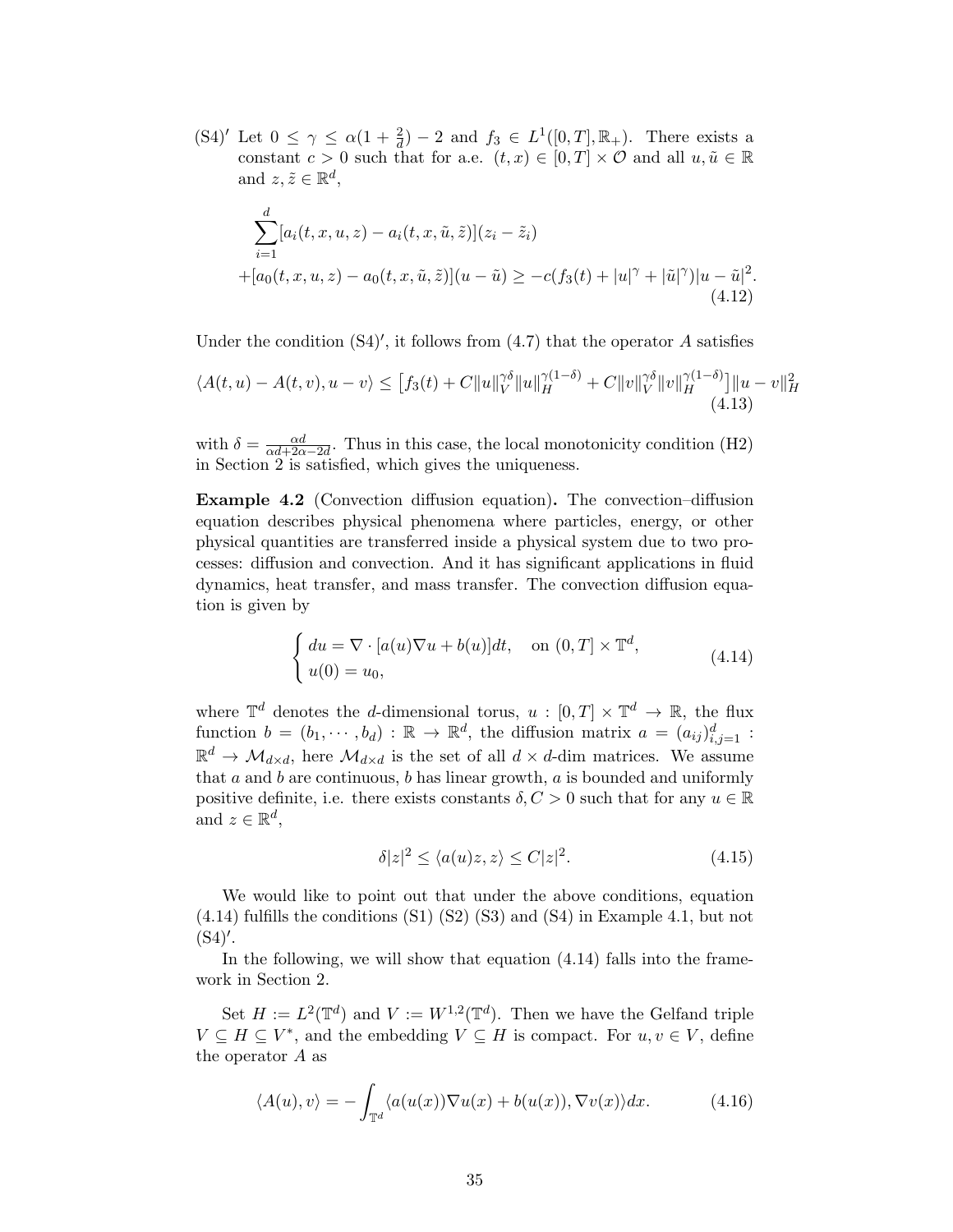Under the above conditions on the coefficients  $a$  and  $b$ , it is easy to see that conditions  $(H1)$ ,  $(H3)$  and  $(H4)$  in Section [2](#page-3-0) are satisfied, but  $(H2)$  does not hold. However, we will show that the operator  $A$  is pseudo-monotone, i.e. if

$$
u_n \rightharpoonup u
$$
 weakly in V and  $\liminf_{n \to \infty} \langle A(u_n), u_n - u \rangle \ge 0,$  (4.17)

then for any  $v \in \mathbb{V}$ ,

<span id="page-35-3"></span><span id="page-35-0"></span>
$$
\limsup_{n \to \infty} \langle A(u_n), u_n - v \rangle \le \langle A(u), u - v \rangle. \tag{4.18}
$$

The compact embedding of  $V \subseteq H$  implies that if  $u_n$  weakly converges to u in V, then  $||u_n - u||_H \to 0$ . Thus we can subtract a subsequence (still denoted by  $\{u_n\}$  such that  $u_n(x) \to u(x)$  for a.e.  $x \in \mathbb{T}^d$ . Moreover, the Lipschitz continuity of b implies that  $||b(u_n) - b(u)||_H \to 0$ . So

<span id="page-35-1"></span>
$$
\lim_{n \to \infty} \int_{\mathbb{T}^d} \langle b(u_n(x)), \nabla u_n(x) - \nabla u(x) \rangle dx = 0.
$$
 (4.19)

Similarly, by the boundedness and continuity of  $a$ , we have

$$
\lim_{n \to \infty} \int_{\mathbb{T}^d} \langle a(u_n(x)) \nabla u(x), \nabla u_n(x) - \nabla u(x) \rangle dx = 0.
$$
 (4.20)

Combining  $(4.17)$ ,  $(4.19)$  and  $(4.20)$  together yields

$$
-\limsup_{n\to\infty}\int_{\mathbb{T}^d} \langle a(u_n(x))(\nabla u_n(x)-\nabla u(x)), \nabla u_n(x)-\nabla u(x)\rangle dx \ge 0.
$$
 (4.21)

Since  $\alpha$  is uniformly positive-definite, it follows from the above inequality that

<span id="page-35-2"></span>
$$
||u_n - u||_V \to 0. \tag{4.22}
$$

Therefore, there exists a further subsequence (still denoted by  $\{u_n\}$ ) such that  $\nabla u_n(x) \to \nabla u(x)$  for a.e.  $x \in \mathbb{T}^d$ . Thus, for any  $v \in V$ ,

$$
\lim_{n \to \infty} \int_{\mathbb{T}^d} \langle a(u_n(x)) \nabla u_n(x) + b(u_n(x)), \nabla u_n(x) - \nabla v(x) \rangle dx
$$

$$
= \int_{\mathbb{T}^d} \langle a(u(x)) \nabla u(x) + b(u(x)), \nabla u(x) - \nabla v(x) \rangle dx. \tag{4.23}
$$

Since the right side is independent of the subsequences, the above limit holds for the whole sequence  $u_n$ . Hence  $(4.18)$  is proved.

For the corresponding stochastic equation associated with [\(4.14\)](#page-34-0), we assume that the diffusion coefficient is globally Lipschitz in  $H$ . Thus, according to Corollary [2.7,](#page-5-3) we obtain the existence of probabilistically weak solutions to the corresponding stochastic equation, and estimate [\(2.11\)](#page-5-1) holds. The pathiwise uniqueness of the corresponding stochastic equation can be established by an argument of Yamada-Watanabe approximation under additional assumption that coefficient a and b are Lipschitz, see Theorem 3.1 in [\[16\]](#page-43-14).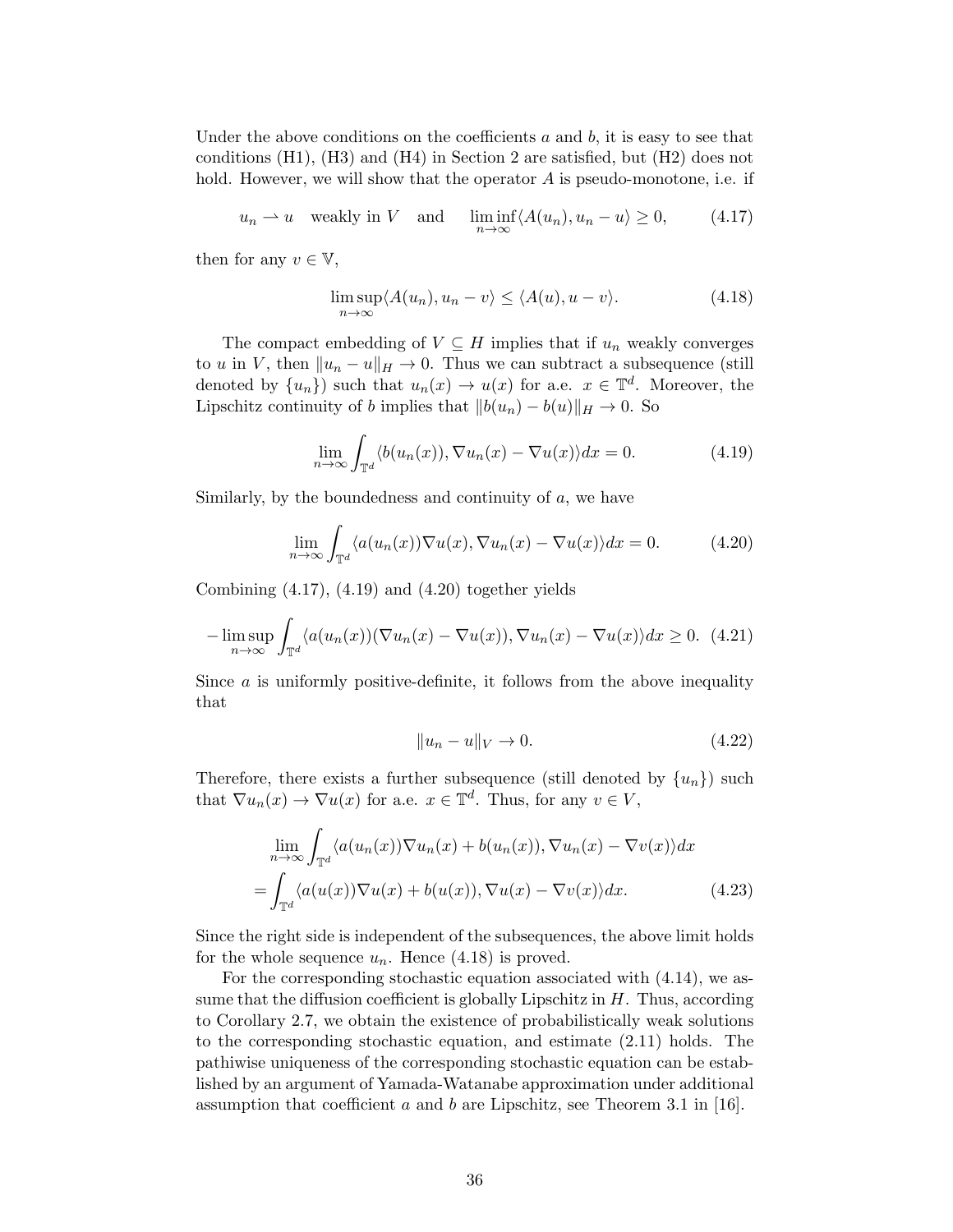Remark 4.3. The existence of stochastic convection-diffusion equations was established in [\[16\]](#page-43-14) under the additional assumption that a and b are Lipschitz. With the approach in this paper, Lipschitz continuity of coefficients a and b is not needed for the existence of solutions.

Example 4.4 (Cahn-Hilliard equation). The well-known Cahn–Hilliard equations were initially introduced in [\[8\]](#page-42-8) to describe phase separation in a binary alloy. It is a fundamental phase field model in material science. The classical Cahn–Hilliard equation reads:

$$
\begin{cases}\n\partial_t u(t) = -\Delta^2 u + \Delta \varphi(u), \\
\nabla u \cdot \nu = \nabla(\Delta u) \cdot \nu = 0 \text{ on } \partial \mathcal{O}, \\
u(0) = u_0,\n\end{cases}
$$
\n(4.24)

where  $u : [0, T] \times \mathcal{O} \to \mathbb{R}$  represents a scaled concentration,  $\mathcal{O}$  is a bounded domain in  $\mathbb{R}^d$  with  $d = 1, 2, 3$  and with smooth boundary  $\partial O$ ,  $\nu$  is the outward unit normal vector on  $\partial O$ . We assume that the nonlinear term  $\varphi$ satisfies the following conditions:  $\varphi \in C^1(\mathbb{R}, \mathbb{R})$  and there exist constants  $C \geq 0$  and  $2 \leq p \leq \frac{d+4}{d}$  $\frac{d+4}{d}$  such that for any  $x, y \in \mathbb{R}$ ,  $\varphi'(x) \geq -C$ ,  $|\varphi(x)| \leq$  $C(1+|x|^p)$  and

$$
|\varphi(x) - \varphi(y)| \le C(1 + |x|^{p-1} + |y|^{p-1})|x - y|.
$$

Now let  $H = L^2(\mathcal{O})$  and  $V = \{u \in H^2 : \nabla u \cdot \nu = \nabla(\Delta u) \cdot \nu = 0 \text{ on } \partial \mathcal{O}\}.$ Then we have the Gelfand triple  $V \subseteq H \subseteq V^*$  and the embedding  $V \subseteq H$ is compact. Set

$$
A(u) = -\Delta^2 u + \Delta \varphi(u). \tag{4.25}
$$

By the condition of  $\varphi$  and the Gagliardo-Nirenberg inequality, conditions (H1), (H2), (H3) and (H4) in Section [2](#page-3-0) can be verified, see Example 5.2.27 in [\[26\]](#page-43-11). And condition (H2) reads as

$$
\langle A(u) - A(v), u - v \rangle \leq -\frac{1}{2} \|u - v\|_{V}^{2} + C \Big( 1 + \|u\|_{V}^{\frac{d(p-1)}{2}} \|u\|_{H}^{\frac{(4-d)(p-1)}{2}} + \|v\|_{V}^{\frac{d(p-1)}{2}} \|v\|_{H}^{\frac{(4-d)(p-1)}{2}} \Big) \|u - v\|_{H}^{2}.
$$
 (4.26)

Note that  $\frac{d(p-1)}{2} \leq 2 \iff p \leq \frac{d+4}{d}$  $\frac{d+4}{d}$ . In the case of  $d=1$  and  $d=2$ , the function  $\varphi$  can be taken to be the typical example  $\varphi(x) = x^3 - x$ , which is the derivative of the double well potential  $F(x) = \frac{1}{4}(x^2 - 1)^2$ .

Under the above conditions on  $\varphi$ , by Theorem [2.6](#page-5-0) and Theorem [2.8,](#page-5-2) we have established the well-posedness the corresponding stochastic Cahn-Hilliard equation,

$$
du(t) = \left[ -\Delta^2 u + \Delta \varphi(u) \right] dt + B(t, u) dW(t), \tag{4.27}
$$

where W is a cylindrical Wiener process on another separable Hilbert space U, B is Lipschitz from H to  $L_2(U, H)$ , and the initial value  $u(0) \in H$ .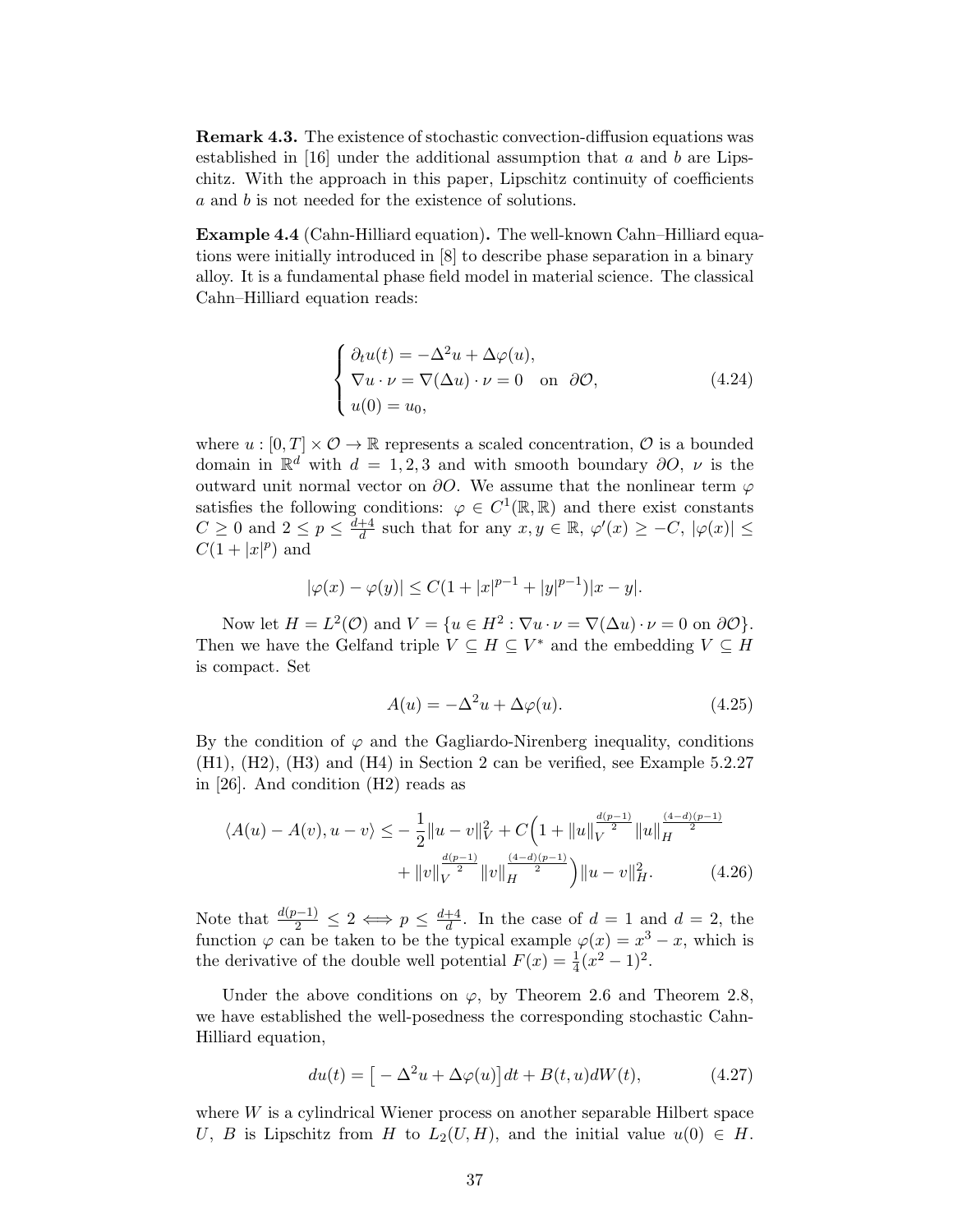Moreover, by Theorem [3.2](#page-23-0) in Section [3,](#page-22-0) the coefficient  $B$  can also depends on  $\Delta u$  in the case of  $d = 1$ . To the best of our knowledge, these results are not seen in literature. We refer the reader to [\[10,](#page-42-9) [25,](#page-43-4) [2\]](#page-42-10) and reference therein.

Example 4.5 (2D Liquid crystal model). The elementary form of the hydrodynamics of liquid crystals is a simplified version of the Ericksen–Leslie system with Ginzburg–Landau approximation, which is established by Lin an Liu in [\[20\]](#page-43-15). This model in two dimensions is given by

$$
\begin{cases}\n\partial_t u = \Delta u - (u \cdot \nabla)u - \nabla p - \nabla \cdot (\nabla n \otimes \nabla n), \\
\nabla \cdot u = 0, \\
\partial_t n = \Delta n - (u \cdot \nabla)n - \Phi(n), \\
u = 0 \text{ and } \frac{\partial n}{\partial \nu} = 0 \text{ on } \partial \mathcal{O}, \\
u(0) = u_0, \quad n(0) = n_0,\n\end{cases} (4.28)
$$

where  $\mathcal O$  is a bounded domain in  $\mathbb R^2$  with smooth boundary  $\partial \mathcal O, u : [0, T] \times$  $\mathcal{O} \to \mathbb{R}^2$  is the velocity,  $p : [0, T] \times \mathcal{O} \to \mathbb{R}$  is the pressure,  $n : [0, T] \times \mathcal{O} \to \mathbb{R}^3$ is the director field of liquid crystal molecules,  $\nu$  is the outward unit normal vector on  $\partial O$ . By the symbol  $\nabla n \otimes \nabla n$  we mean a 2 × 2 matrix with entries defined by

<span id="page-37-1"></span>
$$
(\nabla n \otimes \nabla n)_{i,j} = \sum_{k=1}^3 (\partial_i n_k) (\partial_j n_k),
$$

where  $\partial_i$  denotes the partial derivative with respect to  $x_i$  for  $i = 1, 2$ . We assume that  $\Phi : \mathbb{R}^3 \to \mathbb{R}^3$  satisfies the following conditions: there exists a k-th polynomial  $\varphi : [0, \infty) \to \mathbb{R}$  for some  $k \in \mathbb{N}$  such that

$$
\Phi(n) = \varphi(|n|^2)n = \left(\sum_{i=0}^k a_i |n|^{2i}\right)n,
$$

where  $a_i \in \mathbb{R}$  for  $i = 0, 1, \dots, k - 1$  and  $a_k > 0$ .

Next we will verify that the above model falls into the frameworks in Section [2](#page-3-0) and Section [3.](#page-22-0) Let  $V = \{u \in H^1(\mathcal{O})^2 : \nabla \cdot u = 0, u|_{\partial \mathcal{O}} = 0\}.$ Denote by H the closure of V under the  $L^2$ -norm  $||u||_H^2 := \int_{\mathcal{O}} |u(x)|^2 dx$ . Now set

$$
\mathbb{H} := H \times [H^1(\mathcal{O})^3], \quad \mathbb{V} := V \times \left\{ n \in H^2(\mathcal{O})^3 : \frac{\partial n}{\partial \nu} = 0 \right\},\tag{4.29}
$$

with the norm in  $H$  and in  $V$  denoted separately by

$$
||X||_{\mathbb{H}}^{2} := ||u||_{H}^{2} + ||n||_{H^{1}}^{2}, \quad ||X||_{\mathbb{V}}^{2} := ||u||_{V}^{2} + ||n||_{H^{2}}^{2}
$$

for  $X = (u, n)$ . Then we have the Gelfand triple  $\mathbb{V} \subseteq \mathbb{H} \subseteq \mathbb{V}^*$  and the embedding  $\mathbb{V} \subseteq \mathbb{H}$  is compact.

Note that

<span id="page-37-0"></span>
$$
\nabla \cdot (\nabla n \otimes \nabla n) = \frac{1}{2} \nabla (|\nabla n|^2) + \nabla n \cdot \Delta n.
$$
 (4.30)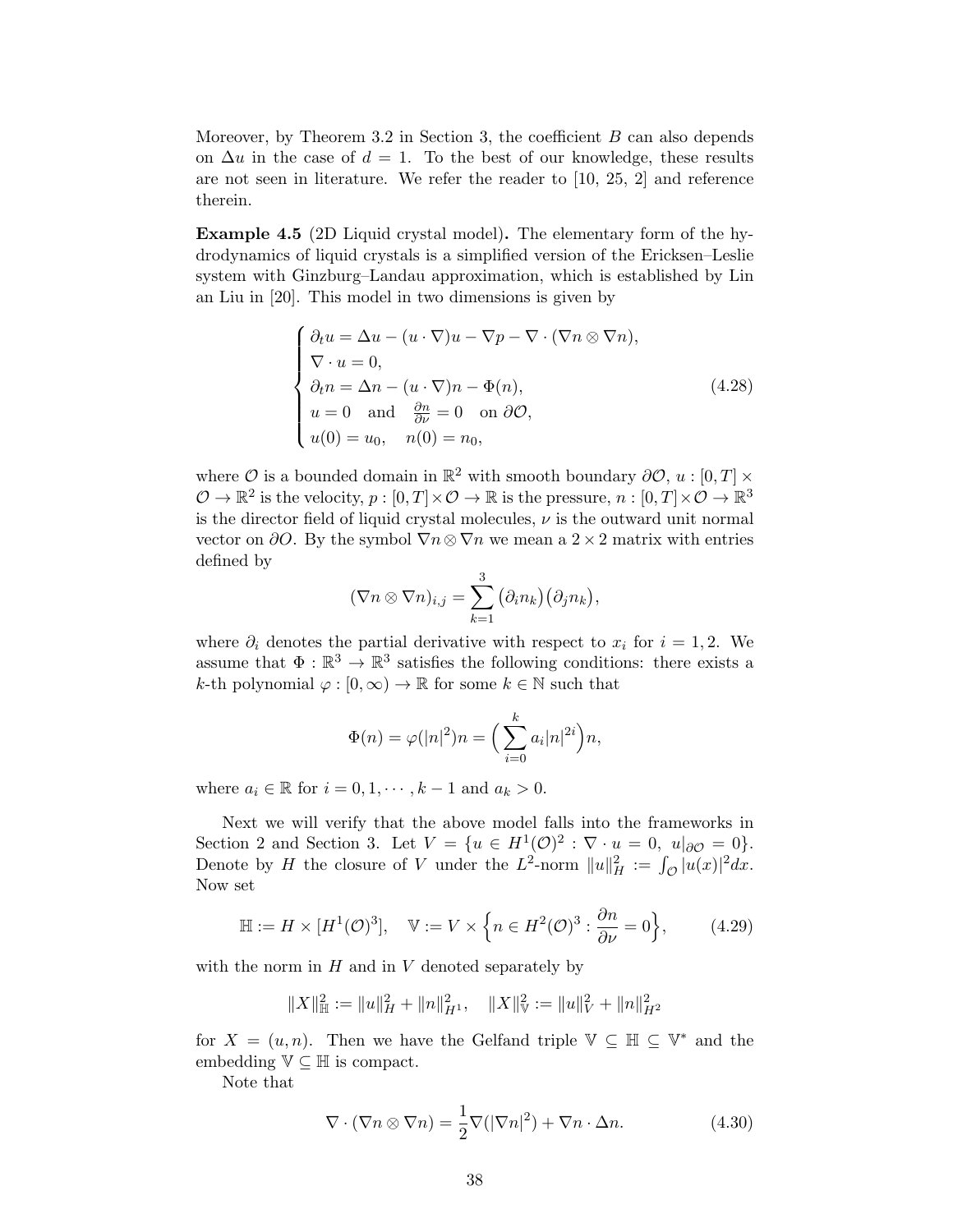Let  $P_H: L^2(\mathcal{O})^2 \to H$  be the usual Helmholtz-Leray projection. And we set

$$
A(X) := \left( \begin{array}{c} P_H[\Delta u - (u \cdot \nabla)u - \nabla n \cdot \Delta n] \\ \Delta n - (u \cdot \nabla)n - \varphi(n) \end{array} \right). \tag{4.31}
$$

It is known (see e.g. [\[41\]](#page-44-11)) that

$$
||P_H[\Delta u - (u \cdot \nabla)u]||_{V^*}^2 \le C(1 + ||u||_H^2) ||u||_V^2.
$$
 (4.32)

By  $(4.30)$  and  $(4.7)$ , we have

$$
||P_H(\nabla n \cdot \Delta n)||_{V^*}^2 \le ||\nabla n||_{L^4(\mathcal{O})}^4 \le ||n||_{H^1}^2 ||n||_{H^2}^2. \tag{4.33}
$$

Obviously,

<span id="page-38-1"></span><span id="page-38-0"></span>
$$
\|\Delta n\|_{L^2(\mathcal{O})} \le \|n\|_{H^2}.\tag{4.34}
$$

It follows from [\(4.7\)](#page-33-0) that

$$
\|(u \cdot \nabla) n\|_{L^2(\mathcal{O})}^2 \le \|u\|_{L^4(\mathcal{O})}^2 \|\nabla n\|_{L^4(\mathcal{O})}^2 \le C \|u\|_H \|u\|_V \|n\|_{H^1} \|n\|_{H^2}.
$$
 (4.35)

The condition on  $\Phi$  implies

$$
\|\Phi(n)\|_{L^2(\mathcal{O})}^2 \le C \|n\|_{L^{4k+2}(\mathcal{O})}^{4k+2} \le C \|n\|_{H^1}^{4k+2}.
$$
 (4.36)

Combining [\(4.32\)](#page-38-0)-[\(4.36\)](#page-38-1) together, we obtain

<span id="page-38-2"></span>
$$
||A(X)||_{\mathbb{V}^*}^2 \le C(1 + ||X||_{\mathbb{H}}^{4k+2}) ||X||_{\mathbb{V}^*}^2.
$$
 (4.37)

Thus the operator  $A: \mathbb{V} \to \mathbb{V}^*$  satisfies the condition (H4) in Section [2.](#page-3-0) By the integration by parts, we have

$$
\begin{split} \mathbb{V}^*\langle A(X), X \rangle_{\mathbb{V}} &=_{V^*}\langle \Delta u - (u \cdot \nabla)u - \nabla n \cdot \Delta n, u \rangle_V \\ &+_{L^2}\langle \Delta n - (u \cdot \nabla)n - \Phi(n), n \rangle_{H^2} \\ &\leq -\|u\|_V^2 - ((u \cdot \nabla)n, \Delta n)_{L^2} - \|\Delta n\|_{L^2} \\ &+ ((u \cdot \nabla)n, \Delta n)_{L^2} - L^2 \langle \Phi(n), n \rangle_{H^2} \\ &\leq -(\|u\|_V^2 + \|n\|_{H^2}^2) + C\|n\|_{H^1}^2 - L^2 \langle \Phi(n), n \rangle_{H^2}. \end{split} \tag{4.38}
$$

The last term on the right hand side of the above inequality can be estimated as follows

<span id="page-38-3"></span>
$$
- {}_{L^{2}}\langle \Phi(n), n \rangle_{H^{2}}
$$
  
= - (\Phi(n), n)<sub>L^{2}</sub> - (\nabla \Phi(n), \nabla n)<sub>L^{2}</sub>  
= - \int\_{\mathcal{O}} \varphi(|n|^{2})|n|^{2} - \int\_{\mathcal{O}} \sum\_{j=1}^{3} \sum\_{i=1}^{2} [\varphi(|n|^{2})\partial\_{i}n\_{j} + 2\varphi'(|n|^{2}) \sum\_{l=1}^{3} n\_{j}n\_{l}\partial\_{i}n\_{l}] \partial\_{i}n\_{j}  
= - \int\_{\mathcal{O}} \varphi(|n|^{2})(|n|^{2} + |\nabla n|^{2}) - \int\_{\mathcal{O}} 2\varphi'(|n|^{2}) \text{tr}(\nabla n \cdot (n \otimes n) \cdot (\nabla n)^{T})  
\leq C ||n||\_{H^{1}}^{2}, \qquad (4.39)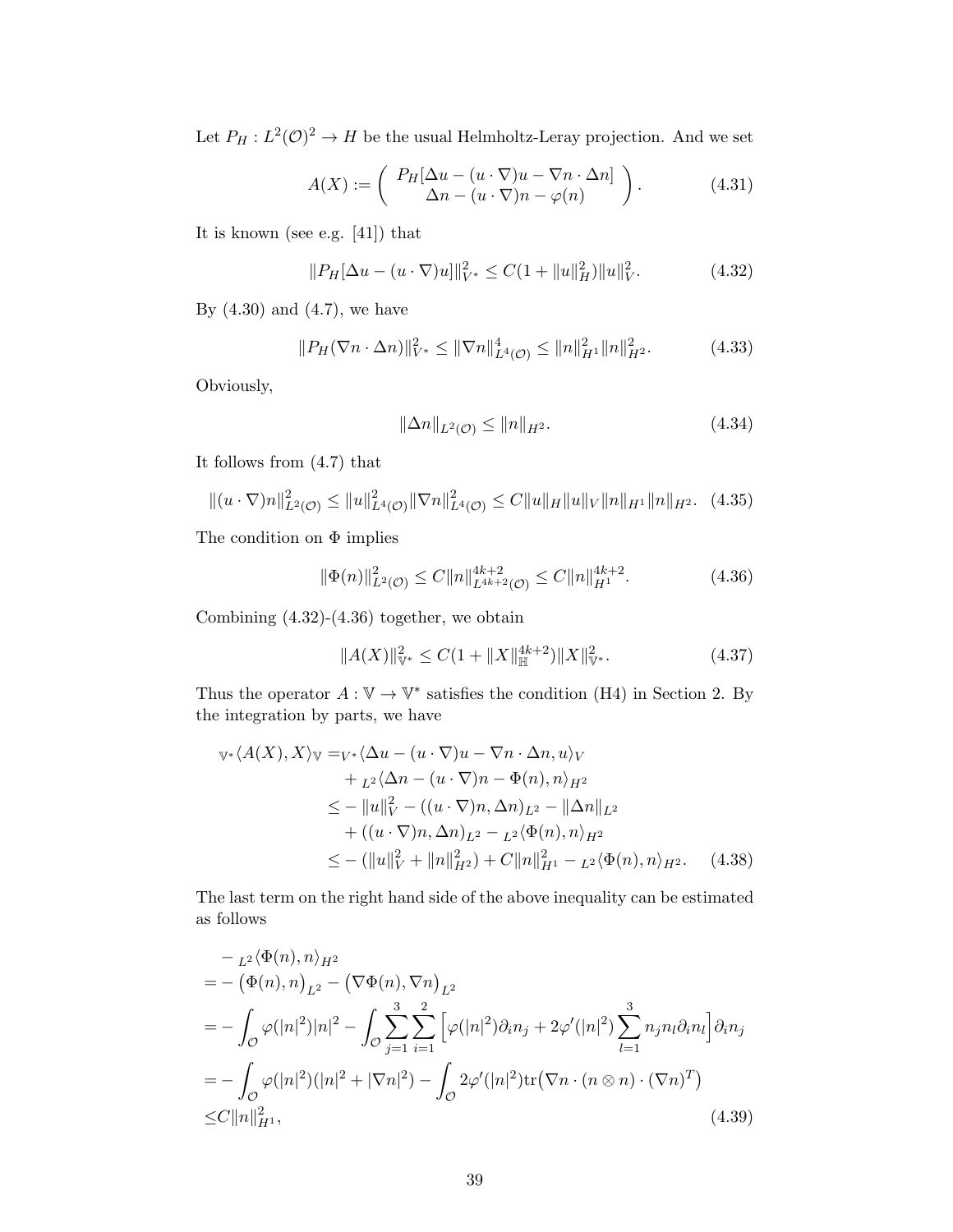where we have used the fact that  $\varphi(z)$  and  $\varphi'(z)z$  have lower bounds on the interval  $[0, \infty)$ . Combining [\(4.38\)](#page-38-2) and [\(4.39\)](#page-38-3) together gives

$$
\mathbb{V}^*\langle A(X), X \rangle_{\mathbb{V}} \le -\|X\|_{\mathbb{V}}^2 + C\|X\|_{\mathbb{H}}^2. \tag{4.40}
$$

Hence (H3) in Section [2](#page-3-0) is satisfied. For  $X = (u, n)$  and  $\widetilde{X} = (\widetilde{u}, \widetilde{n})$  in  $V$ ,

$$
\begin{aligned}\n& \mathbb{V}^* \langle A(X) - A(X), X - X \rangle \mathbb{V} \\
&= \mathbb{V}^* \langle \Delta u - \Delta \widetilde{u}, u - \widetilde{u} \rangle \mathbb{V} \\
&\quad - \mathbb{V}^* \langle (u \cdot \nabla)u - (\widetilde{u} \cdot \nabla) \widetilde{u}, u - \widetilde{u} \rangle \mathbb{V} \\
&\quad - \mathbb{V}^* \langle \nabla n \cdot \Delta n - \nabla \widetilde{n} \cdot \Delta \widetilde{n}, u - \widetilde{u} \rangle \mathbb{V} \\
&\quad + \mathbb{L}^2 \langle \Delta n - \Delta \widetilde{n}, n - \widetilde{n} \rangle_{H^2} \\
&\quad - \mathbb{L}^2 \langle (u \cdot \nabla) n - (\widetilde{u} \cdot \nabla) \widetilde{n}, n - \widetilde{n} \rangle_{H^2} \\
&\quad - \mathbb{L}^2 \langle \Phi(n) - \Phi(\widetilde{n}), n - \widetilde{n} \rangle_{H^2} \\
&= I + II + \cdots \mathbb{V}I.\n\end{aligned}
$$
\n(4.41)

It is easy to see that

<span id="page-39-0"></span>
$$
I = -\|u - \widetilde{u}\|_V^2, \tag{4.42}
$$

$$
II \le \varepsilon ||u - \widetilde{u}||_V^2 + C_{\varepsilon} ||u||_V^2 ||u - \widetilde{u}||_H^2.
$$
\n(4.43)

For terms  $III$  and  $V$ , we have

$$
III + V = -\,v \cdot \langle \nabla n \cdot \Delta(n - \tilde{n}), u - \tilde{u} \rangle_V - v \cdot \langle \nabla(n - \tilde{n}) \cdot \Delta \tilde{n}, u - \tilde{u} \rangle_V - \frac{L^2}{(u - \tilde{u}) \cdot \nabla)n, n - \tilde{n} \rangle_{H^2} - \frac{L^2}{(\tilde{u} \cdot \nabla)(n - \tilde{n}), n - \tilde{n} \rangle_{H^2} } = J_1 + J_2 + J_3 + J_4.
$$
 (4.44)

Integration by parts yields

$$
J_1 + J_3 = 0.\t\t(4.45)
$$

By  $(4.7)$  we have

$$
|J_2| \leq ||\nabla (n - \tilde{n})||_{L^4} ||\Delta \tilde{n}||_{L^2} ||u - \tilde{u}||_{L^4}
$$
  
\n
$$
\leq C ||n - \tilde{n}||_{H^2}^{\frac{1}{2}} ||n - \tilde{n}||_{H^1}^{\frac{1}{2}} ||\tilde{n}||_{H^2} ||u - \tilde{u}||_{V}^{\frac{1}{2}} ||u - \tilde{u}||_{H}^{\frac{1}{2}}
$$
  
\n
$$
\leq \varepsilon ||n - \tilde{n}||_{H^2} ||u - \tilde{u}||_{V} + C_{\varepsilon} ||\tilde{n}||_{H^2}^2 ||n - \tilde{n}||_{H^1} ||u - \tilde{u}||_{H}.
$$
 (4.46)

Similarly, using integration by parts and Young's inequality, we have

$$
|J_4| \leq ||\Delta(n - \tilde{n})||_{L^2} ||\nabla(n - \tilde{n})||_{L^4} ||\tilde{u}||_{L^4}
$$
  
\n
$$
\leq C ||n - \tilde{n}||_{H^2}^{\frac{3}{2}} ||n - \tilde{n}||_{H^1}^{\frac{1}{2}} ||\tilde{u}||_{V}^{\frac{1}{2}} ||\tilde{u}||_{H}^{\frac{1}{2}}
$$
  
\n
$$
\leq \varepsilon ||n - \tilde{n}||_{H^2}^2 + C_{\varepsilon} ||\tilde{u}||_{V}^2 ||\tilde{u}||_{H}^2 ||n - \tilde{n}||_{H^1}^2. \tag{4.47}
$$

Obviously,

$$
IV = -\|\Delta(n - \tilde{n})\|_{L^2}^2 = -\|n - \tilde{n}\|_{H^2}^2 + \|n - \tilde{n}\|_{H^1}^2. \tag{4.48}
$$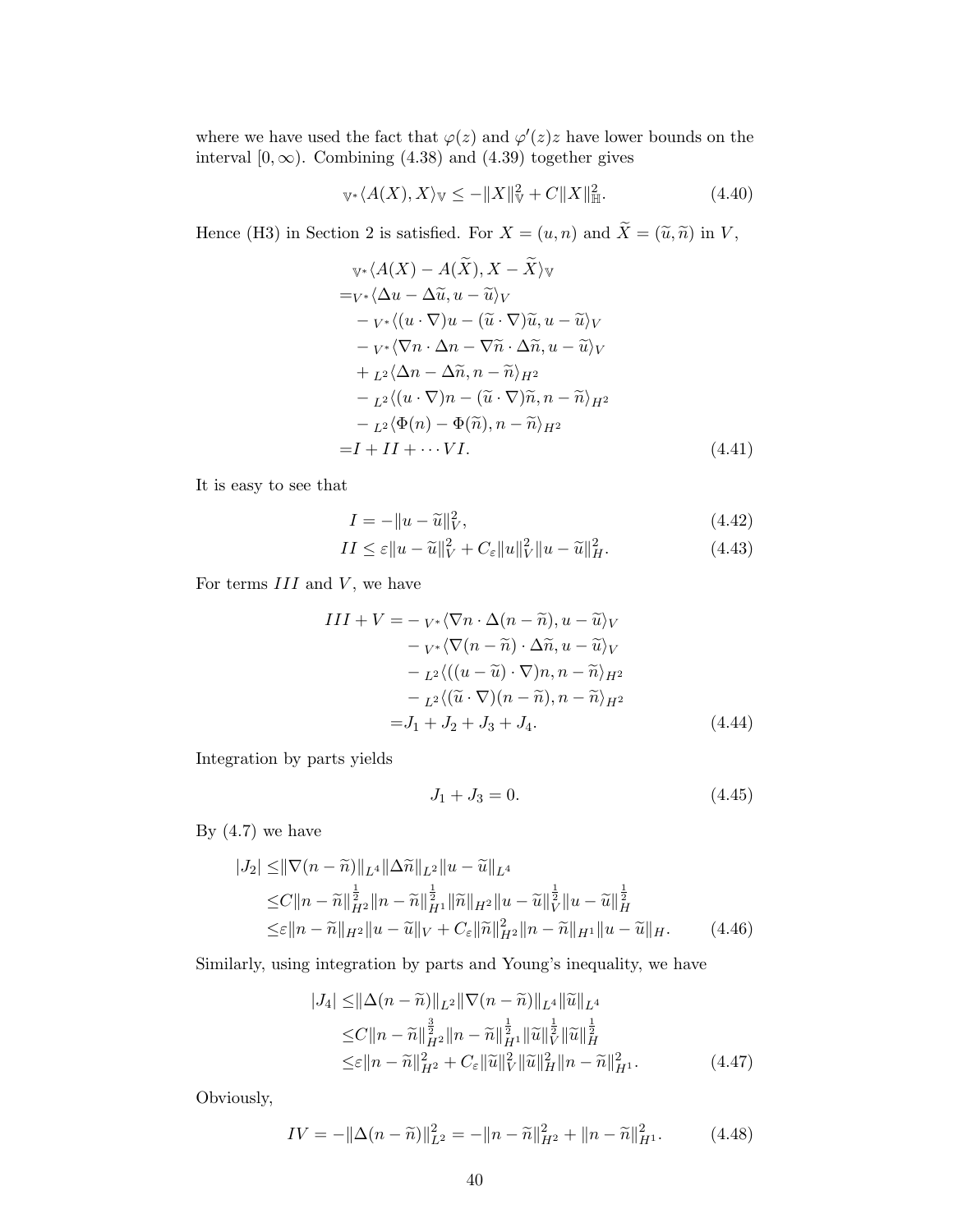The term  $VI$  can be estimated as follows,

<span id="page-40-1"></span>
$$
|VI| \leq ||n - \widetilde{n}||_{H^2} ||\Phi(n) - \Phi(\widetilde{n})||_{L^2}
$$
  
\n
$$
\leq \varepsilon ||n - \widetilde{n}||_{H^2}^2 + C_{\varepsilon} ||\Phi(n) - \Phi(\widetilde{n})||_{L^2}^2
$$
  
\n
$$
\leq \varepsilon ||n - \widetilde{n}||_{H^2}^2 + C_{\varepsilon} \int_{\mathcal{O}} (1 + |n|^{2k} + |\widetilde{n}|^{2k})^2 |n - \widetilde{n}|^2
$$
  
\n
$$
\leq \varepsilon ||n - \widetilde{n}||_{H^2}^2 + C_{\varepsilon} (1 + ||n||_{L^{4k+2}}^{4k} + ||\widetilde{n}||_{L^{4k+2}}^{4k}) ||n - \widetilde{n}||_{L^{4k+2}}^2
$$
  
\n
$$
\leq \varepsilon ||n - \widetilde{n}||_{H^2}^2 + C_{\varepsilon} (1 + ||n||_{H^1}^{4k} + ||\widetilde{n}||_{H^1}^{4k}) ||n - \widetilde{n}||_{H^1}^2. \tag{4.49}
$$

Combining [\(4.41\)](#page-39-0)-[\(4.49\)](#page-40-1) together and taking sufficiently small  $\varepsilon > 0$ , we obtain

$$
\begin{split} \mathbb{V}^* \langle A(X) - A(\widetilde{X}), X - \widetilde{X} \rangle \mathbb{V} \\ \leq &- \frac{1}{2} \| X - \widetilde{X} \|_{\mathbb{V}}^2 + C(1 + \| X \|_{\mathbb{H}}^{4k} + \| \widetilde{X} \|_{\mathbb{H}}^{4k} + \| \widetilde{X} \|_{\mathbb{V}}^2 \| \widetilde{X} \|_{\mathbb{H}}^2) \| X - \widetilde{X} \|_{\mathbb{H}}^2. \end{split} \tag{4.50}
$$

Therefore, (H2) in Section [2](#page-3-0) is satisfied. The hemicontinuity condition (H1) can be easily verified by the dominated convergence theorem. Since condition  $(H2)^*$  in Section [3](#page-22-0) is also satisfied, this model also falls into the framework in Section [3.](#page-22-0)

In [\[6\]](#page-42-11), the authors considered a stochastic version of system [\(4.28\)](#page-37-1) with noise in the equation of  $u$  only depending on  $u$ , and with linear multiplicative noise only depending on  $n$  in Stratonovich sense in the equation of  $n$ . Now applying Theorem [2.6](#page-5-0) and Theorem [2.8](#page-5-2) in Section [2,](#page-3-0) we can establish the well-posedness of the stochastic 2D liquid crystal equations driven by general multiplicative noise which can depend both on  $u$  and  $n$ . Moreover, applying Theorem [3.2](#page-23-0) in Section [3,](#page-22-0) the noise can also depend on  $\nabla u$  and  $\Delta u$ .

**Remark 4.6.** In system [\(4.28\)](#page-37-1), if  $n : \mathcal{O} \to \mathbb{R}$  and  $\Phi : \mathbb{R} \to \mathbb{R}$  are scalar functions, then the corresponding system is the Allen-Cahn-Navier-Stokes model. This model can be viewed as a phase field model describing the motion of a mixture of two incompressible viscous fluids. We refer the readers to [\[43,](#page-44-12) [27,](#page-43-16) [28\]](#page-43-17) and references therein. The Allen-Cahn-Navier-Stokes model is also closely related to the magneto-hydrodynamic (MHD) equations, that is the Navier-Stokes equations coupled with the Maxwell equations. In particular in the case of dimension two and nonlinear term  $\Phi(n) = 0$ , the corresponding system is equivalent to the MHD equations, see [\[42\]](#page-44-13). Both the Allen-Cahn-Navier-Stokes model and the MHD equations fall into the frameworks in Section [2](#page-3-0) and Section [3](#page-22-0) in our paper, the proof is same as above.

## <span id="page-40-0"></span>5 Appendix

In this section we provide a proof of a criterion for the tightness of laws in the vector space  $L^p([0,T], H)$ . The following lemma is the Theorem 5 of [\[40\]](#page-44-14).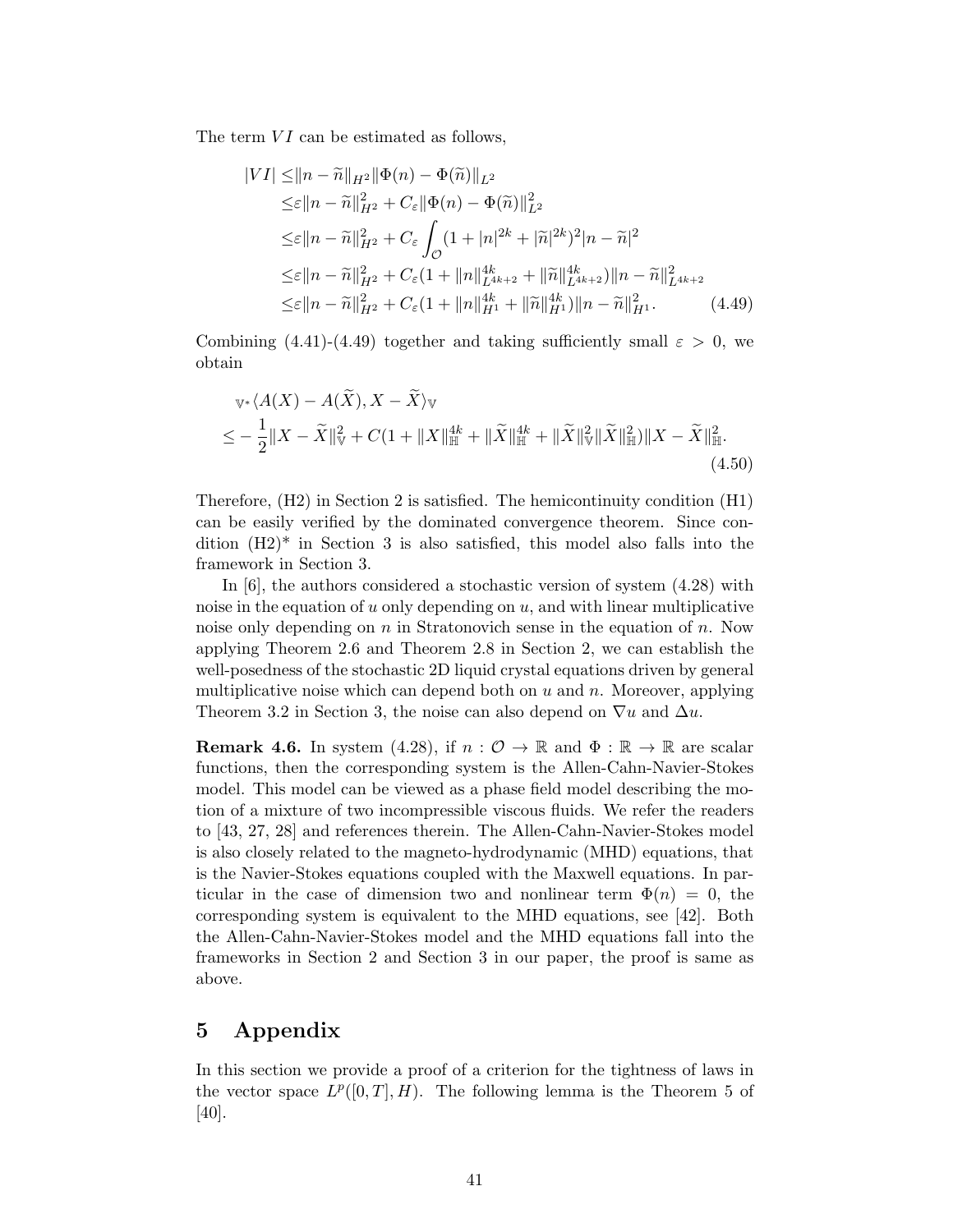<span id="page-41-3"></span>**Lemma 5.1.** Let  $1 \leq p < \infty$ . Let V, H and Y be Banach spaces satisfying  $V \subseteq H \subseteq Y$ . Suppose the embedding  $V \subseteq H$  is compact. If  $\Upsilon$  is a bounded subset of  $L^p([0,T],V)$  satisfying

$$
\lim_{\delta \to 0+} \sup_{f \in \Upsilon} \int_0^{T-\delta} ||f(t+\delta) - f(t)||_Y^p dt = 0,
$$
\n(5.51)

then  $\Upsilon$  is a relatively compact subset of  $L^p([0,T], H)$ .

Based on the above lemma, we can establish the following criterion for the tightness of laws in  $L^p([0,T], H)$ .

<span id="page-41-0"></span>**Lemma 5.2.** Let  $1 \leq p < \infty$ . Let V, H and Y be Banach spaces satisfying  $V \subseteq H \subseteq Y$ . Suppose that the embedding  $V \subseteq H$  is compact. Let  $\{X_n\}$  be a sequence of stochastic processes. If

<span id="page-41-1"></span>
$$
\lim_{M \to \infty} \sup_{n \in \mathbb{N}} \mathbb{P}\left(\int_0^T \|X_n(t)\|_V^p dt > M\right) = 0,\tag{5.52}
$$

and for any  $\epsilon > 0$ ,

$$
\lim_{\delta \to 0+} \sup_{n \in \mathbb{N}} \mathbb{P}\left(\int_0^{T-\delta} \|X_n(t+\delta) - X_n(t)\|_Y^p dt > \epsilon\right) = 0.
$$
 (5.53)

Then  $\{X_n\}$  is tight in  $L^p([0,T], H)$ .

**Proof.** Take any  $\varepsilon > 0$ . From [\(5.52\)](#page-41-1) it follows that there exists  $M > 0$  such that

<span id="page-41-4"></span><span id="page-41-2"></span>
$$
\sup_{n \in \mathbb{N}} \mathbb{P}\left(\int_0^T \|X_n(t)\|_V^p dt > M\right) \le \frac{\varepsilon}{2}.
$$
\n(5.54)

Set

$$
K_M := \left\{ f \in L^p([0, T], H) : \int_0^T \|f(t)\|_V^p dt \le M \right\}.
$$
 (5.55)

From [\(5.53\)](#page-41-2) it follows that for any  $k \in \mathbb{N}$ , there exists  $\delta_k > 0$  such that

$$
\sup_{n\in\mathbb{N}}\mathbb{P}\left(\int_{0}^{T-\delta_{k}}\|X_{n}(t+\delta_{k})-X_{n}(t)\|_{Y}^{p}dt>\frac{1}{k}\right)\leq\frac{\varepsilon}{2^{k+1}}.\tag{5.56}
$$

Set

$$
\Gamma_k := \left\{ f \in L^p([0,T],H) : \int_0^{T-\delta_k} ||f(t+\delta_k) - f(t)||_Y^p dt \le \frac{1}{k} \right\}.
$$
 (5.57)

By Lemma [5.1,](#page-41-3)

<span id="page-41-5"></span>
$$
\Upsilon := K_M \bigcap \bigcap_{k=1}^{\infty} \Gamma_k \tag{5.58}
$$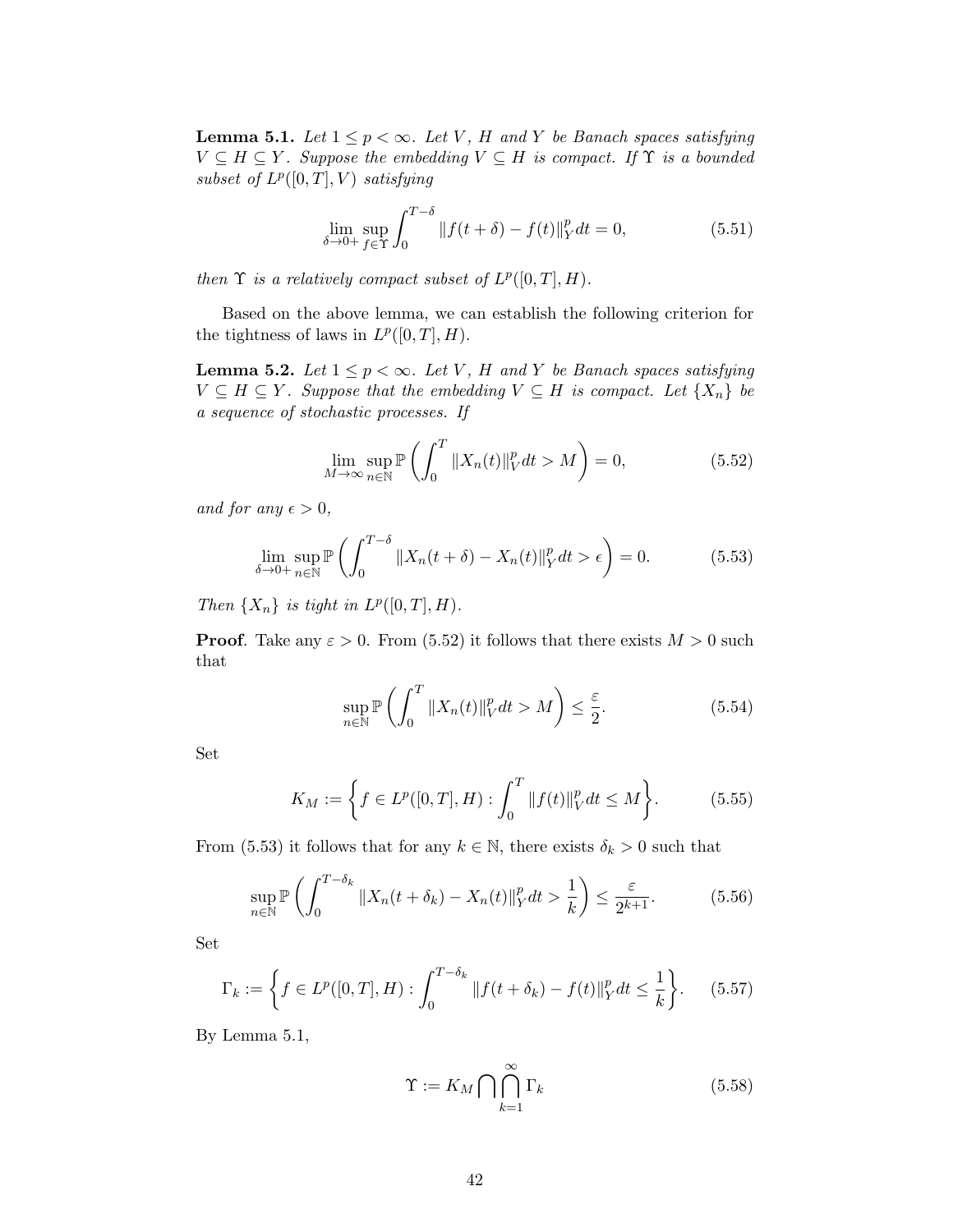is a relatively compact set in  $L^p([0,T], H)$ . [\(5.54\)](#page-41-4) and [\(5.56\)](#page-41-5) imply that

$$
\sup_{n \in \mathbb{N}} \mathbb{P}\left(X_n \notin \Upsilon\right) \leq \sup_{n \in \mathbb{N}} \mathbb{P}\left(X_n \notin K_M\right) + \sum_{k=1}^{\infty} \sup_{n \in \mathbb{N}} \mathbb{P}\left(X_n \notin \Gamma_k\right) \leq \frac{\varepsilon}{2} + \sum_{k=1}^{\infty} \frac{\varepsilon}{2^{k+1}} \leq \varepsilon.
$$
\n(5.59)

Hence  $\{X_n\}$  is tight in  $L^p([0,T], H)$ .

Acknowledgement. This work is partly supported by NSFC (No. 12131019, No. 12001516, No. 11721101) and by the Deutsche Forschungsgemeinschaft (DFG, German Research Foundation) – SFB 1283/2 2021 – 317210226.

### References

n∈N

- <span id="page-42-5"></span>[1] D. Aldous. Stopping times and tightness. Ann. Probability, 6(2): 335–340, 1978.
- <span id="page-42-10"></span>[2] D. C. Antonopoulou, G. Karali and A. Millet. Existence and regularity of solution for a stochastic Cahn-Hilliard/Allen-Cahn equation with unbounded noise diffusion. J. Differential Equations, 260(3): 2383–2417, 2016.
- <span id="page-42-3"></span>[3] V. Barbu, G. Da Prato and M. Röckner. Stochastic porous media equations. Lecture Notes in Mathematics, volume 2163, Springer, 2016.
- <span id="page-42-4"></span>[4] H. Brézis. Équations et inéquations non linéaires dans les espaces vectoriels en dualité. Ann. Inst. Fourier, 18(1): 115–175, 1968.
- <span id="page-42-6"></span>[5] Z. Brzeźniak, E. Hausenblas and P. A. Razafimandimby. Stochastic reactiondiffusion equations driven by jump processes. Potential Anal., 49(1): 131– 201, 2018.
- <span id="page-42-11"></span>[6] Z. Brze´zniak, E. Hausenblas and P. A. Razafimandimby. Some results on the penalised nematic liquid crystals driven by multiplicative noise: weak solution and maximum principle. Stoch. Partial Differ. Equ. Anal. Comput., 7(3): 417–475, 2019.
- <span id="page-42-2"></span>[7] Z. Brzeźniak, W. Liu and J. Zhu. Strong solutions for SPDE with locally monotone coefficients driven by Lévy noise, Nonlinear Anal. Real World Appl. 17: 283–310, 2014.
- <span id="page-42-8"></span>[8] J. W. Cahn and J. E. Hilliard. Free energy for a nonuniform system. I. Interfacial free energy, J. Chem. Phys. 28(2): 258–267, 1958.
- <span id="page-42-7"></span>[9] R. Cairoli, R. C. Dalang. Sequential stochastic optimization. John Wiley & Sons, Inc., New York, 1996.
- <span id="page-42-9"></span>[10] C. Cardon-Weber. Cahn-Hilliard stochastic equation: existence of the solution and of its density. Bernoulli, 7(5): 777–816, 2001.
- <span id="page-42-0"></span>[11] A. Es-Sarhir and M.-K. von Renesse. Ergodicity of stochastic curve shortening flow in the plane. SIAM J. Math. Anal., 44(1): 224–244, 2012.
- <span id="page-42-1"></span>[12] M. V. Gnann, J. Hoogendijk and M. C. Veraar. Higher order moments for SPDE with monotone nonlinearities. ArXiv:2203.15307v1, 2022.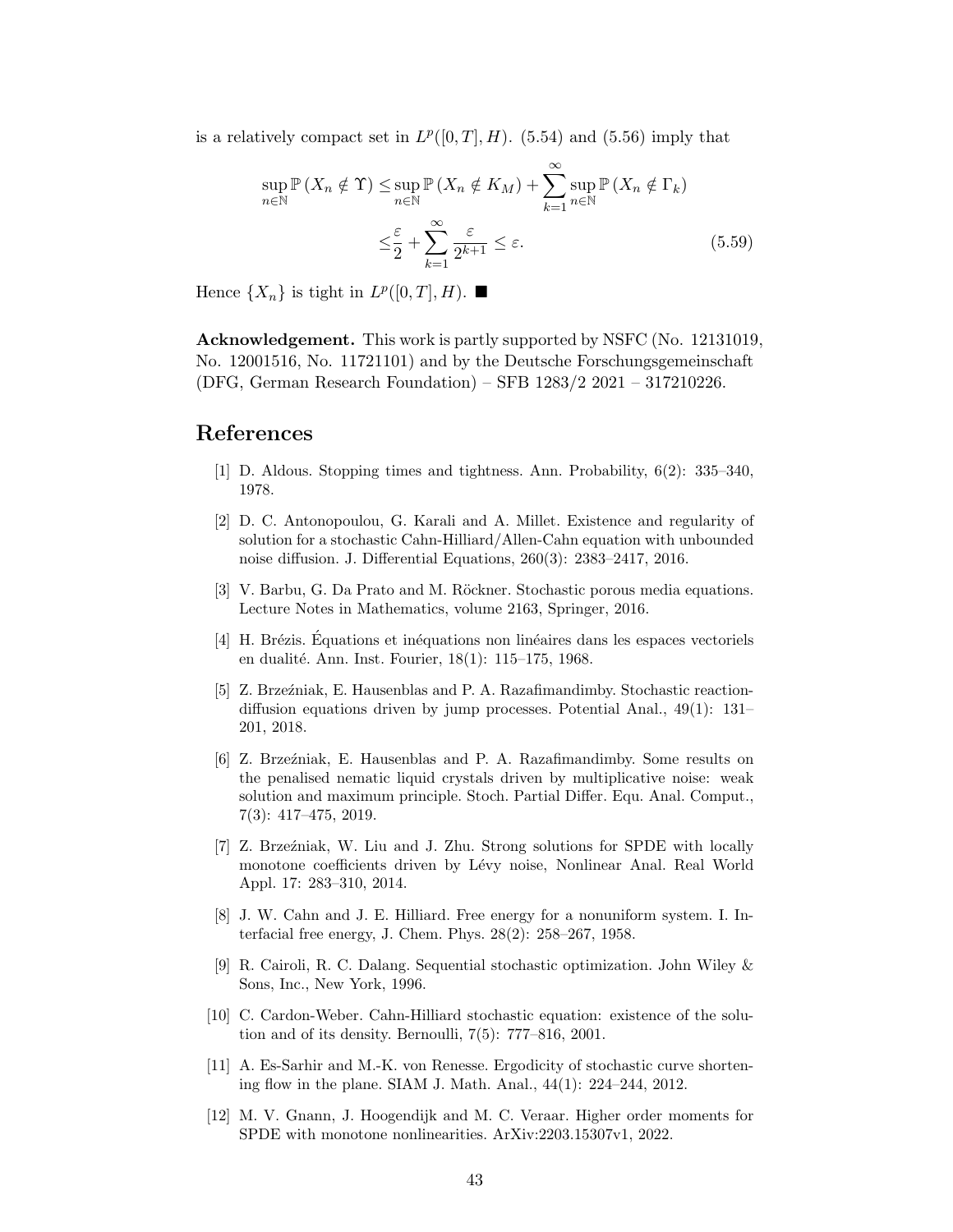- <span id="page-43-8"></span>[13] B. Goldys, M. Röckner and X. Zhang. Martingale solutions and Markov selections for stochastic partial differential equations. Stochastic Process. Appl., 119(5): 1725–1764, 2009.
- <span id="page-43-3"></span>[14] I. Gyöngy. On stochastic equations with respect to semimartingales III. Stochastics, 7(4): 231–254, 1982.
- <span id="page-43-13"></span>[15] N. Hirano. Nonlinear evolution equations with nonmonotonic perturbations. Nonlinear Analysis: Theory, Methods & Applications. 13(6): 599–609, 1989.
- <span id="page-43-14"></span>[16] M. Hofmanová and T. Zhang. Quasilinear parabolic stochastic partial differential equations: existence, uniqueness. Stochastic Process. Appl., 127(10): 3354–3371, 2017.
- <span id="page-43-12"></span>[17] A. Jakubowski. On the Skorokhod topology. Annales de l'Institut Henri Poincaré. Probabilités et Statistique, 22(3): 263–285, 1986.
- <span id="page-43-7"></span>[18] T. Kosmala and M. Riedle. Variational solutions of stochastic partial differential equations with cylindrical Lévy noise. Discrete Contin. Dyn. Syst. Ser. B, 26(6): 2879–2898, 2021.
- <span id="page-43-2"></span>[19] N. V. Krylov and B. L. Rozovski˘ı. Stochastic evolution equations. In: Current problems in mathematics, vol. 14 (Russian), pp. 71–147, 256, 1979.
- <span id="page-43-15"></span>[20] F. Lin and C. Liu. Nonparabolic dissipative systems modeling the flow of liquid crystals. Comm. Pure Appl. Math., 48(5): 501–537, 1995.
- <span id="page-43-1"></span>[21] J.-L. Lions. Quelques m´ethodes de r´esolution des probl`emes aux limites non linéaires. Dunod, Paris, 1969.
- <span id="page-43-10"></span>[22] W. Liu. Existence and uniqueness of solutions to nonlinear evolution equations with locally monotone operators. Nonlinear Anal., 75(18):7543–7561, 2011.
- <span id="page-43-5"></span>[23] W. Liu. Well-posedness of stochastic partial differential equations with Lyapunov condition. J. Differential Equations, 255(3): 572–592, 2013.
- <span id="page-43-9"></span>[24] W. Liu and M. Röckner. SPDE in Hilbert space with locally monotone coefficients. J. Funct. Anal., 259(11): 2902–2922, 2010.
- <span id="page-43-4"></span>[25] W. Liu and M. Röckner. Local and global well-posedness of SPDE with generalized coercivity conditions. J. Differential Equations, 254(2): 725–755, 2013.
- <span id="page-43-11"></span>[26] W. Liu and M. Röckner. Stochastic partial differential equations: an introduction. Springer, 2015.
- <span id="page-43-16"></span>[27] C. Liu and J. Shen. A phase field model for the mixture of two incompressible fluids and its approximation by a Fourier-spectral method. Phys. D, 179(3-4): 211-228, 2003.
- <span id="page-43-17"></span>[28] T. T. Medjo. On the existence and uniqueness of solution to a stochastic 2D Allen-Cahn-Navier-Stokes model. Stoch. Dyn., 19(1): 1950007, 2019.
- <span id="page-43-0"></span>[29] G. J. Minty. Monotone (nonlinear) operators in Hilbert space. Duke Math. J., 29: 341–346, 1962.
- <span id="page-43-6"></span>[30] Neelima and D. Siška. Coercivity condition for higher moment a priori estimates for nonlinear SPDEs and existence of a solution under local monotonicity. Stochastics, 92(5): 684–715, 2020.